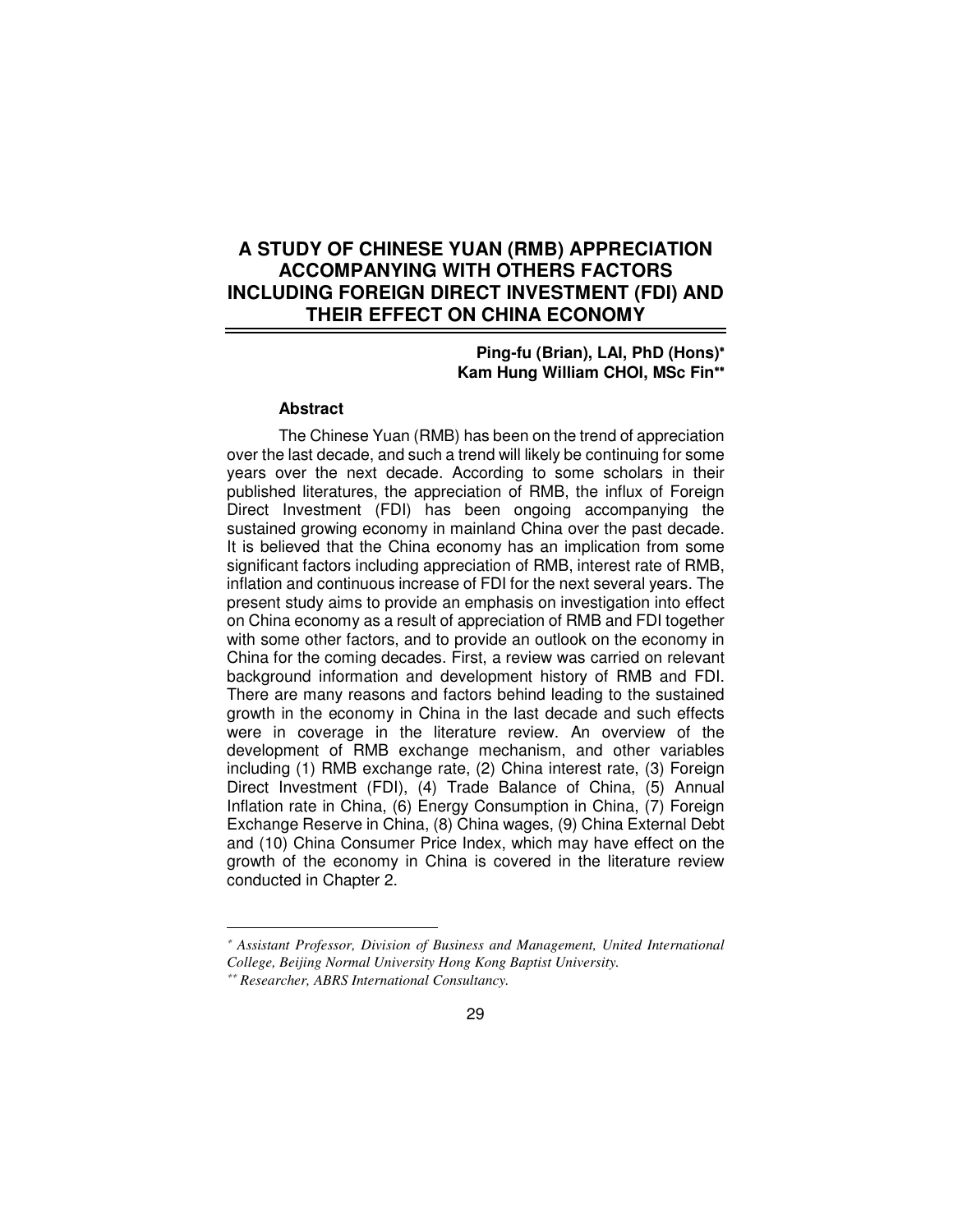**Keywords**: capital inflows, exchange rate regime, GDP, model regression

#### **JEL Classification:** F3

### **1. Introduction**

### **1.1. Background of the Research**

In early eighty of the last century, China began to remove some of its barriers to encourage the inflow of Foreign Direct Investments (FDI). Following a period of relatively slow growth, the inflow of FDI into China was eventually picked up in early 1990, and it will likely continue to be a key player in the integration of China into the world economy. The future of Chinese state-owned enterprises and the country's economic development are closely related to FDI activities. In particular, coastal regions of China have received the bulk of FDI inflows to the country.

#### **2. Literature review**

#### **1.2. Introduction**

The continued depreciation of US dollar has progressively developed pressure from the west on the China's currency reform policy. Many developed countries, particularly the US, have urged China to accelerate its pace on removing its hurdle of manipulating RMB exchange rate and allow RMB appreciation. In fact, in 1994 China has already set a reference exchange rate for the RMB against USD, a breakthrough step for the exchange rate regime in China.

### **2.2. Background of Chinese Yuan Exchange Rate Regime and revaluation**

Tung and Baker (2004) argued that the optimal adjustment of 15% for RMB should be made in a one-time against the USD. In addition, China's trade surplus is largely due to slowing imports, rather than growing exports. According to Frankel (2006), Zhang and Pan (2004), Chang and Shao (2004), and Goldstein and Lardy (2003), the RMB was undervalued in as much as 15 to 35%. A few US politicians believed that the undervalued RMB is responsible for much of the U.S trade deficit while other commentators, such as Tung and Baker (2004), and Frankel (2006) argued that a considerable revaluation for RMB is deadly needed in order to serve China's own interest timely. Joseph Stiglitz (2005) also argues that the RMB revaluation will have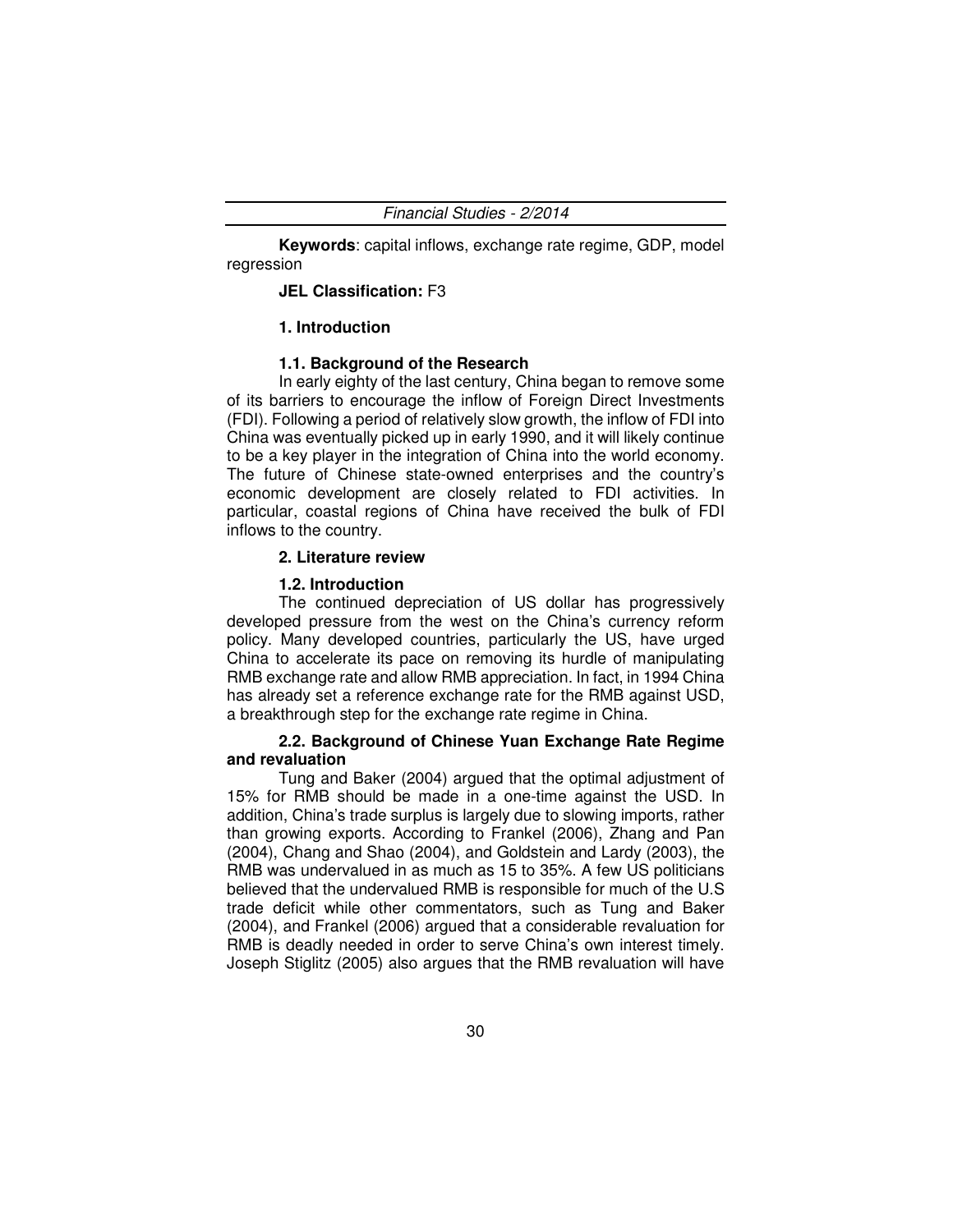little effect on the trade balance for the US and the global economy since the gaps in reduced Chinese imports in the US could be easily filled by increased imports from other developing countries.

According to Guerineau and Guiliamont Jeanneney (2005), China has experienced a prolonged period of falling prices since 1994. Bergsten (2006) criticized that China RMB has been kept undervalued and prevent most other Asian countries from allowing their currencies to rise against the dollar changing competitive position against China. According to K. Bradsher (2007), the China Central Bank has long favoured a stronger RMB. Like most of his Western counterparts, the government is less likely to opt for a one-time revaluation and more likely to choose a faster pace of daily appreciation. According to Bhala (2008), the U.S. government demanded a timely revaluation of the RMB and also was to threaten punitive tariffs against merchandise from China for a change of rules on currency policy.

### **2.3. The global crisis in 2008 and the rising Chinese Yuan**

According to Mengzhi (2009), the US has been widely blamed for the recent financial crisis and China continued to grow during the recession in 2008 and 2009. The US, following the bubble conditions in its subprime mortgage market and in the state of growing deficits, proved more vulnerable than it had been before the financial crisis. According a Pew Research Center (2009) poll, majorities of countries believed that China would replace US as the world's leading superpower. As projected by National Intelligence Council (2008), the U.S. dominance would be ''much diminished'' by 2025. Some analysts believed that China's impressive success in overcoming the financial crisis and its increased holdings of dollars greatly put China in a favourable position in the international stage.

### **2.4. Chinese Yuan on its path to become a Reserve Currency**

According to Carbaugh and Hedrick (2008), the US Treasury Bills provides a highly liquid platform that allows foreign central banks to convert their currencies into interest-bearing and US dollardenominated assets. The pros of the US included the promise of a good yield, secure political institutions, liquidity and an enormous support of financial expertise. The US faced a dilemma because it cannot run a current-account deficit and a current-account surplus at the same time (Triffin, 1960). The U.S. trade deficits together with the amount of U.S. borrowing had resulted in a depreciation of USD. Since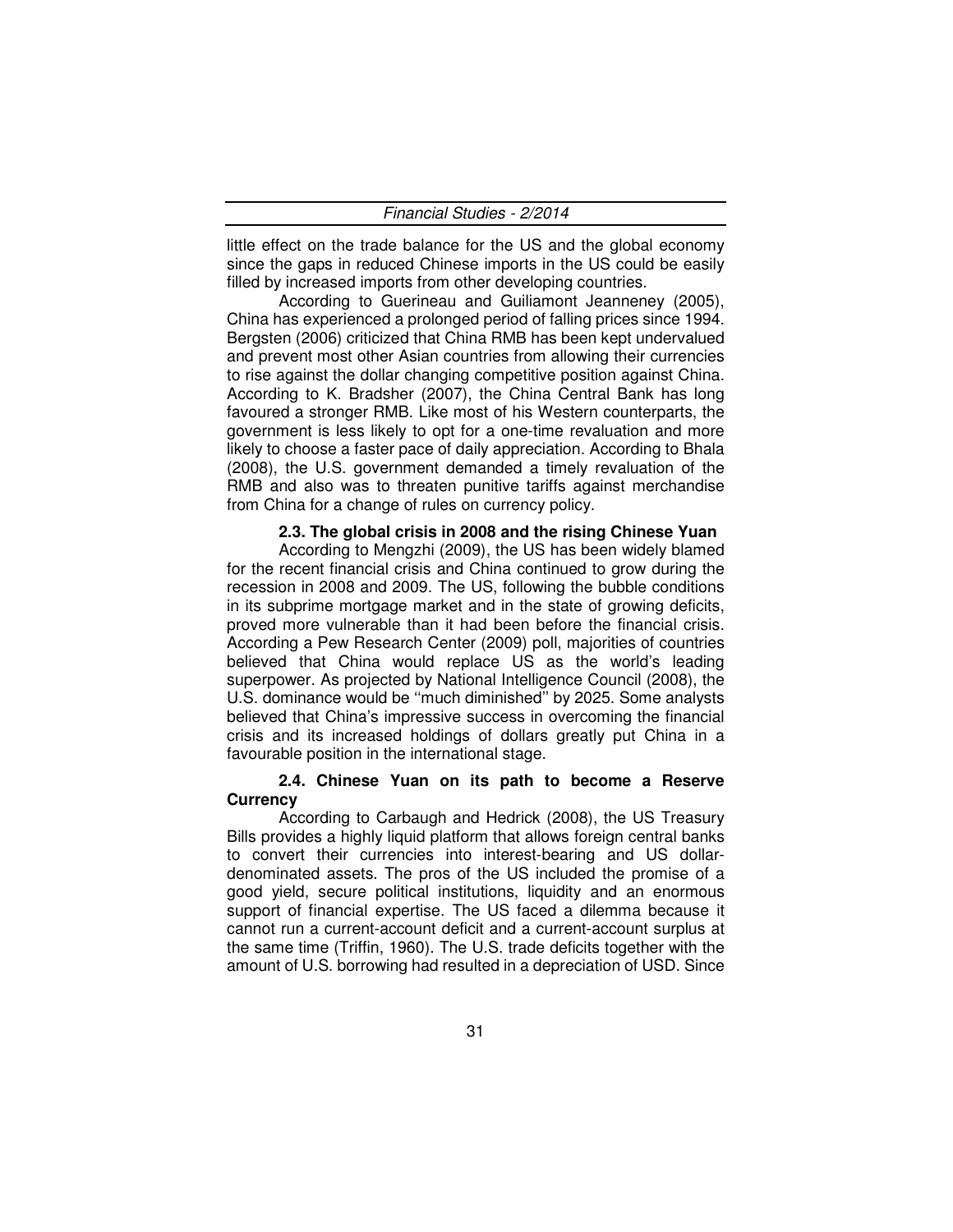| Financial Studies - 2/2014 |
|----------------------------|
|----------------------------|

the US is the prime supplier of both reserve currency and assets for international reserves, it must continue to maintain the issue of monetary liabilities sufficiently attractive enough for acquisition by other nations (Stiglitz, 2006). According to Xiaochuan (2009), the addition of the RMB as a reserve currency is not inconceivable, and officials at the Peoples Bank of China had cited the "Triffin Dilemma" as a main concern USD's present and future role as a reserve currency.

### **2.5. Influx of Foreign Direct Investment (FDI)**

According to China State Statistics Bureau (1994), China had long been one of the most closed economies in terms of policy toward foreign investment and external debt. Among the studies of economic growth, Krugman's (1994) and Collins & Boseworth (1996) contributed in the study on whether China would experience the same problems of other Asian countries in terms of excessive capital and labour input accumulation without rising production efficiency, which were posited as a possible explanation in the case of China's remarkable growth. Until recently, according to other scholars (Wei, 1995; Borensztein, de Gregorio, & Lee, 1998; Wu, 1999; Wei & Liu, 2001; Graham & Wada, 2001; Whalley & Xin, 2006; Tuan & Ng, 2004, 2007; Ng & Tuan, 2006; Yao & Wei, 2007), inward FDI has been considered a critical factor among others contributing to sustained economic growth in China. Yao & Wei (2007) and Tuan & Ng (2007), investigated into the exact mechanism of how FDI has impacted the development process.

From a technical perspective, technological aspects had been considered to relate more to innovation other than R&D, where firm sciences would draw improvements from technology advancements in and technical progress as sources of innovation. FDI is believed to transfer technology and technological know-how to the host countries via channels such as spillovers, demonstration and transfer of management know-how (Teece (1977); Aitken & Harrison (1999); Blomstrom & Kokko (2001); Javorcik (2004)). FDI not only served as a capital injection to the domestic market but also played a key role for technological spillover and advancement of managerial skills. FDI was believed to be embedded with innovative technologies and hence improve efficiency in production. A number of literatures suggested that FDI was a significant source of innovation and technology transfer (Caves, 1974; Findlay, 1978; Mansfield & Romeo, 1980).

In sum, the above evidence suggests that the critical role of FDI in technological transfer and innovative activities are of significant effect. According to Archibugi & Iammarino (2002), multinationals play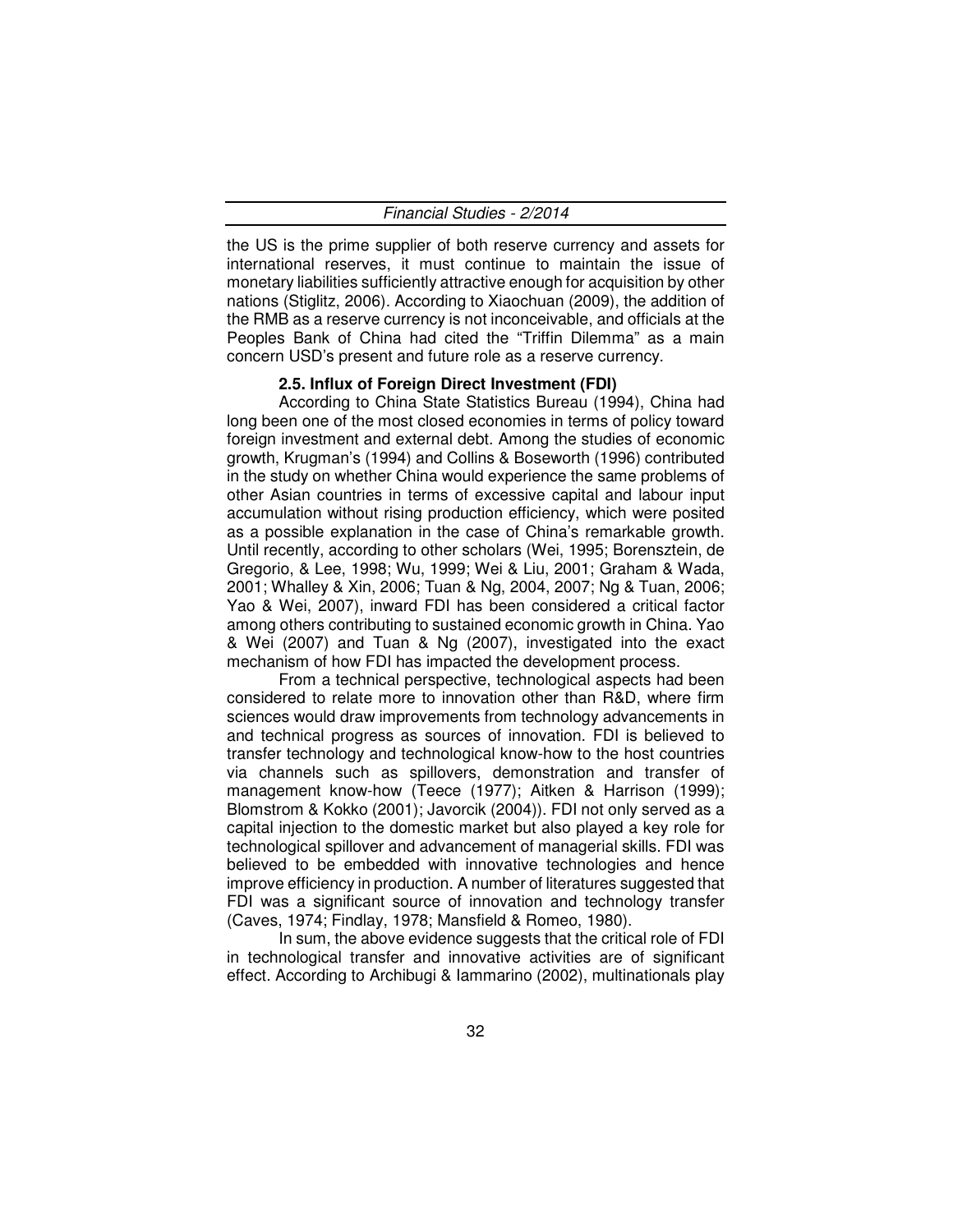a key role in global generation of innovations in the form of R&D and acquisitions of existing R&D laboratories or green-field R&D investment.

### **2.6. Energy Consumption in China**

According to (Galli 1998, Sinton and Fridley 2000), the fall in end-use energy intensity is partially the result of an improvement in energy efficiency and development of new materials. These explanations have also been supported by a recent study involving firm-level data (Fisher-Vanden et al. 2004).

### **2.7. Inflation Rate in China**

There are two ways for RMB to appreciate against the USD through changes in (i) nominal exchange rates and (ii) inflation. China intervenes the RMB exchange rate by selling RMB for USD to keep RMB from rising and piles up massive "reserves" of USD. According to Huang and Gu (2006), the rapid growth of foreign exchange reserve has an implication to an effective monetary policy and results in higher inflation. Also, the RMB appreciation not only results in lower domestic inflation but also has a long term impact on CPI. According to Ihrig, Kamin, Lindner, and Marquez (2007), the phase of low inflation rates can be attributed to China's opening up since the early 1980s. Several papers find no evidence for the hypothesis that the role of import prices in explaining consumer price inflation has increased with growing trade openness.

#### **2.8. Trade Balance in China**

Global imbalances have been a controversial financial and economic issue in recent years. China has been blamed to be accountable for the global financial crisis and the subsequent economic recession in the US and European countries. According to the statistics of China Customs (2008), China had a US\$298 billion trade surplus in goods. It was only US\$5.4 billion in 1994. Decomposing trade into normal and processing trade reveals that, the drastic growth of the trade surplus is mainly due to the rapid expansion of processing trade.

#### **2.9. GDP growth in China**

According to the National Bureau of Statistics of China, the major change took place in 1992 when Deng Xiaoping's Southern Tour led foreign direct investment inflows into coastal areas massively and generated a wave of government investment in Shanghai. Record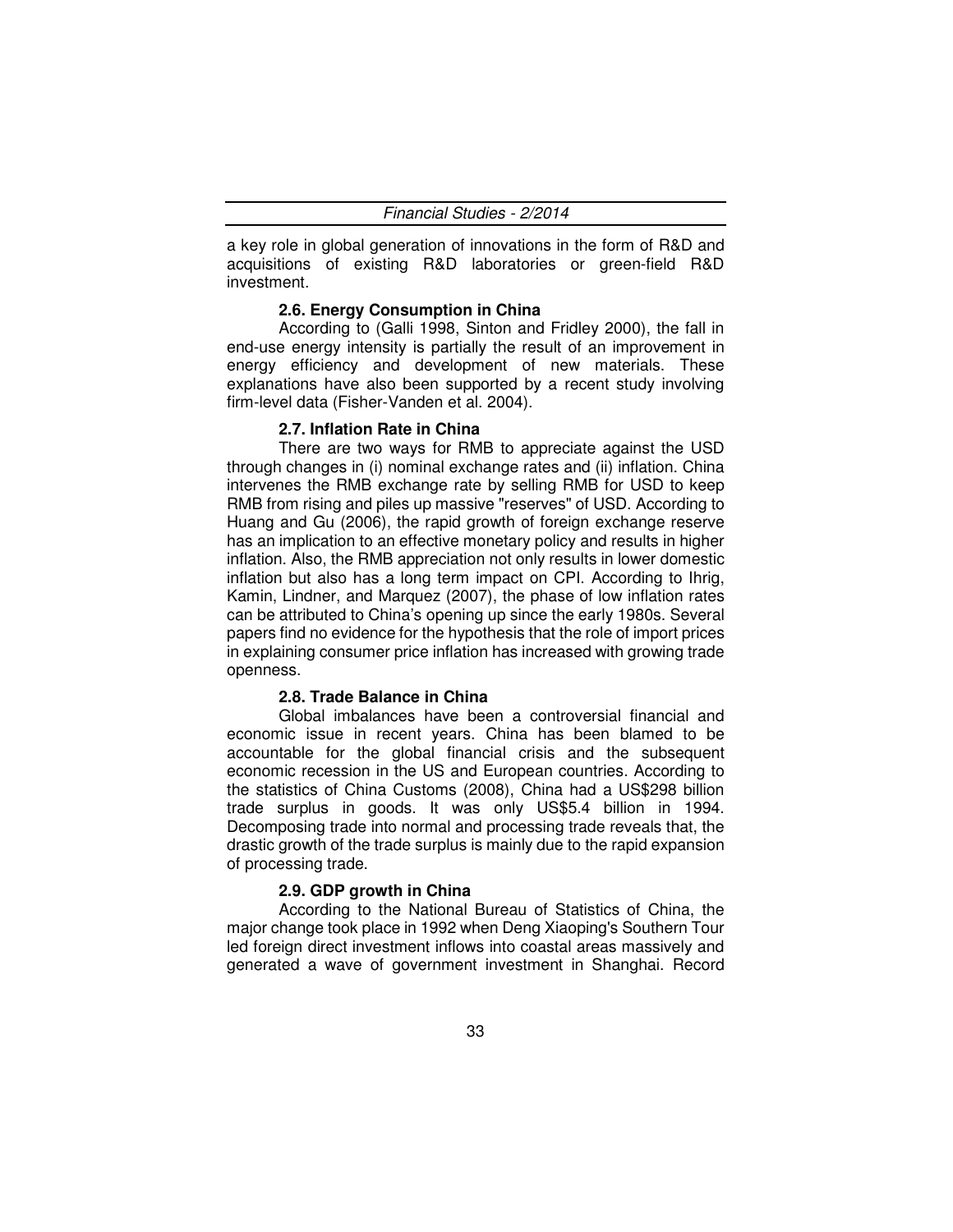|  | Financial Studies - 2/2014 |
|--|----------------------------|
|--|----------------------------|

trade and GDP growth followed. Since 1993 when Zhu Rongji was appointed to rein in the overheating economy at the time, growth rates in China was slowed down gradually in subsequent years, ending with a "soft landing" the financial market in China.

### **2.10. China Consumer Price Index (CPI)**

According to National Bureau of Statistics of China, Consumer Price Index (CPI) as shown in Figure 2.8a China decreased to 101.70 Index Points in October of 2012 from 101.90 Index Points in September of 2012. Consumer Price Index (CPI) in China is reported by the National Bureau of Statistics, China.

#### **2.11. China Population**

According to Statistical Bureau of China and World Bank, the total population in China was last recorded at 1347.35 million people in 2011 from 667.1 million in 1960, changing 102 percent during the last 50 years. From 1960 to 2011, China Population as shown in Figure 2.9a averaged 1043.72 Million reaching an all time high of 1347.35 Million in December of 2011 and a record low of 660.33 Million in December of 1961.

#### **2.12. China Wages**

According to Statistical Bureau of China, wages in China increased to 42452 RMB in 2011 from 37147 RMB in December of 2010, accounting for a 14.28% significant increase in average wages. The sharp increased in wages in China, particularly in the Guangdong province in recent years, has created a huge impact on the processing industries.

#### **2.13. China Foreign Exchange Reserves**

According to the People's Bank of China, Foreign Exchange Reserves in China increased to 328.51 USD Billion in 2012 from 327.29 USD Billion in 2011, accounting for less than 1% change. Foreign Exchange Reserves in China as shown in Figure 2.11a averaged 55.35 USD Billion reaching an all time high of 330.97 USD Billion in February of 2012 and a record low of 2262.0 USD Million in December of 1980.

#### **2.14. China Interest Rate**

The benchmark interest rates include lending and deposit interest rate. According to data provided by the People's Bank of China, from 1996 to 2012, China Interest Rate averaged 6.5 Percent reaching an all time high of 11.0 Percent in May of 1996 and a record low of 5.3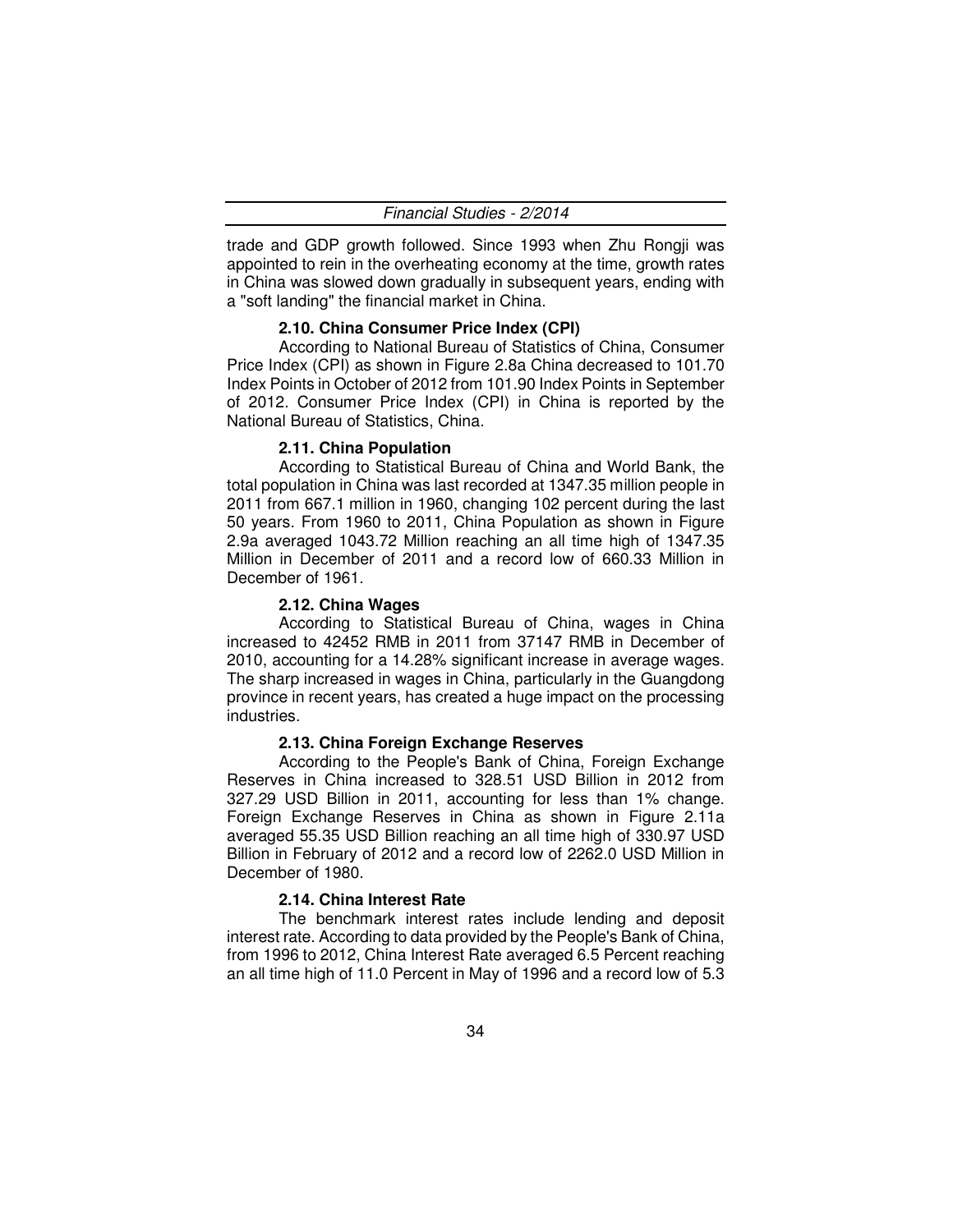Percent in August of 2010. The China Interest Rate is shown in Figure 2.12 for the period of 1996 to 2011. In China, the decision of interest rates is determined by The Peoples' Bank of China Monetary Policy Committee.

#### **3. Methodology**

#### **3.1. Introduction**

In-depth review on various literatures and relevant materials was conducted in this research paper. Among all, inductive approach on reviewing data including RMB exchange rate, Foreign Direct Investment (FDI) and other factors was carried out. The limitation on using the analytical tool for the multiple regression analysis adopted in the second part of the study was by ANOVA Regression Function built in Microsoft Excel.

### **3.2 Construction of Analytical Model using Multiple Regression Analysis**

| $Y =$                               | $\mathsf{X}_1$                                         | x <sub>2</sub>                    | $X_3$                 | X4                                               | Xs                                | X6                                                                           | X7                          | Xя                      | X۹                             | $X_{10}$                                              |
|-------------------------------------|--------------------------------------------------------|-----------------------------------|-----------------------|--------------------------------------------------|-----------------------------------|------------------------------------------------------------------------------|-----------------------------|-------------------------|--------------------------------|-------------------------------------------------------|
| GDP in<br>China<br>(Billion<br>USD) | <b>RMB</b><br>exchange<br>rate (to<br>USD)<br>RMB/1USD | Benchmark<br>Interest<br>Rate (%) | FDI<br>(100M)<br>USD) | Trade<br>Balance<br>οf<br>China<br>(100 M<br>USD | Annual<br>rate in<br>China<br>(%) | Energy<br>Inflation Consumption Exchange<br>(Million tons Reserve<br>of SCE) | Foreign<br>(Million<br>USD) | China<br>wages<br>(RMB) | China<br>Debt<br>(100M<br>RMB) | China<br>External Consumer<br>Price<br>Index<br>(CPI) |

The dependent variable is defined as follows

Y = GDP in China (Billion USD)

The independent variables are defined as follows:

- $X_1$  = RMB exchange rate (RMB/1USD)
- $X_2$  = China interest rate (%)

 $X_3$  = Foreign Direct Investment (FDI) (100 Million USD)

 $X_4$  = Trade Balance of China (100 Million USD)

 $X_5$  = Annual Inflation rate in China (%)

 $X_6$  = Energy Consumption (Million tons of SCE),

where SCE= standard coal equivalent

 $X_7$  = Foreign Exchange Reserve in China (Million USD)

 $X_8$  = China wages (RMB)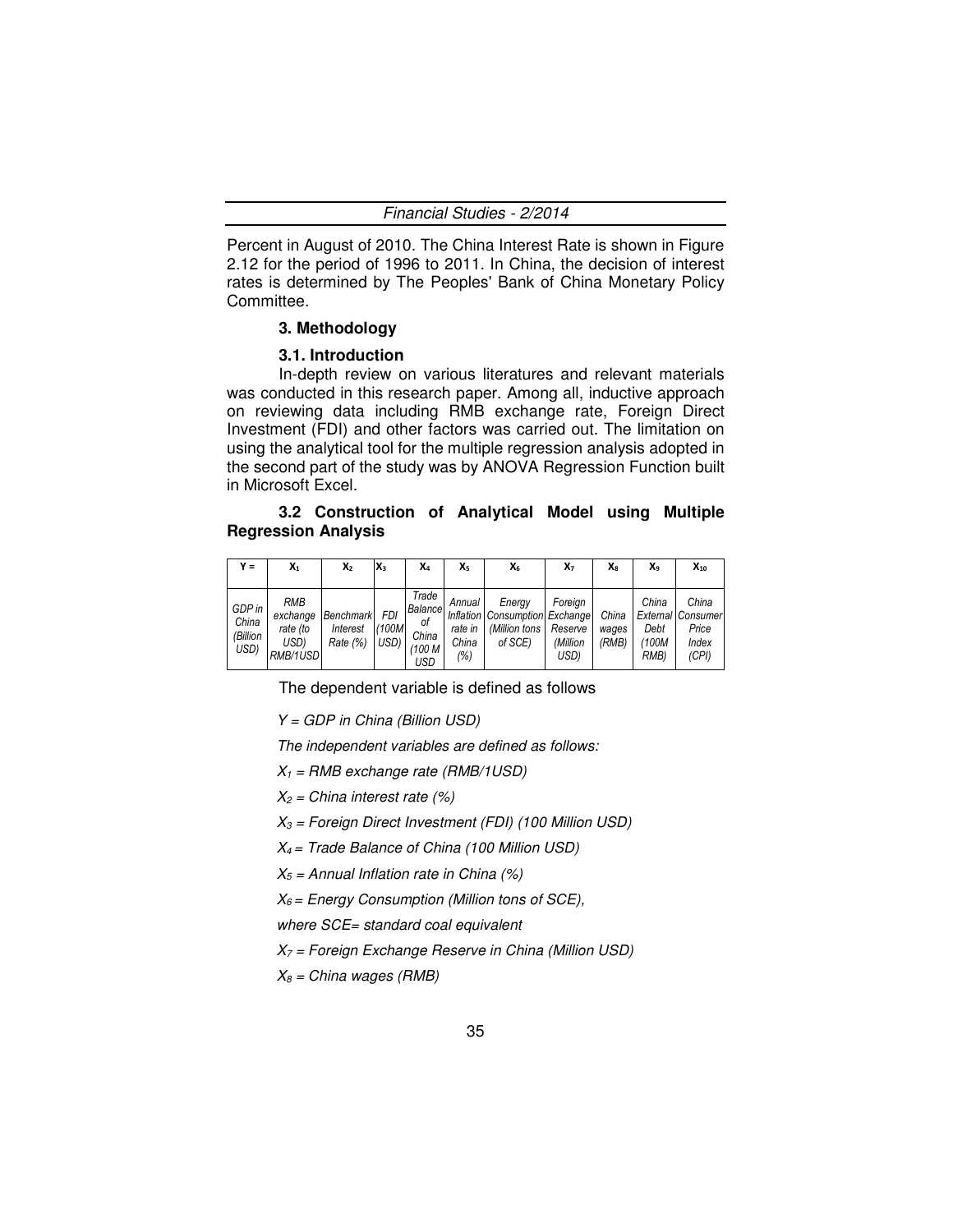$X_9$  = China External Debt (100 Million USD)

 $X_{10}$ = China Consumer Price Index (CPI)

The first predicted regression equation involved all variables and was constructed as follows:

 $Y_{\text{req'd}} = \beta_0 + \beta_1 X_1 + \beta_2 X_2 + \beta_3 X_3 + \beta_4 X_4 + \beta_5 X_5 + \beta_6 X_6 + \beta_7 X_7 +$  $β_8X_8 + β_9X_9 + β_{10}X_{10} + E$ 

### **3.3. Assumptions and limitations of the linear multiple regression model**

### **3.3.1. Assumptions**

It may be noticed a dissimilar situation during different periods of time, and unusual banks behavior for the monetary policy propulsion taken from money creation into economy point of view. These discrepancies can be noticed much better if the graphic of propulsion indicator evolution is analyzed.

- China will maintain its RMB regime and its current state of FDI policy in the coming years.
- RMB exchange mechanism will maintain as it was over the past decade.
- China will carry on its inflation target for the coming decades.

#### **3.3.2. Limitation of the model**

The time series of data observed such as interest rate and China trade balance could only be obtained from 1996 to 2011. It is another reason that a minimum number of data sample size for the model is to be maintained as far as possible.

### **3.3.3. Hypothesis**

Null Hypothesis at 5% level of significance was adopted to test the validity of the statement assumption of no change or no effect on China economy due to the RMB appreciation and other variables as discussed in the preceding sections.

#### **3.3.4. Hypothesis**

A total of 12 test cases including the lagging effect of some independent variables on China's economy were considered in the multiple regression model as shown below: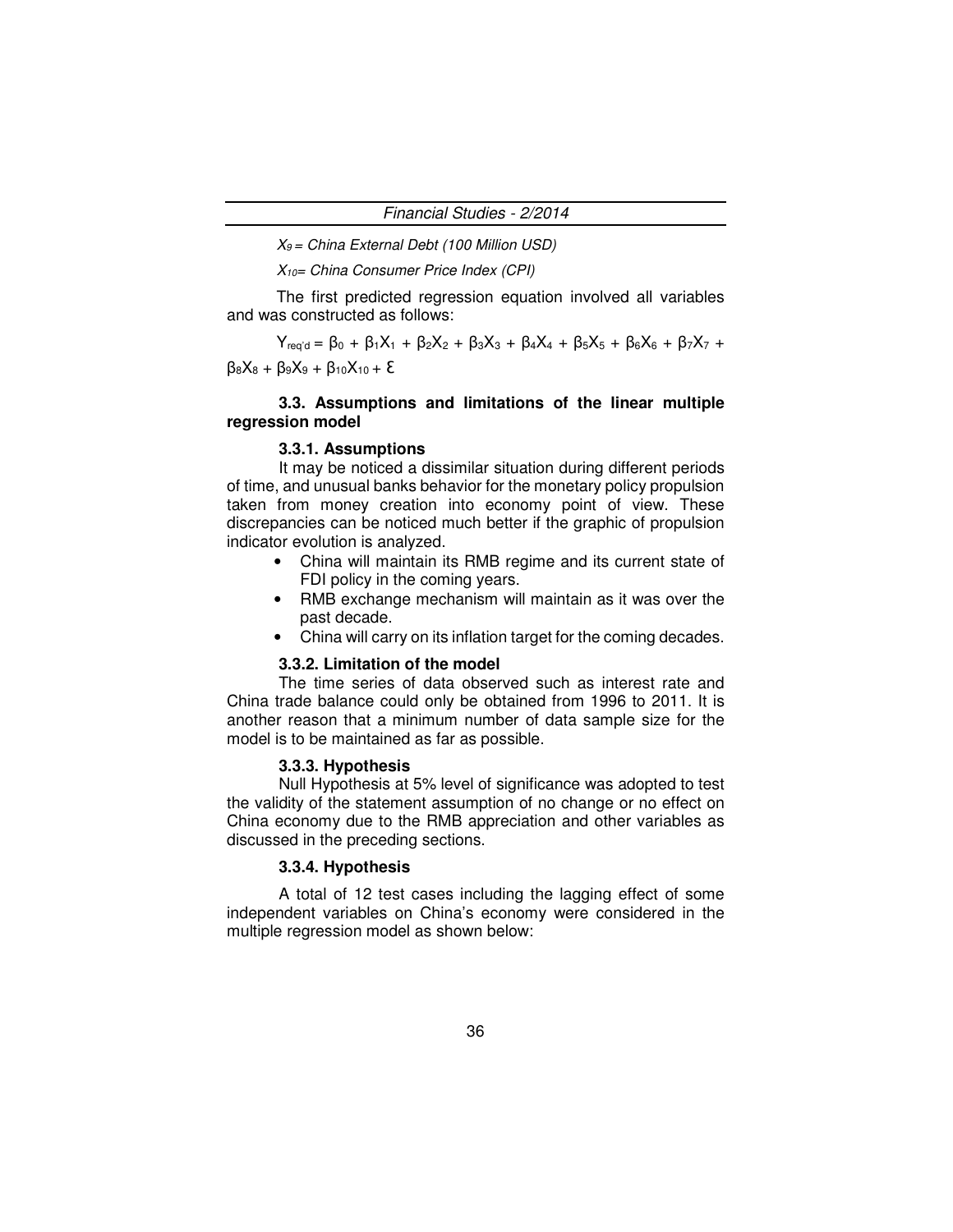|                                                     | <i>i iildiluldi oluul</i> to - 2/2014                           |
|-----------------------------------------------------|-----------------------------------------------------------------|
| Case-1a Model                                       | variables $X_1, X_2, X_3, X_4, X_5, X_6, X_7, X_8, X_9, X_{10}$ |
| Case-1b Model<br>$(X_3, X_5, X_8$ lagged by 1 year) | variables $X_1, X_2, X_3, X_4, X_5, X_6, X_7, X_8, X_9, X_{10}$ |
| Case-2a Model                                       | variables $X_1, X_2, X_3, X_4, X_5, X_6, X_7, X_8, X_{10}$      |
| Case-2b Model<br>$(X_3, X_5, X_8$ lagged by 1 year) | variables $X_1, X_2, X_3, X_4, X_5, X_6, X_7, X_8, X_{10}$      |
| Case-3a Model                                       | variables $X_1, X_2, X_3, X_4, X_7, X_8, X_9, X_{10}$           |
| Case-3b Model<br>$(X_3, X_8$ lagged by 1 year)      | variables $X_1, X_2, X_3, X_4, X_7, X_8, X_9, X_{10}$           |
| Case-4a Model                                       | variables $X_1, X_2, X_3, X_4, X_7, X_8, X_{10}$                |
| Case-4b Model<br>$(X_3, X_8)$ lagged by 1 year)     | variables $X_1, X_2, X_3, X_4, X_7, X_8, X_{10}$                |
| Case-5a Model                                       | variables $X_1, X_2, X_3, X_4, X_6, X_7, X_{10}$                |
| Case-5b Model<br>$(X_3$ lagged by 1 year)           | variables $X_1, X_2, X_3, X_4, X_6, X_7, X_{10}$                |
| Case-6a Model                                       | variables $X_1$ , $X_2$ , $X_3$                                 |
| Case-6a Model<br>$(X_3$ lagged by 1 year)           | variables $X_1, X_2, X_3$                                       |

Financial Studies - 2/2014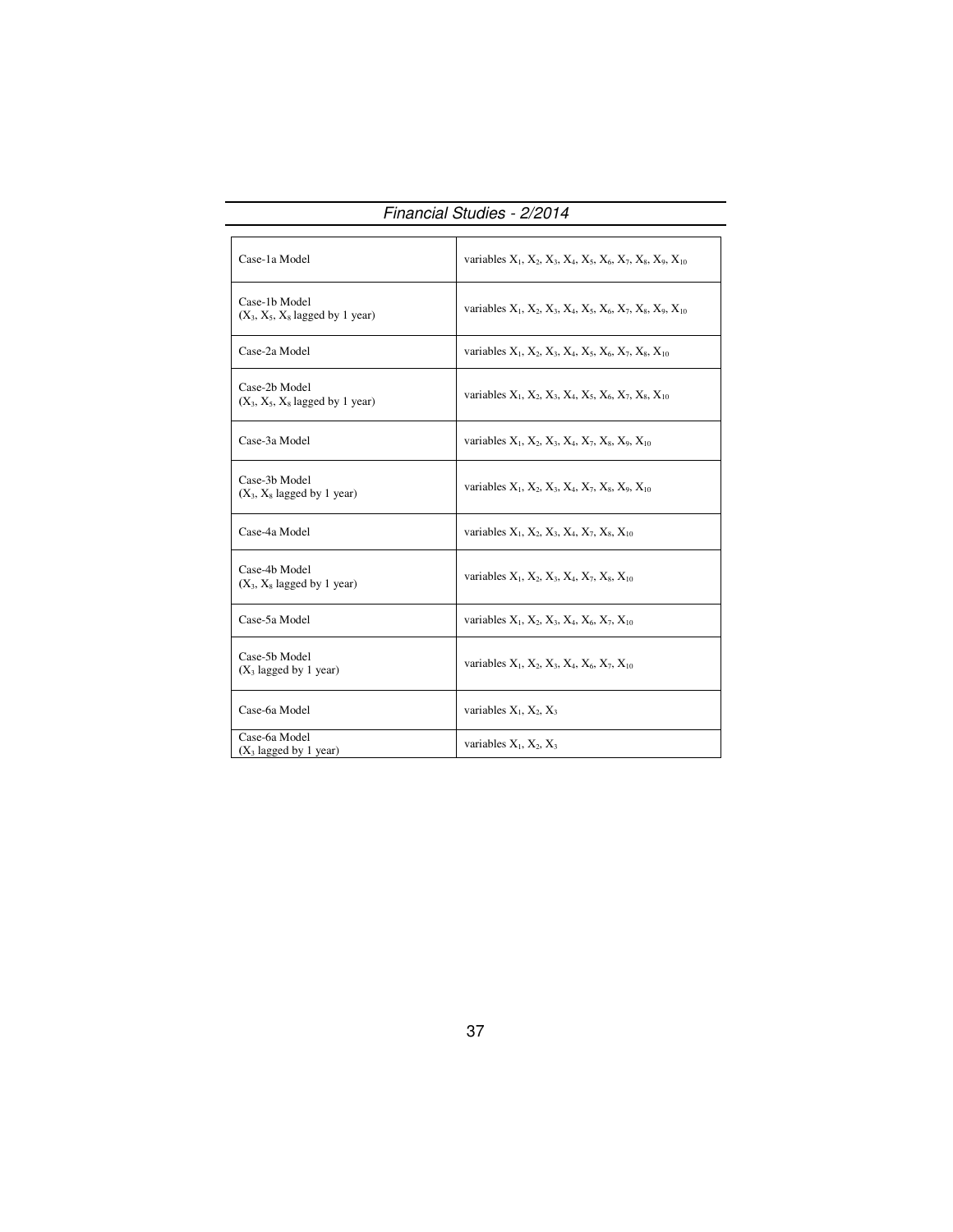### **3.5 Formulation of Multiple Regression Equations**

The multiple regression equation is represented by:

 $Y = \beta_0 + \beta_1 X_1 + \beta_2 X_2 + \beta_3 X_3 + \beta_4 X_4 + \beta_5 X_5 + \beta_6 X_6 + \beta_7 X_7 + \beta_8 X_8$ 

+ β<sub>9</sub>X<sub>9</sub> + β<sub>10</sub>X<sub>10</sub> + **ξ** 

$$
\text{where:}\Sigma_{i=0}^n(Y_i-Y_i')^{\scriptscriptstyle 2}
$$

 $X_1$  to  $X_{10}$  are the independent variables in the regression model:

| $\mathbf{X}_1$                             | $\mathbf{X}_2$          | $\mathbf{X}_3$                  | $\mathbf{X}_4$                                           | $\mathbf{X}_5$                       | X6                                                | $\mathbf{X}_7$                       | X8             | X9                              | $\mathbf{X}_{10}$                                                        |
|--------------------------------------------|-------------------------|---------------------------------|----------------------------------------------------------|--------------------------------------|---------------------------------------------------|--------------------------------------|----------------|---------------------------------|--------------------------------------------------------------------------|
| <b>RMB</b><br>exchange<br>rate (to<br>USD) | Interest<br>Rate<br>(%) | FDI<br>100 <sub>M</sub><br>USD) | Trade<br>Balance of Inflation<br>China<br>(100M)<br>USD) | Annual<br>rate in<br>China<br>$(\%)$ | Energy<br>Consumption<br>(Million tons<br>of SCE) | Foreign<br>Reserve<br>(100M)<br>USD) | wages<br>(RMB) | China<br>Debt<br>(100M)<br>USD) | China<br>Exchange   China   External Consumer<br>Price<br>Index<br>(CPI) |

The equations were formulated in the regression model with 5% level of significance. A total of 12 test cases were considered and carried out in the multiple regression analysis:

| <b>Cases</b>                                     | <b>Multiple Regression Equation</b>                                                                                                                                                       |
|--------------------------------------------------|-------------------------------------------------------------------------------------------------------------------------------------------------------------------------------------------|
| Case 1a                                          | $Y = \beta_0 + \beta_1 X_1 + \beta_2 X_2 + \beta_3 X_3 + \beta_4 X_4 + \beta_5 X_5 + \beta_6 X_6 + \beta_7 X_7 + \beta_8 X_8 + \beta_9 X_9 +$<br>$\beta_{10}X_{10} + \Sigma$              |
| Case 1b<br>$(X_3, X_5, X_8$ lagged by 1<br>year) | $Y = \beta_0 + \beta_1 X_1 + \beta_2 X_2 + \beta_3 X_3 + \beta_4 X_4 + \beta_5 X_5 + \beta_6 X_6 + \beta_7 X_7 + \beta_8 X_8 + \beta_9 X_9 +$<br>$β_{10}X_{10} + Σ$                       |
| Case 2a                                          | $Y = \beta_0 + \beta_1 X_1 + \beta_2 X_2 + \beta_3 X_3 + \beta_4 X_4 + \beta_5 X_5 + \beta_6 X_6 + \beta_7 X_7 + \beta_8 X_8 + \beta_{10} X_{10} + \epsilon$                              |
| Case 2b<br>year)                                 | $(X_3, X_5, X_8$ lagged by $1 Y = \beta_0 + \beta_1 X_1 + \beta_2 X_2 + \beta_3 X_3 + \beta_4 X_4 + \beta_5 X_5 + \beta_6 X_6 + \beta_7 X_7 + \beta_8 X_8 + \beta_{10} X_{10} + \epsilon$ |
| Case 3a                                          | $Y = \beta_0 + \beta_1 X_1 + \beta_2 X_2 + \beta_3 X_3 + \beta_4 X_4 + \beta_7 X_7 + \beta_8 X_8 + \beta_9 X_9 + \beta_{10} X_{10} + \epsilon$                                            |
| Case 3b<br>$(X_3, X_8)$ lagged by 1 year)        | $Y = \beta_0 + \beta_1 X_1 + \beta_2 X_2 + \beta_3 X_3 + \beta_4 X_4 + \beta_7 X_7 + \beta_8 X_8 + \beta_9 X_9 + \beta_{10} X_{10} + \epsilon$                                            |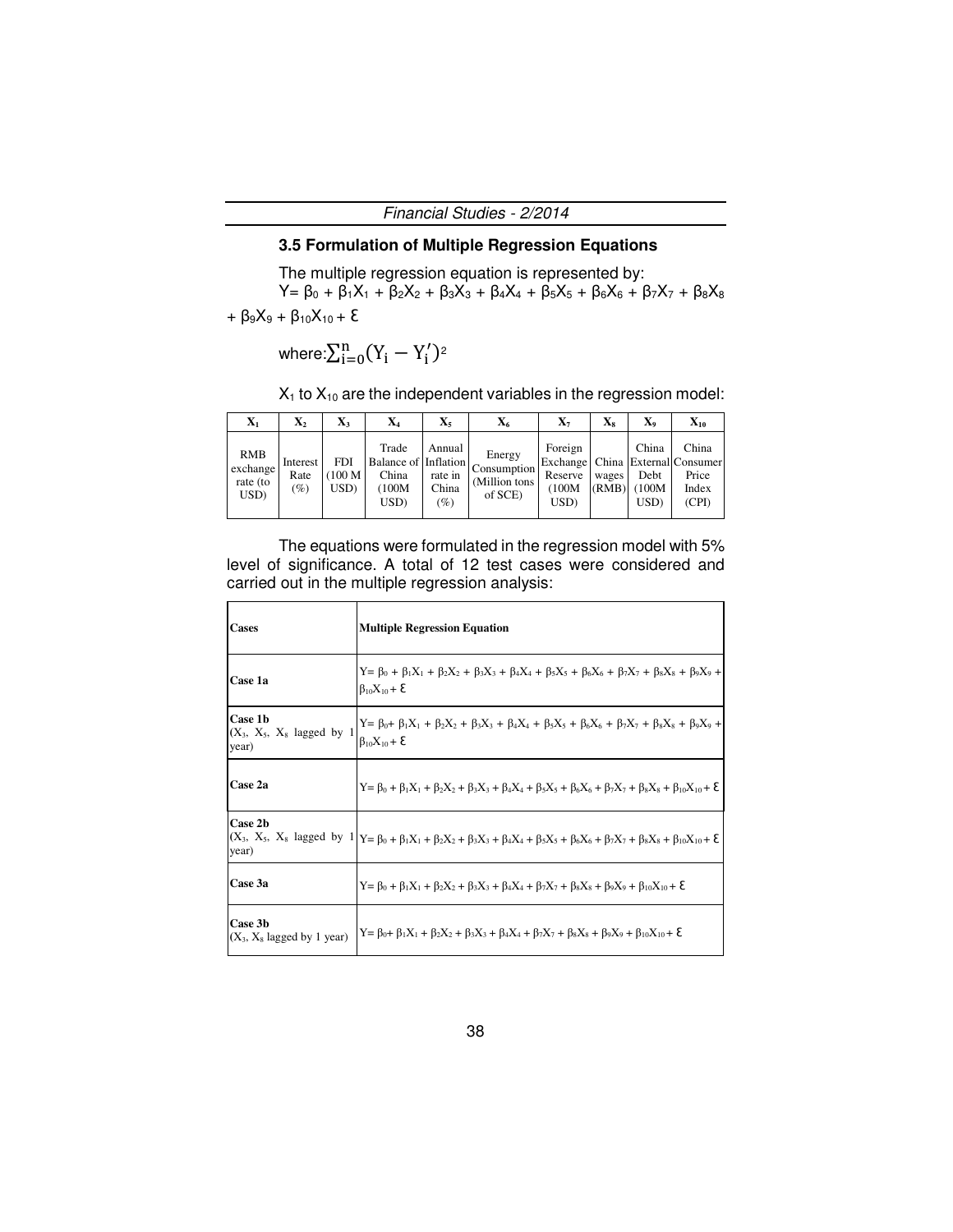Financial Studies - 2/2014

| Case 4a                                    | $Y = \beta_0 + \beta_1 X_1 + \beta_2 X_2 + \beta_3 X_3 + \beta_4 X_4 + \beta_7 X_7 + \beta_8 X_8 + \beta_{10} X_{10} + \epsilon$ |
|--------------------------------------------|----------------------------------------------------------------------------------------------------------------------------------|
| Case 4b<br>$(X_3, X_8$ lagged by 1 year)   | $Y = \beta_0 + \beta_1 X_1 + \beta_2 X_2 + \beta_3 X_3 + \beta_4 X_4 + \beta_7 X_7 + \beta_8 X_8 + \beta_{10} X_{10} + \epsilon$ |
| Case 5a                                    | $Y = \beta_0 + \beta_1 X_1 + \beta_2 X_2 + \beta_3 X_3 + \beta_4 X_4 + \beta_6 X_6 + \beta_7 X_7 + \beta_{10} X_{10} + \xi$      |
| Case 5b<br>$(X_3$ lagged by 1 year)        | $Y = \beta_0 + \beta_1 X_1 + \beta_2 X_2 + \beta_3 X_3 + \beta_4 X_4 + \beta_6 X_6 + \beta_7 X_7 + \beta_{10} X_{10} + \xi$      |
| Case 6a                                    | $Y = \beta_0 + \beta_1 X_1 + \beta_2 X_2 + \beta_3 X_3 + \xi$                                                                    |
| <b>Case 6b</b><br>$(X_3$ lagged by 1 year) | $Y = \beta_0 + \beta_1 X_1 + \beta_2 X_2 + \beta_3 X_3 + \xi$                                                                    |

### **3.6. Test Cases and Variables**

The model will be used for Null Hypothesis Test for "RMB appreciation and other variables including FDI has no direct correlation with the economy in China represented by its GDP growth".

#### **4. Data Finding and Analysis**

### **4.1. Introduction**

As mentioned in the Chapter 3, variables (1) RMB exchange rate, (2) China interest rate, (3) Foreign Direct Investment (FDI), (4) Trade Balance of China, (5) Annual Inflation rate in China, (6) Energy Consumption in China, (7) Foreign Exchange Reserve in China, (8) China wages, (9) China External Debt and (10) China Consumer Price Index, were considered in the regression model analysis:

| $V =$    | $\mathbf{M}$ | X <sub>2</sub> | v<br>А3 | X4             | X <sub>5</sub> | Ā6            | Х7       | X8    | X9    | $X_{10}$          |
|----------|--------------|----------------|---------|----------------|----------------|---------------|----------|-------|-------|-------------------|
| GDP in   | <b>RMB</b>   |                |         | Trade          | Annual         | Energy        | Foreian  |       | China | China             |
| China    | exchange     | Interest       | FDI     | Balance        | Inflation      | Consumption   | Exchange | China |       | External Consumer |
|          |              | Rate           |         | (100M of China | rate in        |               | Reserve  | wages | Debt  | Price             |
| (Billion | rate (to     | $\frac{10}{6}$ | USD)    | (100M          | China          | (Million tons | 100M)    | (RMB) | 100M) | Index             |
| USD      | USD).        |                |         | USD)           | (%)            | of SCE)       | USD)     |       | USD)  | (CPI)             |

A total of 12 test cases of different groups of independent variables in the regression model over a period from 1997 to 2011 were analysed using the multiple regression analysis as shown below: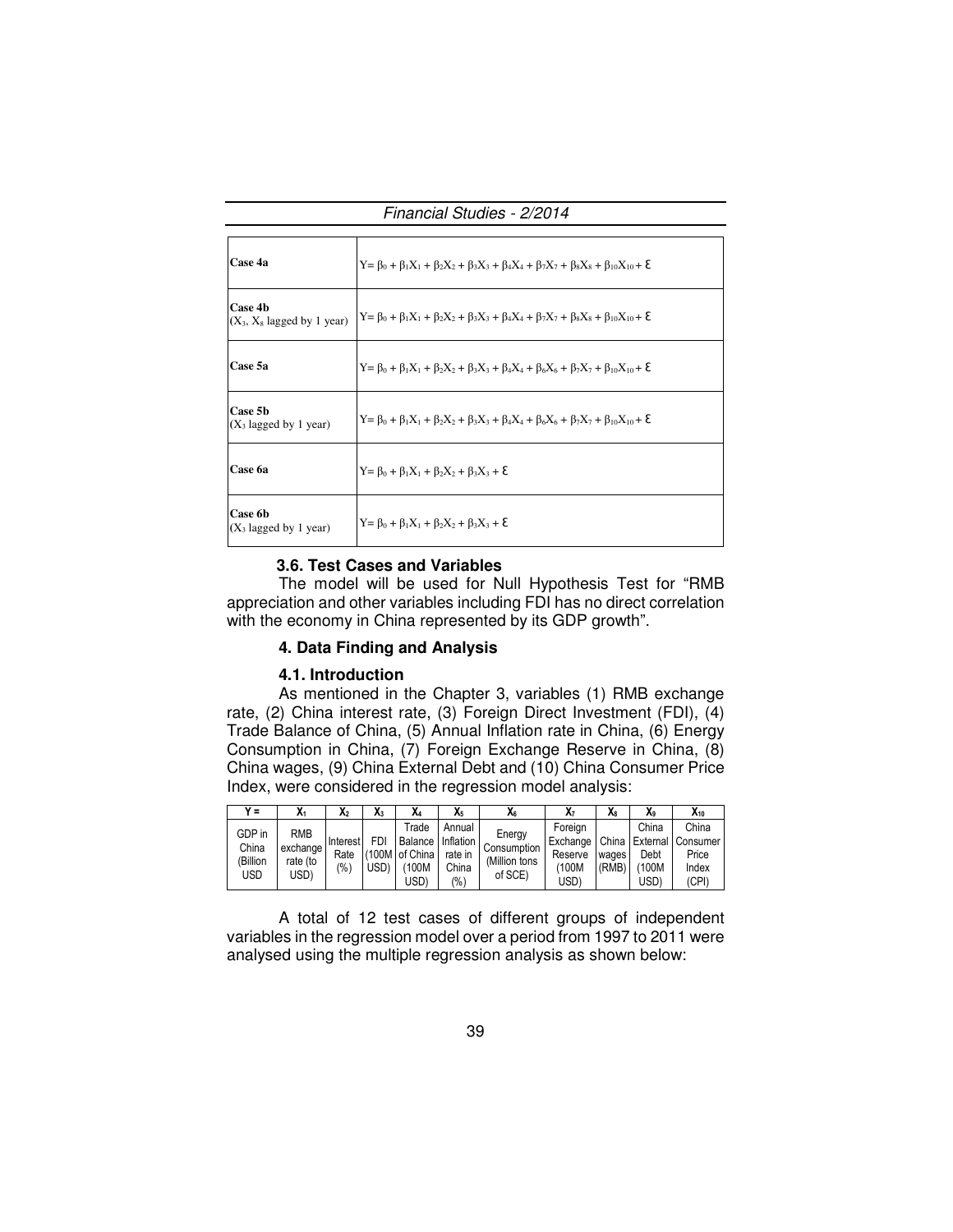Financial Studies - 2/2014

| Cases                                         | <b>Multiple Regression Equation</b>                                                                                                                                        |
|-----------------------------------------------|----------------------------------------------------------------------------------------------------------------------------------------------------------------------------|
| Case 1a                                       | $Y = \beta_0 + \beta_1 X_1 + \beta_2 X_2 + \beta_3 X_3 + \beta_4 X_4 + \beta_5 X_5 + \beta_6 X_6 + \beta_7 X_7 + \beta_8 X_8 + \beta_9 X_9 + \beta_{10} X_{10} + \epsilon$ |
| Case 1b<br>$(X_3, X_5, X_8$ lagged by 1 year) | $Y = \beta_0 + \beta_1 X_1 + \beta_2 X_2 + \beta_3 X_3 + \beta_4 X_4 + \beta_5 X_5 + \beta_6 X_6 + \beta_7 X_7 + \beta_8 X_8 + \beta_9 X_9 + \beta_{10} X_{10} + \epsilon$ |
| Case 2a                                       | $Y = \beta_0 + \beta_1 X_1 + \beta_2 X_2 + \beta_3 X_3 + \beta_4 X_4 + \beta_5 X_5 + \beta_6 X_6 + \beta_7 X_7 + \beta_8 X_8 + \beta_{10} X_{10} + \epsilon$               |
| Case 2b<br>$(X_3, X_5, X_8$ lagged by 1 year) | $Y = \beta_0 + \beta_1 X_1 + \beta_2 X_2 + \beta_3 X_3 + \beta_4 X_4 + \beta_5 X_5 + \beta_6 X_6 + \beta_7 X_7 + \beta_8 X_8 + \beta_{10} X_{10} + \epsilon$               |
| Case 3a                                       | $Y = \beta_0 + \beta_1 X_1 + \beta_2 X_2 + \beta_3 X_3 + \beta_4 X_4 + \beta_7 X_7 + \beta_8 X_8 + \beta_9 X_9 + \beta_{10} X_{10} + \epsilon$                             |
| Case 3b<br>$(X_3, X_8)$ lagged by 1 year)     | Y = $\beta_0$ + $\beta_1X_1$ + $\beta_2X_2$ + $\beta_3X_3$ + $\beta_4X_4$ + $\beta_7X_7$ + $\beta_8X_8$ + $\beta_9X_9$ + $\beta_{10}X_{10}$ + $\epsilon$                   |
| Case 4a                                       | Y= $\beta_0$ + $\beta_1X_1$ + $\beta_2X_2$ + $\beta_3X_3$ + $\beta_4X_4$ + $\beta_7X_7$ + $\beta_8X_8$ + $\beta_{10}X_{10}$ + $\epsilon$                                   |
| Case 4b<br>$(X_3, X_8)$ lagged by 1 year)     | Y = $\beta_0$ + $\beta_1X_1$ + $\beta_2X_2$ + $\beta_3X_3$ + $\beta_4X_4$ + $\beta_7X_7$ + $\beta_8X_8$ + $\beta_{10}X_{10}$ + $\epsilon$                                  |
| Case 5a                                       | $Y = \beta_0 + \beta_1 X_1 + \beta_2 X_2 + \beta_3 X_3 + \beta_4 X_4 + \beta_6 X_6 + \beta_7 X_7 + \beta_{10} X_{10} + \epsilon$                                           |
| Case 5b<br>$(X_3 \text{ lagged by 1 year})$   | Y = $\beta_0$ + $\beta_1X_1$ + $\beta_2X_2$ + $\beta_3X_3$ + $\beta_4X_4$ + $\beta_6X_6$ + $\beta_7X_7$ + $\beta_{10}X_{10}$ + $\epsilon$                                  |
| Case 6a                                       | $Y = \beta_0 + \beta_1 X_1 + \beta_2 X_2 + \beta_3 X_3 + \epsilon$                                                                                                         |
| Case 6b<br>$(X_3 \text{ lagged by 1 year})$   | $Y = \beta_0 + \beta_1 X_1 + \beta_2 X_2 + \beta_3 X_3 + \epsilon$                                                                                                         |

The results of the analysis for the above cases are tabulated in Table 4.2a-b to Table 4.7a-b.

#### **4.2. Analysis of Multiple Regression Models**

Summary of outputs are all in appendix. The p-values, F-test values, t-statistic value and adjusted R-squares were captured from the output of the analysis as tabulated in Table 4.2a-b to Table 4.7a-b for further interpretation in section 4.2.6. Summary of output for all the 12 different cases is shown in Table 4.8 to Table 4.11. The test of the null hypothesis of "RMB appreciation and other variables have no direct correlation with the economy in China represented by its GDP growth" was carried based on the output from the multiple regression analysis.

#### **4.2.1. Significance of Coefficients of Variables**

In each test case, coefficients corresponding to their independent variables of the following equation were computed by means of the multiple regression analysis in the ANOVA of excel 2007.

#### **4.2.2. Significance of p-values in the Regression Model**

All the 12 cases were tested under level of significance 5%. A hypothesis will be rejected if the p-value is less than 0.05. From the finding of the analysis as shown in Table 4.2a-b to 4.7a-b, the p-values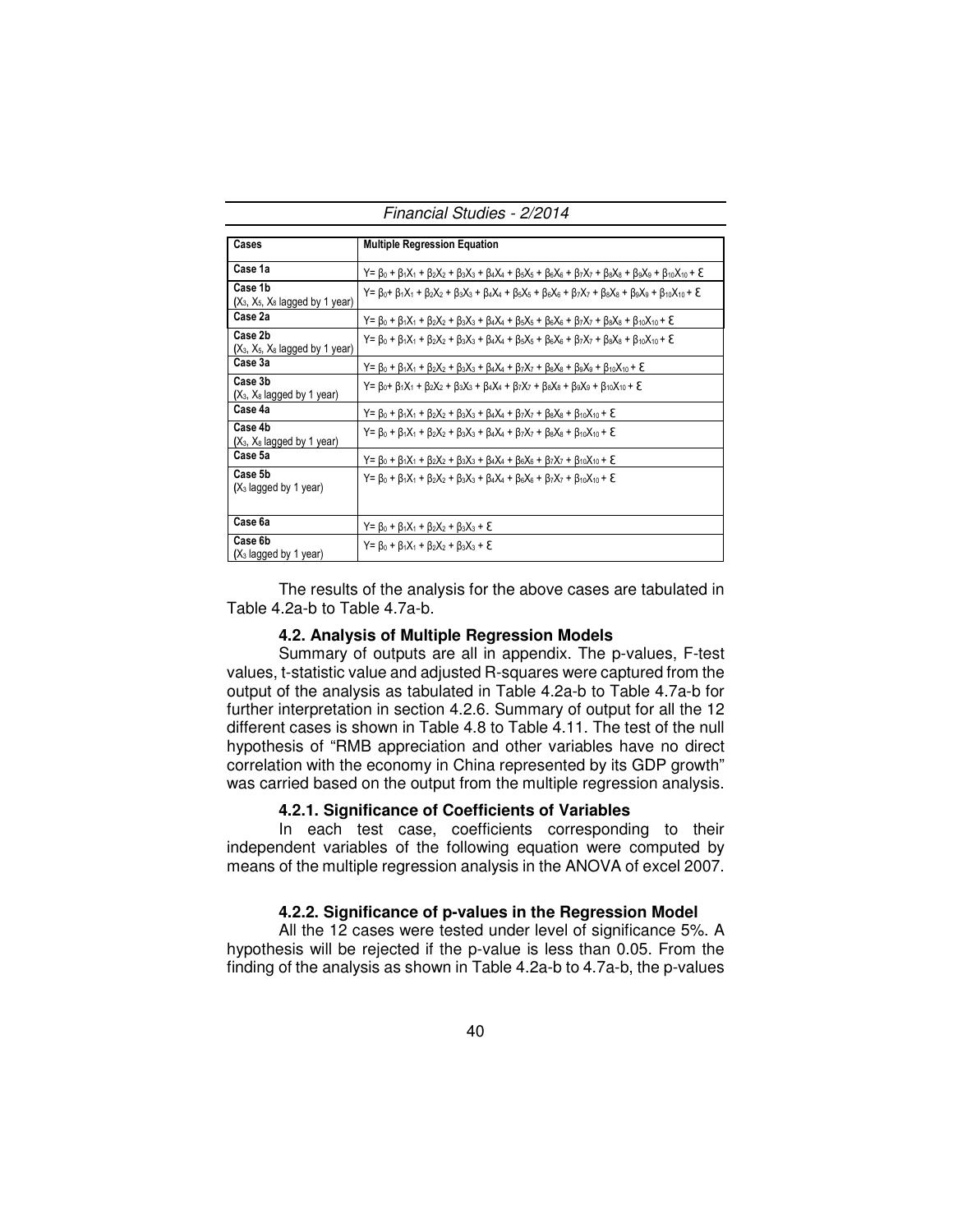of  $X_1$ , RMB exchange rate (or RMB appreciation), in all the 12 cases were found less than 0.05 and therefore null hypotheses are rejected. That is, the RMB exchange rate has direct correlation with the economy of China represented by the China GDP growth. Table 4.9 shows a summary of result for p-value of  $X_1$  in all the 12 different cases.

### **4.2.3. Significance of F-values for overall Regression Model**

From the finding of the analysis as shown in Table 4.2a-b to 4.7a-b, the F-values in general are in the range between 205 and 26142, which are greater than the maximum critical value, F(0.05, 10, 4) = 5.96, hence H0:  $β1 = β2 = β3 = βK = 0$  is rejected and it is concluded that at least one coefficient in the model is significant. In other words, the test indicates the usefulness of the variables in the 12 test models. Table 8-11 also show a summary of F test results.

#### **4.2.4. Significance of t-Statistic for Individual Variables**

The t statistic (t test) results for the predictors in all 12 cases are in the output in Table 4.2a-b to Table 4.7a-b. A summary of t test results are also shown in Table 8-11.

#### **4.2.5. Significance of R-Square (R2) to overall Regression Model**

The interpretation of the results from multiple regression analysis could be complex. The values R-squares were captured from the output of the analysis and are tabulated in Table 4.2a-b to 4.7a-b. The adjusted R-square value was found greater than 0.9776 which indicates a perfect good fit of the data sample. The R-square is generally of secondary importance while the p-value as mentioned earlier indicates how confident that each individual variable has some correlation with the dependent variable.

#### **4.2.6. Interpretation of Results**

The output results for different cases are taken for examination. The empirical formulae in associated with the coefficients obtained from the output are as follows:

#### **4.2.6.1. Examination of Case-1a**

The empirical regression equation is expressed as:

 $Y = 4504.2495 - 419.2224X_1 + 40.4893X_2 + 0.3794X_3 - 0.1696X_4$  $-34.3096X_5 + 0.0631X_6 + 0.0561X_7 + 0.1221X_8 - 0.2890X_9 - 11.5968X_{10}$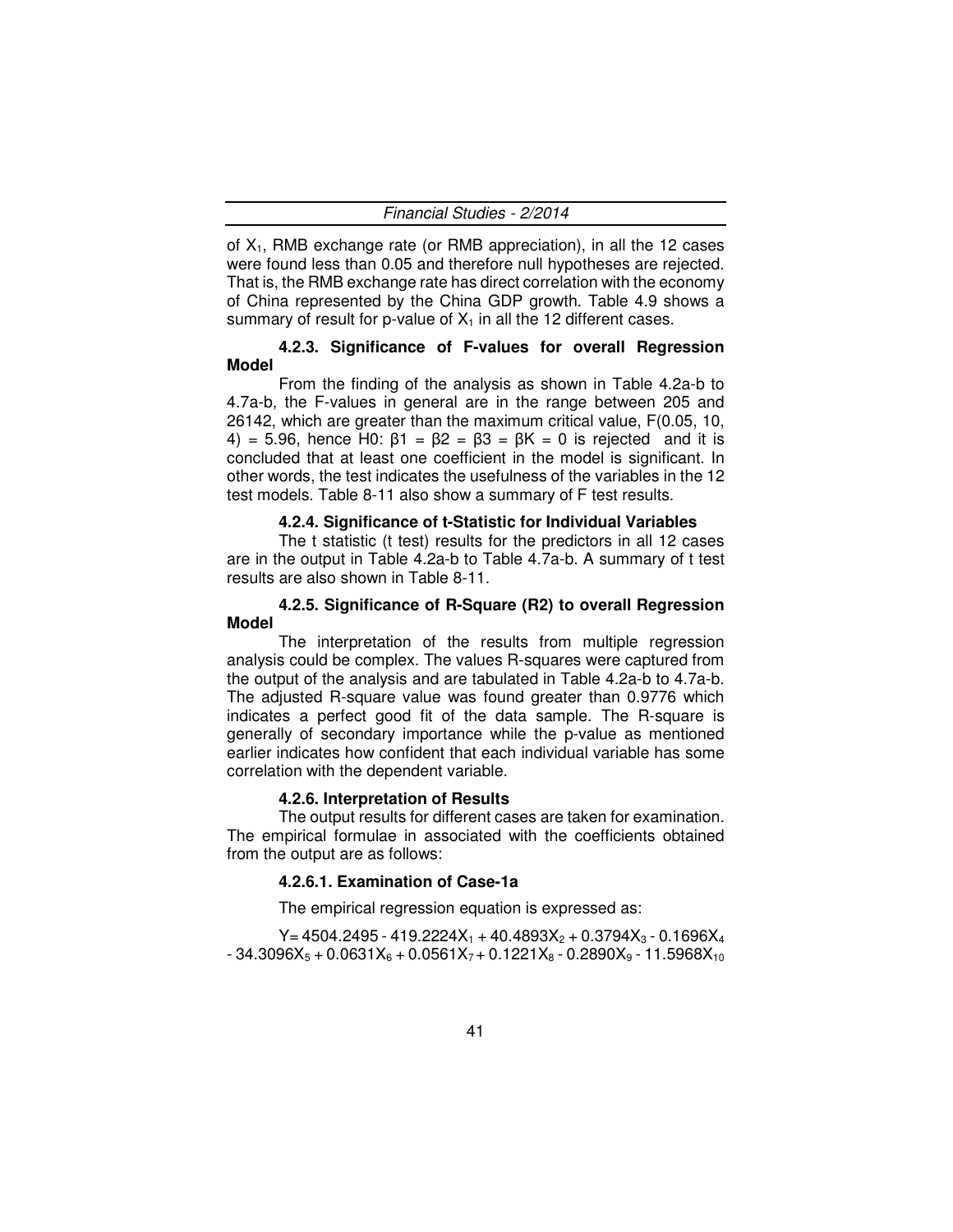Table 4.2a (case 1a) shows that the independent variable  $X_1$ , RMB exchange rate, is significant in the regression model under 5% level of significance with p-value of  $0.0304$  ( $< 0.05$ ) and the null hypothesis is rejected. Furthermore, the value of adjusted  $R<sup>2</sup>$  is very high (0.999) which implies the about 99.9% variation in GDP growth is explained by RMB exchange rate, interest rate, FDI and all other factors in associated with this case. In other word, the model has a significant fitting effect.

The coefficient of  $X_1$  is -419.2224 which implies that 1% increase in RMB appreciation (denoted by decrease in RMB/USD exchange rate), would result in  $4.19X<sub>1</sub>$  billion USD increase in GDP of China. Thus, for example in the year end of 2011, the total GDP was 5879 billion USD while the exchange rate of RMB/USD  $(X_1)$  was 6.4588, GDP would be increased by 27.06 billion USD per 1% RMB appreciation accounting for about 0.46% increase in GDP growth in the same year. Therefore it is obvious that the driving effect of RMB appreciation on GDP growth is positive and significant.

However, from the regression result under significance level 5%, the p-value of FDI  $(X_3)$  was found to be 0.2925 which implies the null hypothesis cannot be rejected. But there is no strong evidence that the FDI has no effect on the China economy growth. It means that the independent variable FDI  $(X_3)$  is not significant and cannot explain the GDP correctly.

The F-test is a test to determine the overall significance of the model, and not just of one individual coefficient. Since the  $F$  test ( $F =$ 4823.756652) on the significance of the whole multiple regression equation is far larger than 5.96 under the 5% level of significance, the model is significant in general. This is also confirmed by the p-value of the entire regression model as a whole. Since the F-test is used to test the following hypotheses:

From the output of the regression analysis, the absolute value of t-statistic for  $X_1$  is 6.4898 which is larger than 2.160 under the 5% level of confidence. Therefore the explanation of RMB exchange rate is significant. The regression coefficient  $β_1$  of  $X_1$  is significance in the multiple linear regression model.

### **4.2.6.2. Examination of Case-1b (X3, X5, X8 lagged by 1 year)**

The empirical regression equation is expressed as: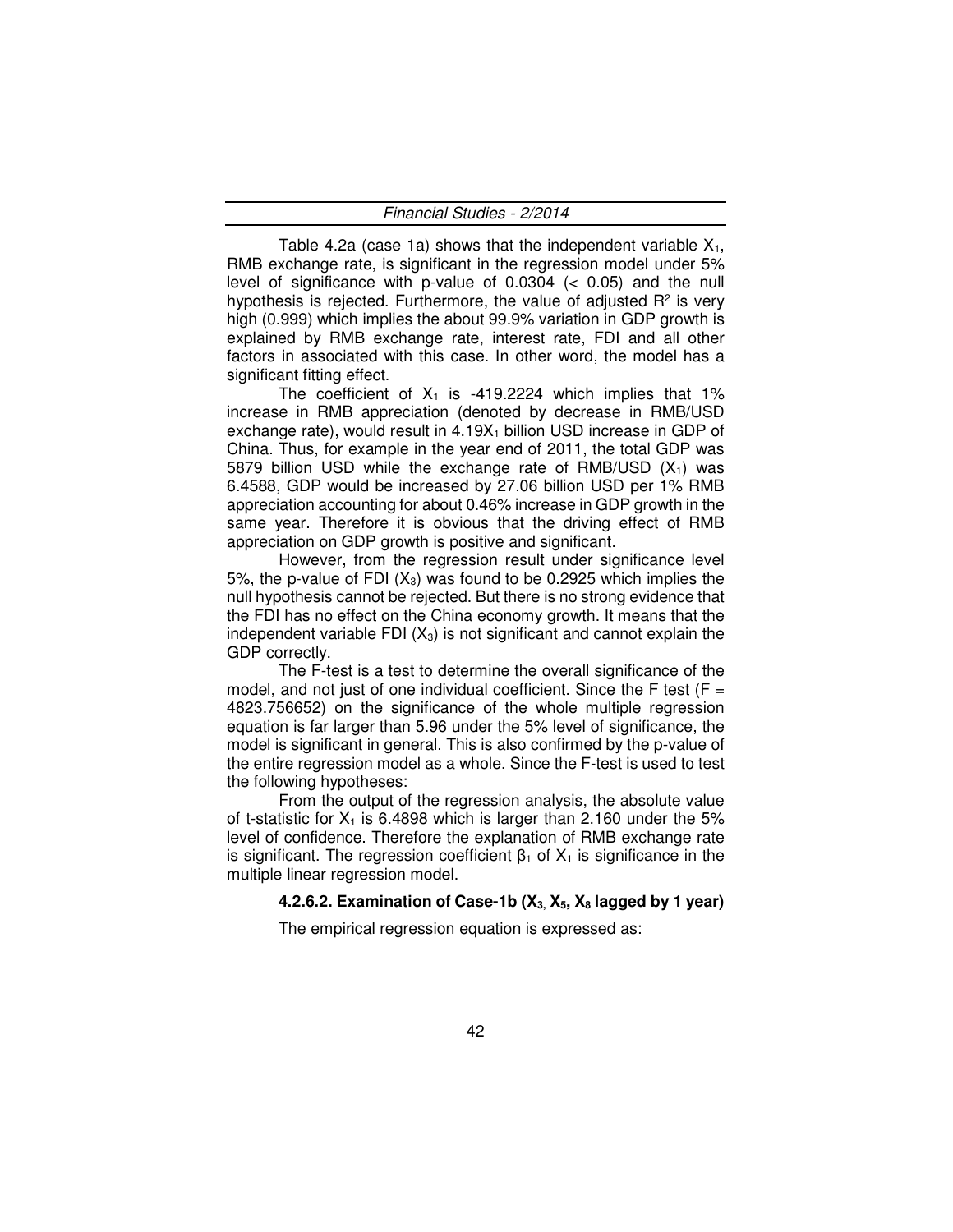$Y= 14015.1756 - 922.7765X_1 + 51.0195X_2 - 1.0109X_3 0.3151X_4 + 2.6990X_5 + 0.6616X_6 + 0.0395X_7 + 0.0847X_8 - 0.0482X_9 -$ 67.1828X<sub>10</sub>

Table 4.2b (case 1b) shows that the p-value of RMB exchange rate  $(X_1)$  is 0.0009372 and the p-value of FDI  $(X_3)$  is 0.03744. Thus the null hypotheses for both the RMB appreciation and FDI have no effect on economy in China are rejected. In this case, a 1 % increase in RMB appreciation would result in  $9.23X_1$  billion USD increase in GDP while 1% increase in FDI would result in  $0.01X_3$  billion USD decrease in GDP. It means that the 1 year lag FDI is in negative proportion with the GDP in China. According to the theory the role of FDI on economy growth is positive in general. Many economists admit that FDI is very important to the development of a country, particularly to the developing countries like China. There are many reasons to explain the conflict such as small data sample size, data corruption or the complexity of the multiple regression model. Examination of the other cases with different combination of variables in the regression models may help to eliminate such errors.

Since the F-value ( $F = 22348.19823$ ) on the significance of the whole multiple regression equation is far larger than 5.96 under the 5% level of significance, and the p-value ( $p = 4.80496E-09$ ) is far less than 0.05, the model is significant in general.

The absolute value of t-statistic for  $X_1$  is 8.7572 which is larger than 2.16 under the 5% level of confidence. Therefore the explanation of RMB exchange rate for GDP is significant. The regression coefficient  $\beta_1$  of  $X_1$  is significance in the multiple linear regression model.

#### **4.2.6.3. Examination of the significance of RMB exchange rate (or RMB appreciation), X1, from the output of 12 cases**

The study of impact of RMB exchange rate or appreciation on the China economy was selected for analysis and discussion. The results were summarized below: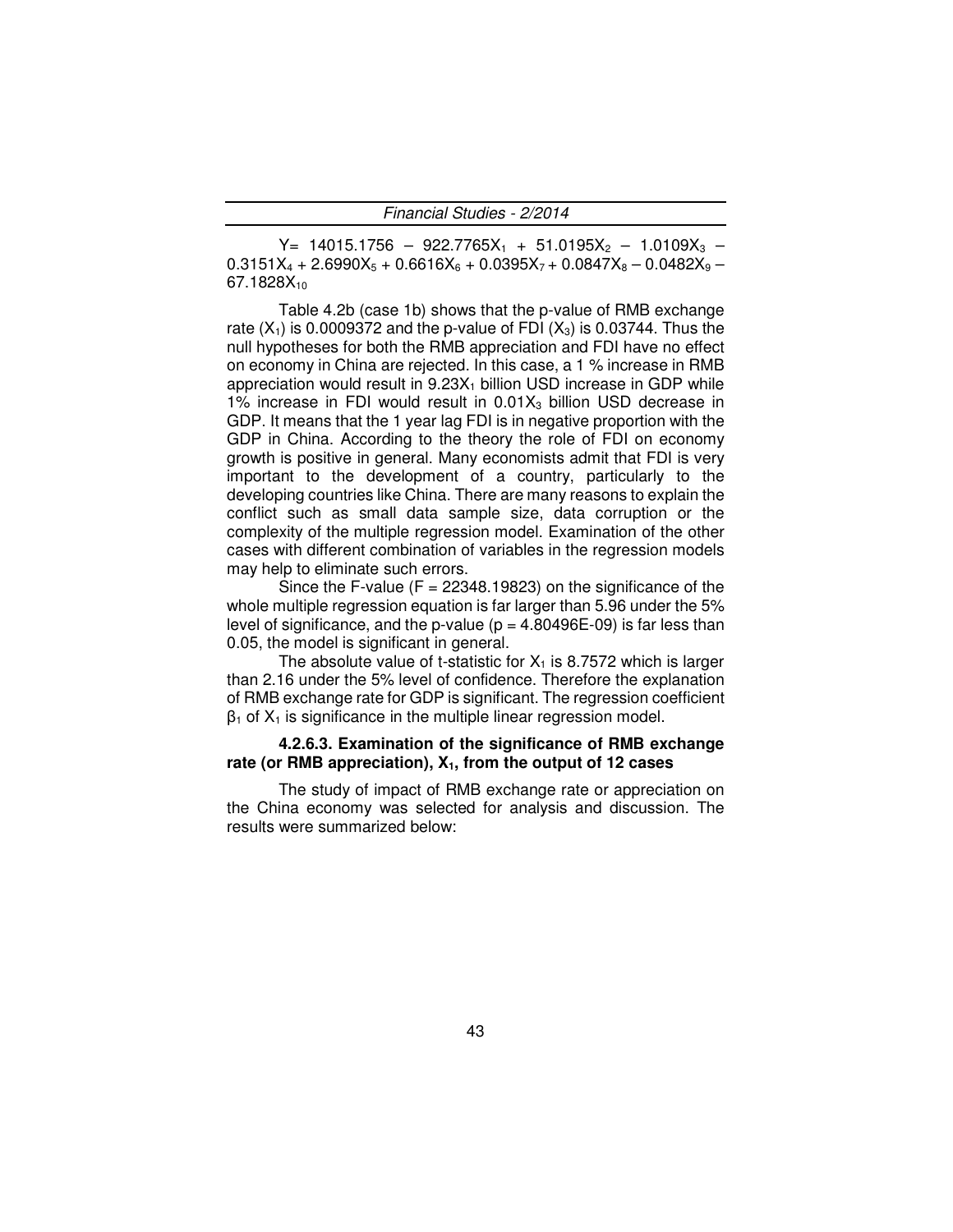| Cases   | t-value for X1 | P-value for X1 | <b>Adjusted R square</b> | F-value     |
|---------|----------------|----------------|--------------------------|-------------|
| Case 1a | $-3.283180451$ | 0.030409682    | 0.999709794              | 4823.756652 |
| Case 1b | $-8.75722445$  | 0.000937226    | 0.999937356              | 22348.19823 |
| Case 2a | $-3.174320496$ | 0.024694948    | 0.999234722              | 2032.110773 |
| Case 2b | $-15.81618222$ | 1.83811E-05    | 0.999940497              | 26141.89378 |
| Case 3a | $-5.343533123$ | 0.001755373    | 0.999789882              | 8327.89169  |
| Case 3b | $-6.489835814$ | 0.000636526    | 0.99959227               | 4291.310101 |
| Case 4a | -5.911322778   | 0.000592673    | 0.999302789              | 2867.57263  |
| Case 4b | -7.923230124   | 9.69326E-05    | 0.999465843              | 3743.216604 |
| Case 5a | -4.378661235   | 0.003239737    | 0.997239686              | 723.5551798 |
| Case 5b | $-11.6221785$  | 7.87882E-06    | 0.999079427              | 2171.560663 |
| Case 6a | $-3.000582337$ | 0.012067273    | 0.977634948              | 204.9922142 |
| Case 6b | $-3.603516434$ | 0.004144328    | 0.986584333              | 344.1853414 |

Financial Studies - 2/2014

*Source: Bank's People of China with authors calculations* 

From the output of the 12 different cases for RMB exchange rate  $X_1$ , the range of the adjusted R-squared was found between 0.999940 and 0.977635 which shows that over 97% variation in GDP growth is explained by the RMB interest rate in all 12 cases. That is, the results above show that the variability of the Y values around the regression line is over 1-0.9776 times of the original variance. Therefore, it has more than 97% of the original variability, and left with less than 3% in residual variability. Therefore, the variability of the determinants around the regression line relative to the overall variability is of strong good fit in all the 12 cases regarding the predictions to the regression equation.

The null hypothesis refers to the case that each independent variable gives absolutely no effect or coefficient of zero. For the model under investigation, the null hypothesis of "RMB appreciation has no direct correlation with the economy in China represented by its GDP growth" was adopted. Since the all P-value were found in the range between 0.00000787882 < P < 0.030409682 Hence, there is a strong a reason to reject this theory. Hence RMB appreciation has positive effect on the China's GDP growth.

Since the F-values were found in the range between 205 and 26142 on the significance of the whole multiple regression equation in all 12 cases, the minimum value of F-statistic is far larger than the critical  $F_{(0.05, 10, 4)}$  value of 5.96 under the 5% level of significance. The model is significant in general.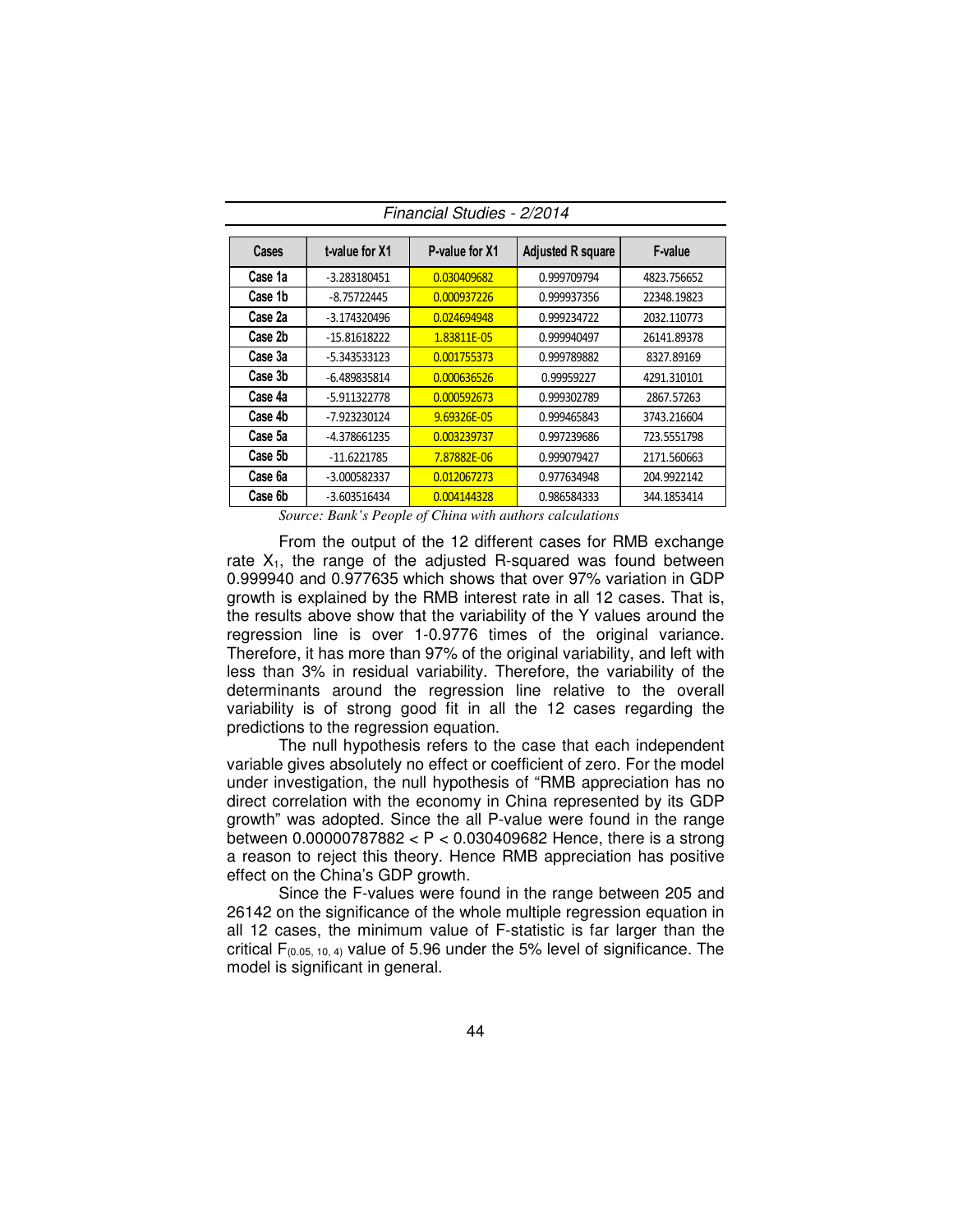Moreover, the output t-statistic value for  $X_1$  is in a range between -3.000582337 and -15.81618222 for all 12 different cases 5% level of significance. The minimum absolute value of t-stat is 3.0006 which is greater than the critical  $t_{(0.05, 13)}$  value of 2.16. Therefore, the regression coefficient  $β_1$  of  $X_1$  is significance in the multiple linear regression and the explanation of RMB exchange rate for GDP is significant.

In conclusion, it is strongly believed that RMB appreciation (denoted by RMB exchange rate) has a positive effect on the China's GDP growth.

#### **4.2.6.4. Summary of the interpretation results for different cases**

• From the 12 different cases, F-values on the significance of the whole regression models are found to be in the range between 204.9922 and 26141.8938 which are far larger than maximum critical F-value of 5.96 under the 5% level of significance, all the 12 regression models are generally significant. Adjusted R-square is in a range of 0.9776 and 0.9999 which implies over 97.76% variation in GDP growth is explained by RMB exchange rate, interest rate, FDI and all other factors in different regression models. In other words, the model has a significant fitting effect.

• 5 out of the 12 cases (cases 1b, 2b, 5b, 6a & 6b shown in Table 4.10-11), FDI (X3) has p-value <0.05 and null hypotheses are rejected. The F-values are between 205 and 26142 which show that the variables are significant on these regression models. The absolute value of t-statistic is greater than 2.16. Therefore, the regression coefficient β3 of X3 is significance in the multiple linear regression model and the explanation of FDI for GDP is significant subject to limitation of the data sample size. In general, it can be explained that FDI has effect on the GDP but the evidence to support its claim is not very strong.

• From the output of Case 5b, all independent variables (X1, X2, X3, X4, X6, X7 and X10) are good fit into the regression equation. All the variables and intercept have p-value <0.05 which imply that null hypotheses are rejected. Since F value is 2171.5607 which is far larger than the critical value of F (5.96) under the 5% level of significance, the regression model is significant. That is, each of these variables is significance in the regression model. The absolute value of t-statistic is also greater than 2.16 for all variables in this case, which implies that the regression coefficient  $β$  of the corresponding  $X$  is significance in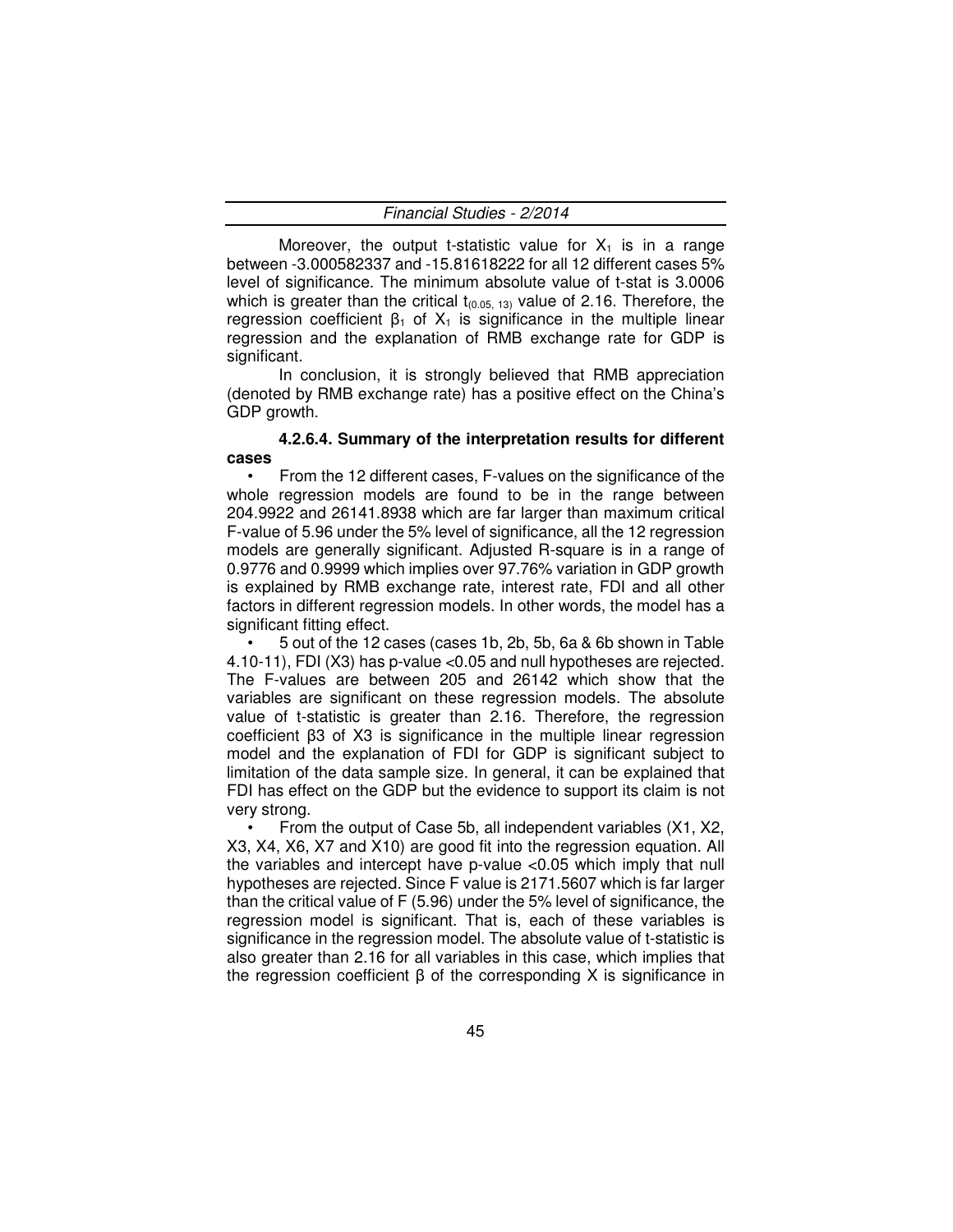the multiple linear regression model and the explanation of these independent variables for GDP is significant.

The empirical regression equation for case 5b is expressed as follows:

Y= 21840.3677 – 1515.5835X1 + 74.9726X2 – 2.8828X3 – 0.5957X4 + 1.6519X6 + 0.0572X7 – 97.6442X10

Take 2011 in consideration:

1% increase in RMB exchange rate (X1) gives 15.155835X1 in  $Y = 97.8885$  billion USD = 1.6651% increase in GDP

1% increase in Benchmark Interest Rate (X2) gives 0.749726X2 in Y= 4.7233 billion USD = 0.0803% increase in GDP

1% increase in FDI (X3) gives -0.028828X3 in Y=-30.4813 billion USD = -0.5185% decrease in GDP

1% increase in Trade Balance (X4) gives -0.005957X4 in Y= - 9.2463 billion USD = -0.1573% decrease in GDP

1% increase in Energy Consumption (X6) gives 0.016519X6 in  $Y = 57.4865$  billion USD = 0.9778% increase in GDP

1% increase in Foreign Exchange Reserve (X7) gives 0.000572X7 in Y = 18.876 billion USD = 0.3211% increase in GDP

1% increase in CPI (X10) gives -0.976442X10 in Y = 102.9170 billion USD = -1.7506% decrease in GDP

It is obvious that RMB exchange rate (X1), FDI (X3), Energy Consumption (X6) and CPI (X10) contribute greater impacts on GDP in China as per 1% change in these variables. FDI has a negative correlation with GDP which is uncommon as it is normally believed that FDI has important effect on driving China's economic growth.

However, from the summary of results in Table 4.11, the coefficient estimated for FDI (X3) both in case 6a and case 6b are positive. In both cases, FDI accounts for at most 0.807% of the GDP growth in China as per 1% increase in FDI while 1% increase in RMB appreciation accounts for about 1.098% in GDP growth at the same period in 2011.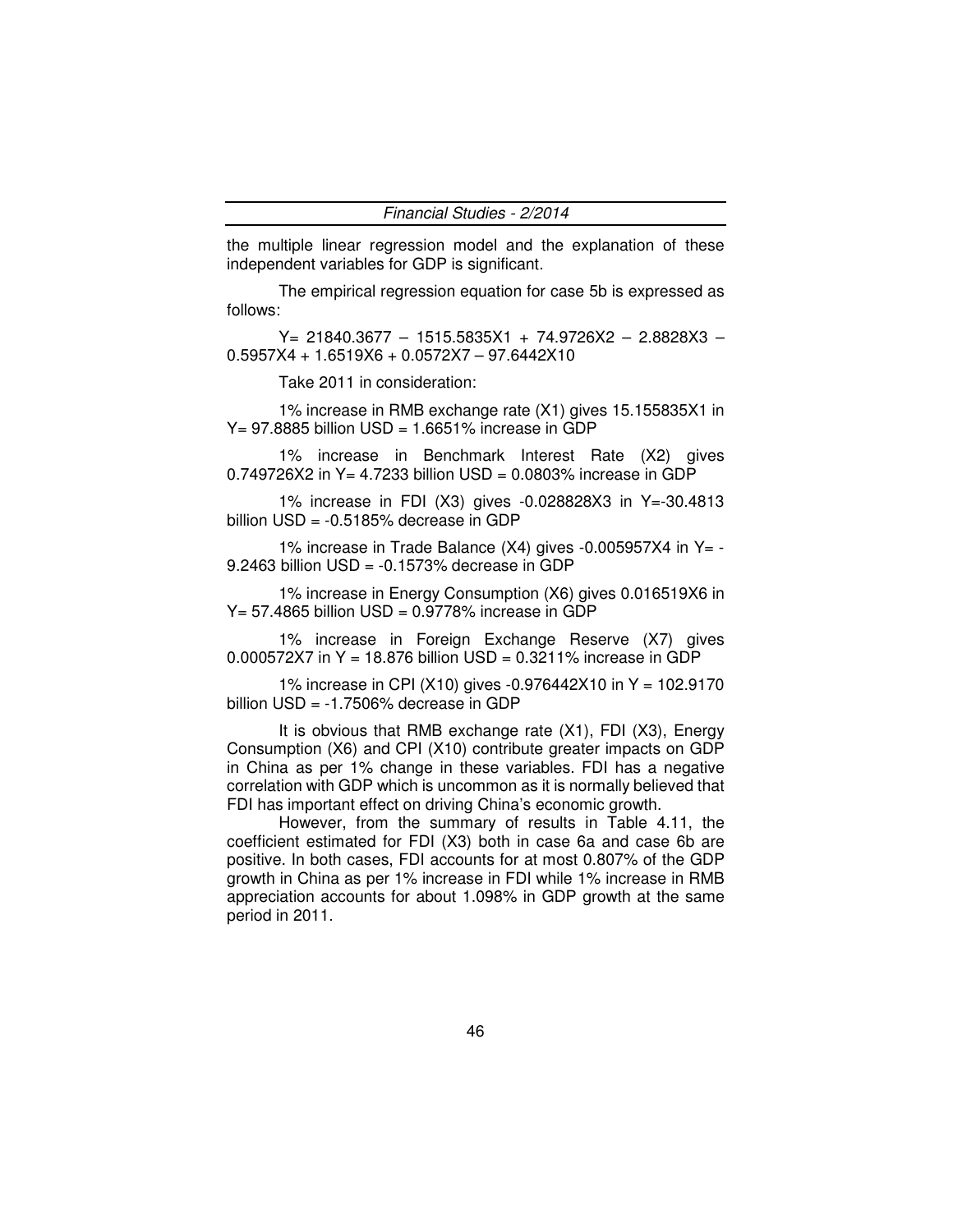#### **5. Conclusions**

However, from the summary of results in Table 4.11, the coefficient estimated for FDI (X3) both in case 6a and case 6b are positive. In both cases, FDI accounts for at most 0.807% of the GDP growth in China as per 1% increase in FDI while 1% increase in RMB appreciation accounts for about 1.098% in GDP growth at the same period in 2011.

Among the 12 regression models, case-5b model apparently appeared to be the best fit model verified by the results of estimated Ftest, t-statistic and p-values from the output of empirical regression model analysis. Taken 2011 as an example, the predictor, RMB appreciation, among all other predictors contributes the most significant positive effect on the GDP in China based on a unit percentage change in value. The CPI has the biggest negative effect on the GDP growth as per unit percentage change in CPI. However, FDI is highly a controversial variable that has negative effect on China's GDP as many experts believe that FDI has a direct correlation with GDP in China. The result in some case of regression model shows there is about half percent drop in GDP growth as per unit percentage increase in FDI. The data sample of the FDI is doubtful and the effect of FDI on economic growth is inconclusive. Expert interviews and literature suggest that this effect is industry dependence, and it might be distorted by the ability of the economy to absorb the benefits of FDI. Research methodology should be refined and the result may prove that a devaluation of currency can induce FDI inflow. Based on the data analysis, energy consumption and CPI, apart from RMB appreciation, also seem to have significant effect on GDP in China. Thus establishing a comprehensive policy of energy consumption and maintaining CPI stability could ensure economic stability and in turn, stimulate GDP.

It is important to recognize that there are some other factors affecting GDP growth that were also included in the model, therefore this study attempts to quantify some merits of FDI and energy consumption in conjunction with the significant positive contribution of RMB appreciation to the GDP in China. Due to some constraints of the regression model, the results are not yet completely satisfactory and there are still more findings be found in the future. Based on the empirical findings of the regression models as shown in Table 4.2a-b to 4.7a-b and summary of Table 4.9 to Table 4.11, the p-values for the predictor RMB exchange rate (or RMB appreciation) were found to be in general very small and suggested that the null hypothesis is to be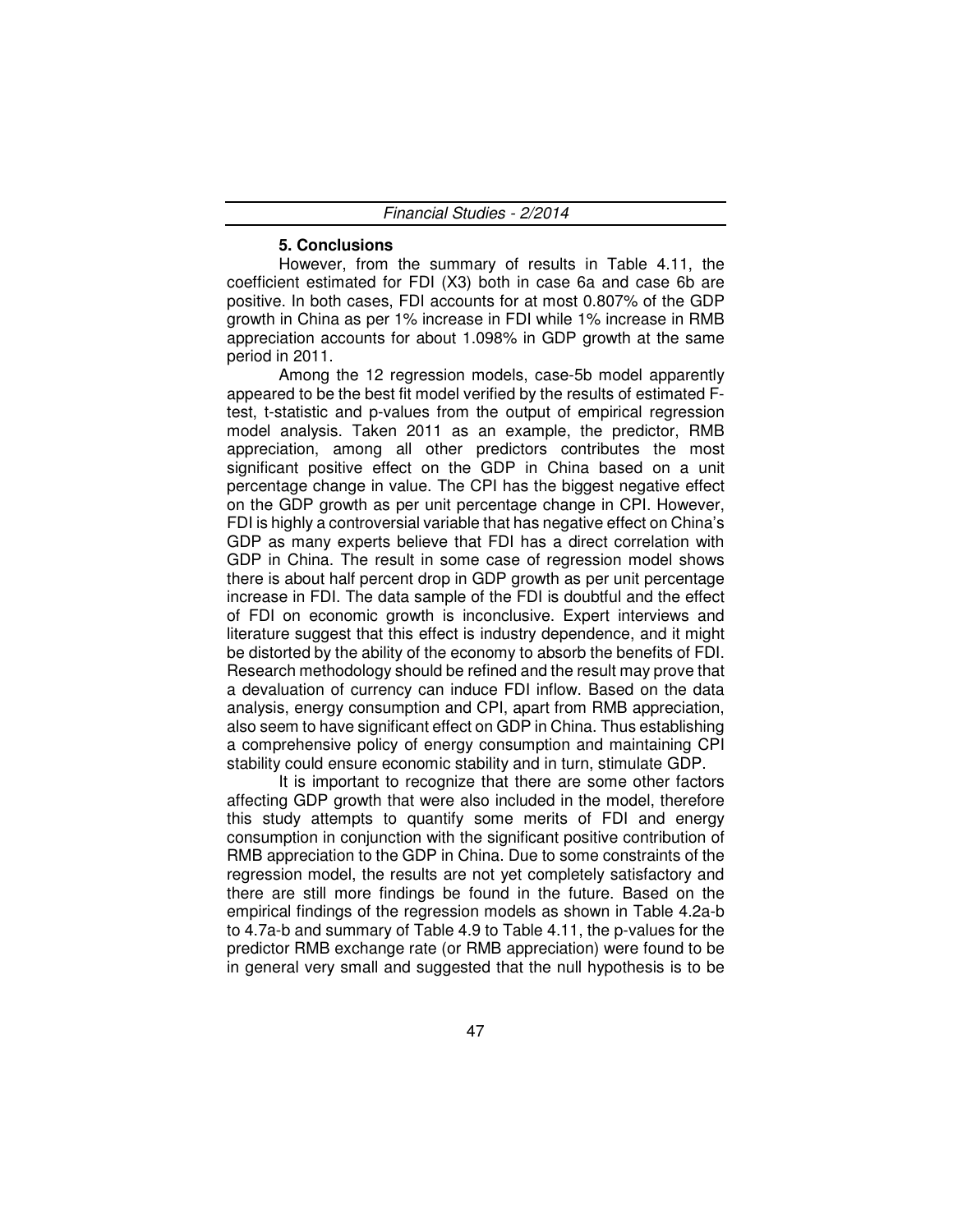rejected. That is, there is strong evidence that the RMB exchange rate has direct correlation with the economy of China represented by the China GDP growth. In other words, the contribution of Yuan appreciation to GDP growth is significant and positive.

Even though the FDI inflow is important for economic growth, the real impact on economic development is not so clear. In this research paper, the results reflect that FDI has less significant effect on the economy in China. In some cases, FDI has a negative effect on economy in China. Some impacts of FDI on GDP in China cannot be measured quantitatively such as professional services, knowledge acquisition and management training, technology transfer and international image, and it may take a considerable time before these variables affect growth. The methodology used for the empirical analysis has problem with low sample size and therefore might not be able to show the effects of these variables on growth. Besides, it is argued that a notable amount of FDI flow to China investing in assets such as real estate just for the purpose of speculating for the RMB appreciation and expected rising property price. Moreover, for instance, repatriated profits gained in China may be transferred by the multinational enterprises to their home countries and are being counted as part of GDP in China for the same period due to different accounting systems between China and the foreign country in concern. Hence the GDP figure may be misleading to the public. That might contribute to the reasons why FDI's contribution to GDP growth is not significant or even negative.

#### **References**

- 1. Aitken B., Harrison A. (1999), "Do domestic firms benefit from foreign direct investment?", American Economic Review, 89, 605– 618
- 2. Archibugi D., Iammarino S. (2002), "The globalization and technological innovation: Definition and evidence", Review of International Political Economy, 9(1), March 2002: 98–122
- 3. Bank for International Settlements (2007), "Triennial Central Bank Survey", Basel, Switzerland
- 4. Bergsten F. (2006), "The US Trade Deficit and China. Peterson Institute of International Economics. Testimony before the Hearing on US-China», Economic Relations Revisited Committee on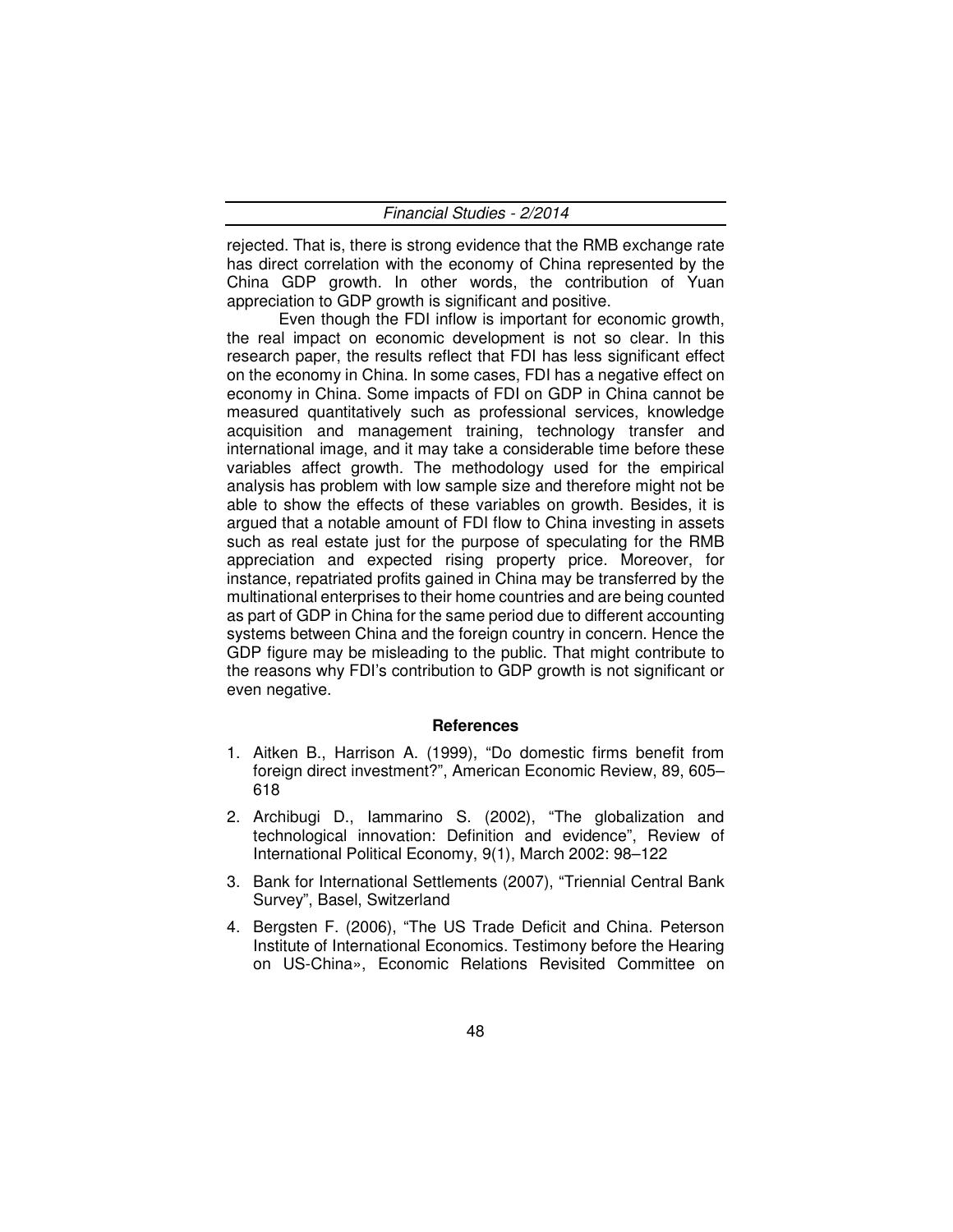Finance, United States Senate. March 29

- 5. Bhala R. (2008), "Virtues, the RMB, and the American Trade Empire", Hong Kong Law Journal, Vol. 38, p. 183
- 6. Blomstrom M., Kokko A. (2001), "Foreign direct investment and Spillovers of technology", International Journal of Technology Management, 22(6), 435–454
- 7. Borensztein E., de Gregorio J., Lee J. W. (1998), "How does foreign investment affect economic growth", Journal of International Economics, 45, 115–135
- 8. Bradsher K. (2007), "China Lets Currency Appreciate a Bit Faster", The New York Times, December 29
- 9. Carbaugh R., Hedrick D. (2008). "Losing Faith in the Dollar: Can it Remain the World's Dominant Reserve Currency?", Challenge. Vol. 51, No. 2. May-June
- 10. Campos N. F., Kinoshita Y. (2002)., "Foreign direct investment as technology transferred: Some panel evidence from the transition economies". The Manchester School, 70(3), 398–419
- 11. Caves R. E. (1974), "Multinational firms and productivity in the host country markets", Econometrica, 41(162), 176–193
- 12. "China's gross domestic product (GDP) growth". Chinability.com. http://www.chinability.com/GDP.htm.
- 13. Clemens, Dyck, Just (2011), "China's housing markets Regulatory interventions mitigate risk of severe bust". DB Research. Current Issues. 28 April, p. 11
- 14. Chang, G. Hsin and Shao, Qin (2004), "How much is the Chinese currency undervalued? A quantitative estimation". China Economic Review, page 366-71, Vol. 15, No.3
- 15. Collins S. M., Boseworth B. P. (1996), "Economic growth in East Asia: Accumulation versus assimilation". Brookings Papers on Economic Activity, 2, 135–192
- 16. Cheung K., Lin P. (2004), "Spillover effects of FDI on innovation in China: Evidence from the provincial level data", China Economic Review, 15, 25–44
- 17. Coe D., Helpman, E. (1995), "International R&D spillovers",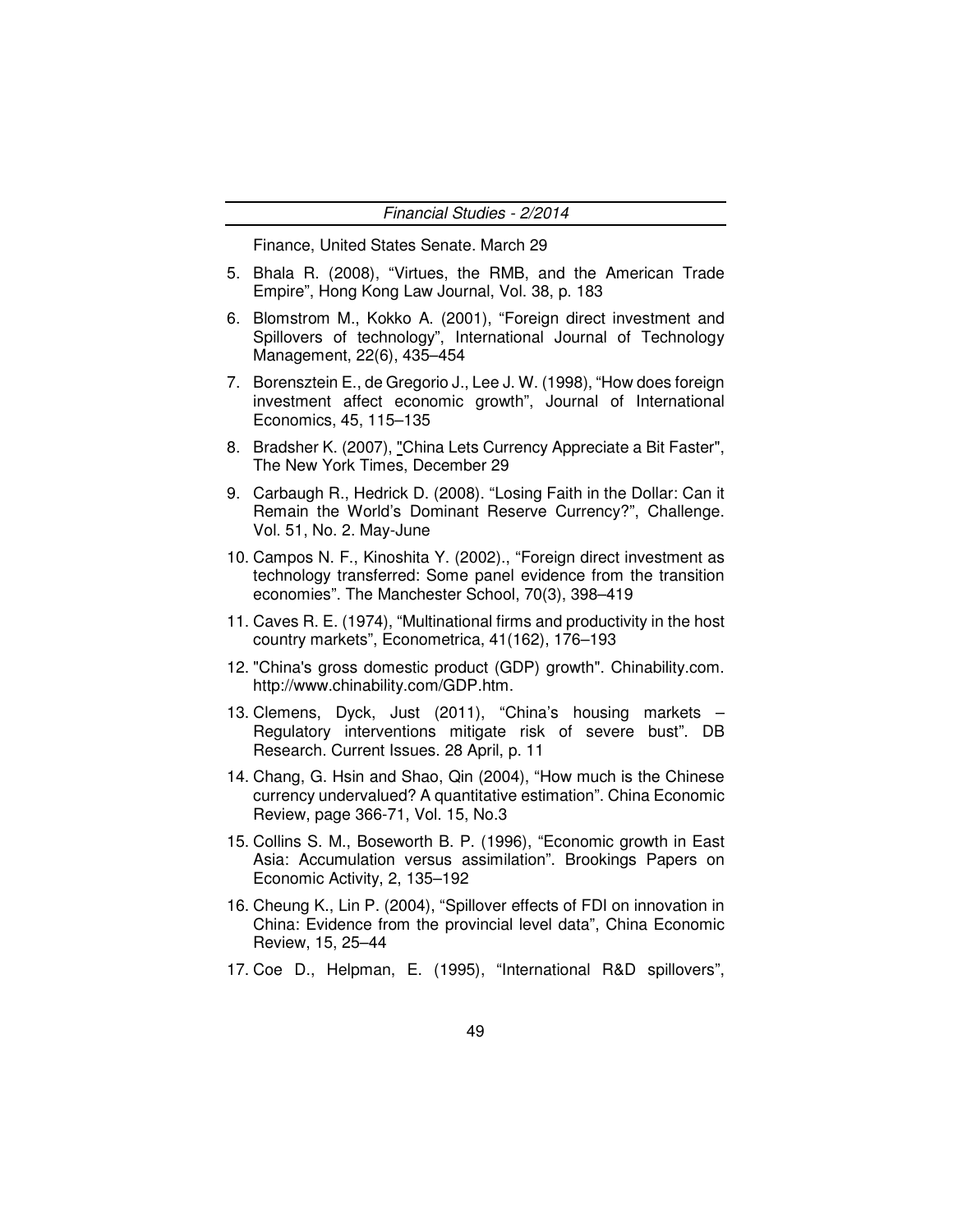European Economic Review, 39, 859–887

- 18. Evenett S. (2010), "Uneven compliance: The sixth report of the Global Trade Alert", VoxEU.org, 23 June
- 19. Findlay R. (1978), "Some aspects of technology transfer and foreign direct investment", American Economic Review, 68, 275– 279
- 20. Fisher-Vanden, K., Jefferson, G.H., H. Liu and Q. Tao (2004), "What is driving China's decline in energy intensity", Resource and Energy Economics, 26, 77-97
- 21. Galli R. (1998), "The relationship between energy intensity and income levels: forecasting long term energy demand in Asian emerging countries", The Energy Journal, 19(4), 85-105
- 22. Frankel J. (2006), "On the Yuan: The Choice Between Adjustment Under a Fixed Exchange Rate and Adjustment under a Flexible Rate", published with abstract, in Understanding the Chinese Economy, edited by Gerhard Illing (CESifo Economic Studies, Munich)
- 23. Golsarwin M., Lardy N. (2003), "Two stage currency reform for China", Asian Wall Street Journal, September 12. China Economic Review, page 343-7 Vol. 15, No.3
- 24. Graham E. M., Wada E. (2001), "Foreign direct investment in China: Effects on growth and economic performance in achieving high growth: Experience of transitional economies in East Asia", UK: Oxford University Press
- 25. Guerineau S., Guiliamont Jeanneney S. (2005), "Deflation in China", China Economic Review, Vol. 16, page 336-363
- 26. Galli R. (1998), "The relationship between energy intensity and income levels: forecasting long term energy demand in Asian emerging countries", The Energy Journal, 19(4), 85-105
- 27. Hejazi, Safarian (1999), "Trade, foreign direct investment, and R&D spillovers". Journal of International Business Studies, 30(3), 491– 51
- 28. Huang Y., Gu Y. (2006), "Resources of Monetary Base and Their Controllability in China: 1998-2004", Management World, No. 3, 21-28. (in Chinese)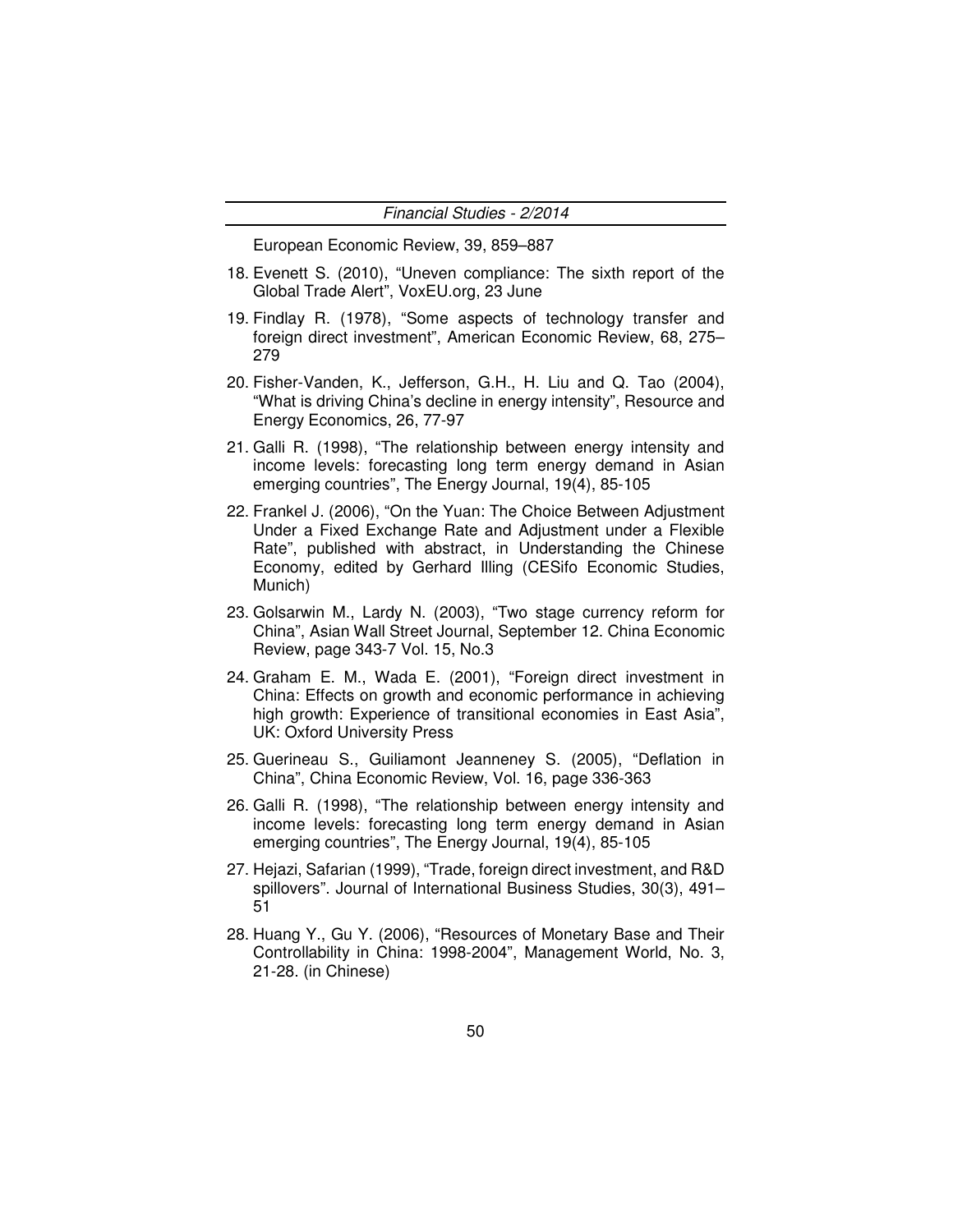- 29. International Monetary Fund (IMF 2008a) Working Paper 2008 WP/09/151
- 30. International Monetary Fund (IMF 2008b) Working Paper 2008 WP/08/274
- 31. Ihrig, Kamin, Lindner, and Marquez (2007), "Some simple tests of the globalization and inflation hypothesis", Board of Governors of the Federal Reserve System. International Finance Discussion Papers. Number 891. April 2007
- 32. Javorcik, B. S. (2004), "Does foreign direct investment increase the productivity of domestic firms? In search of spillovers through backward linkages", American Economic Review, 94(3), 605–627
- 33. Joseph Stiglitz, (2005), "Stiglitz on China and Why U.S. Economic Advice is Discounted". Economist view, July 2005
- 34. Keller, W. (2004), "International technology diffusion", Journal of Economic Literature, XLII(3), 752–782
- 35. Krugman, P. (1994), "The myth of Asia's miracle", Foreign Affairs, 62–78 November/December 1994
- 36. Willy Lam (2011), "China Brief", Jamestown Foundation, May 6, 2011
- 37. Liu, X., Siler, P., Wang, C., & Wei, Y. (2000), "Productivity spillovers from foreign direct investment: Evidence from UK industry level panel data". Journal of International Business, 31(3), 407–425
- 38. Mansfield, E., Romeo, A. (1980), "Technology transfer to overseas subsidaries based firms". Quarterly Journal of Economics, 95, 737– 750
- 39. Mengzhi F., quoted in Geoff Dyer, ''The Dragon Stirs,'' Financial Times, September 25, 2009
- 40. National Bureau of Statistics, China Statistical Yearbooks; National Bureau of Statistics plan report; National Bureau of Statistics communiqués
- 41. National Intelligence Council (2008), ''Global Trends 2025: A Transformed World,'' November 2008
- 42. Ng, L. F. Y., Tuan, C. (2006), "Spatial agglomeration, FDI, and regional growth in China: locality of local and foreign manufacturing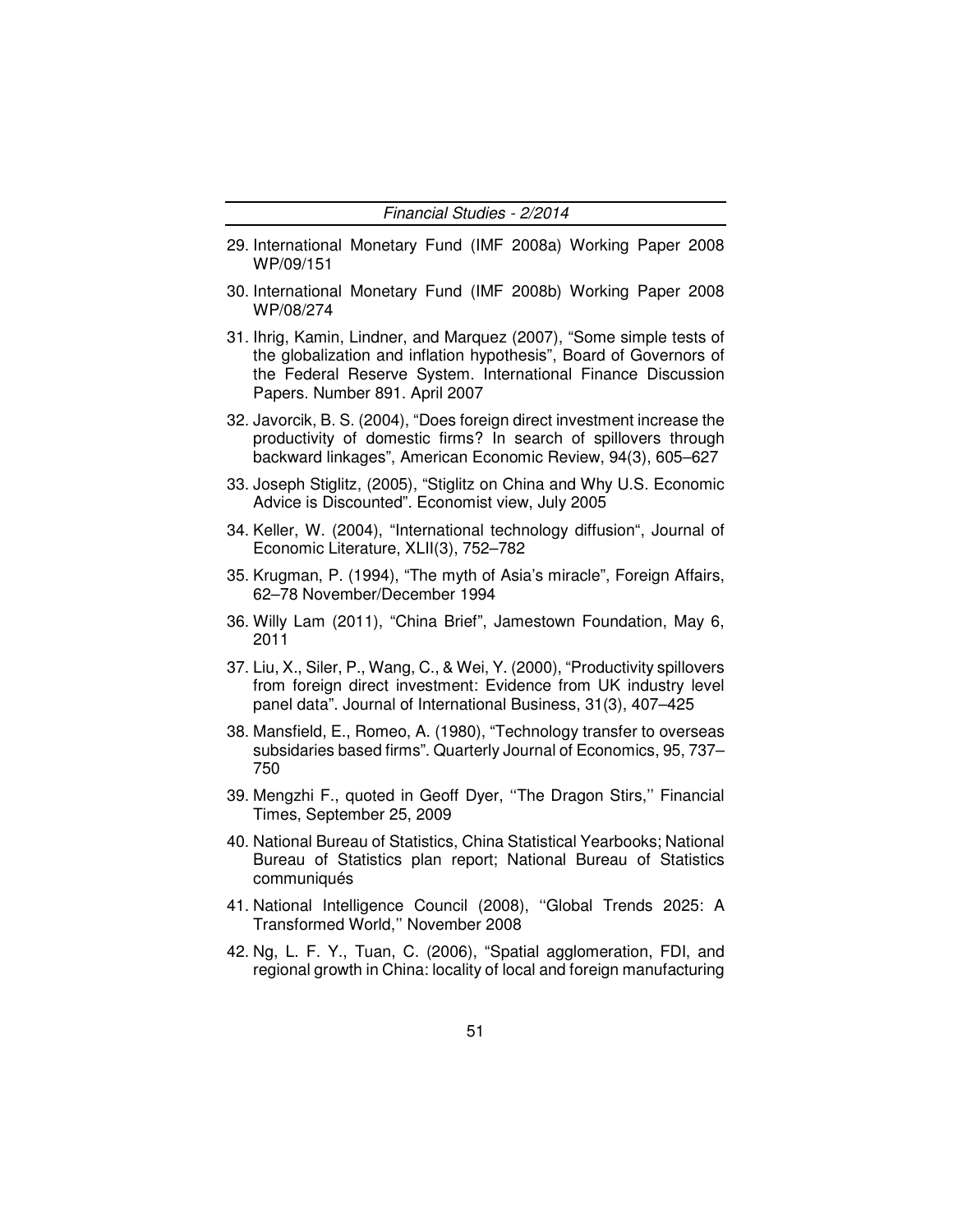Financial Studies - 2/2014

investments". Journal of Asian Economics, 17, 691–713

- 43. Ng, L. F. Y., & Tuan, C. (2005), "Industry technology performance of manufacturing FDI: Micro-level evidence from joint ventures in China", International Journal of Technology Management, 32(3/4), 246–263
- 44. Pew Research Center (2009), ''13 of 25 China Will Be World's Top Superpower,'' The Databank, n.d.
- 45. Prasad, Eswar, Thomas Rumbaugh, and Qing Wang (2005), "Putting the Cart before the Horse? Capital Account Liberalization and Exchange Rate Flexibility in China." IMF Policy Discussion Paper, Asia and Pacific Department PDP/05/1.Washington, DC: International Monetary Fund
- 46. People's Daily, Feb. 13, 2006
- 47. Qian Wang, (2008), "China's Policy Options for Dealing with Capital Inflow," Economic Research Note, JPMorgan Chase Bank, Hong Kong, May 16
- 48. Stiglitz, Joseph (2006), "Making Globalization Work", W.W. Norton and Company. New York
- 49. Triffin, R. (1960), "Gold and the Dollar Crisis". Yale University Press. New Haven, CT
- 50. Tuan Chyau, Ng Linda F.Y., Zhao Bo, (2009), "China's posteconomic reform growth - The role of FDI and productivity progress" Journal of Asian Economics 20 page 280–293
- 51. Tuan, C., & Ng, L. F. Y. (2004), "FDI and industrial restructuring in post-WTO Greater PRD: Implications on regional growth in China". The World Economy, 27(10), 1609–1630
- 52. Tuan, C., Ng, L. F. Y. (2006), "FDI inflows and growth of private business in China", Journal of Entrepreneurship Research, 1(1), 101–132
- 53. Tuan, C., & Ng, L. F. Y. (2007), "The Place of FDI in China's regional economic development: Emergence of the globalized Delta Economies", Journal of Asian Economics, 18, 348–364
- 54. Tung Chen-yuan and Sam Baker, (2004), "RMB revaluation will serve China's self-interest". China Economic Review, Vol. 15,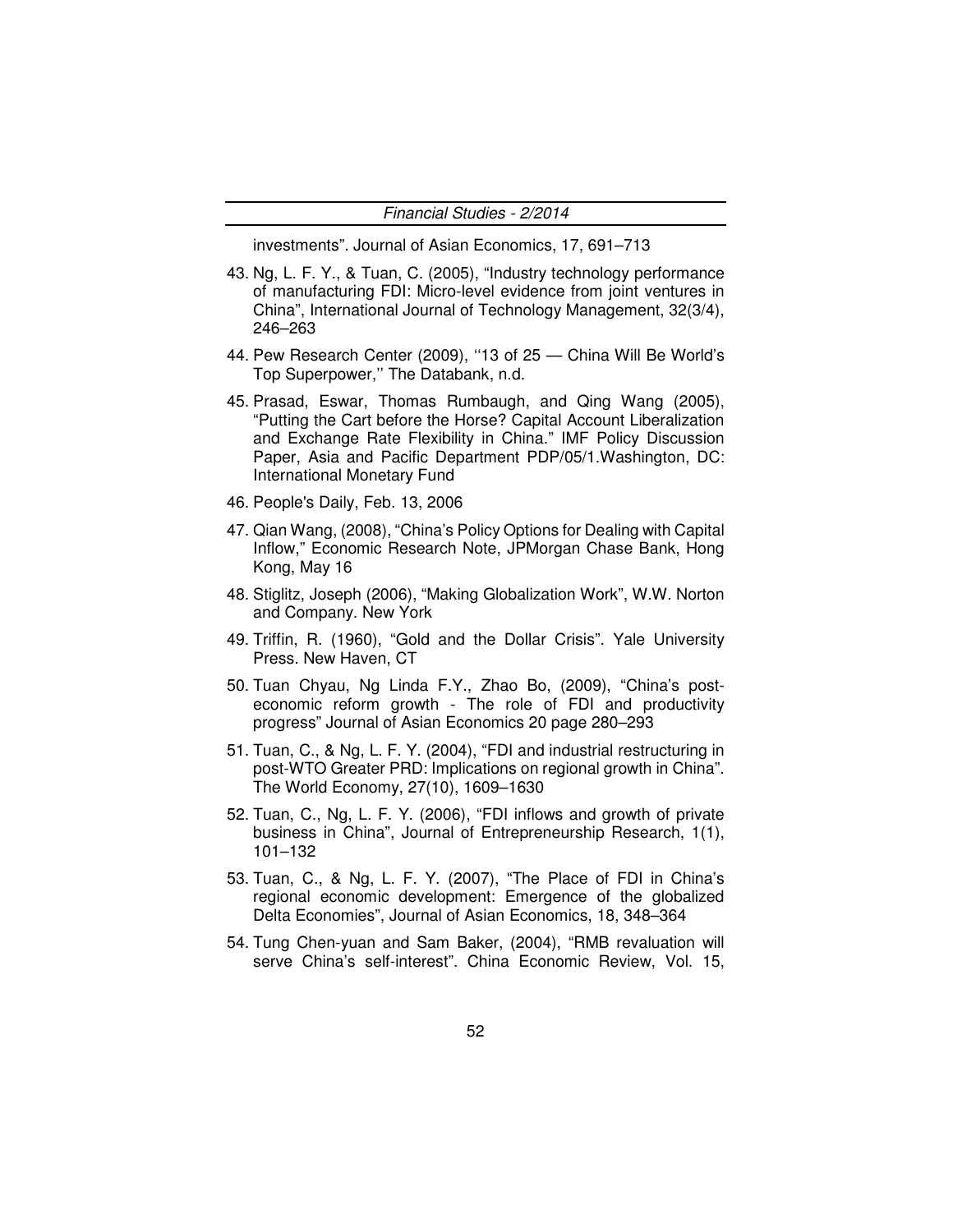No.3, page 331-5

- 55. Whalley, J., Xin, X. (2006), "China's FDI and non-FDI economies and the sustainability of future high Chinese growth", NBER working paper series, #12249, National Bureau of Economic Research
- 56. Wei, S. (1995), "Foreign direct investment in China: Sources and consequences", In Ito, T., & Krueger, A. O. (Eds.), Financial deregulation and integration in East Asia, NBER-East Asia seminar on economics (5). USA: University of Chicago Press
- 57. Wei, Y., Liu, X. (2001), "Foreign direct investment in China: Determinants and impact", Cheltenham, UK/Northampton, MA, USA: Edward Elgar Publishing Limited
- 58. Wu, Y. R. (1999), "Foreign direct investment and economic growth in China", Cheltenham, UK/Northampton, MA, USA: Edward Elgar Publishing Limited
- 59. Xiaochuan, Zhou (2009), "Reforming the International Monetary System", People's Bank of China. March 3
- 60. Yao, S. J., Wei, K. L. (2007), "Economic growth in the presence of FDI: The perspective of newly industrializing economies", Journal of Comparative Economics, 35, 211–234
- 61. Zhang Fan, Zuohong Pan (2004), "Determination of China's longrun nominal exchange rate and official intervention", China Economic Review, page 360-5, Vol. 15, No.3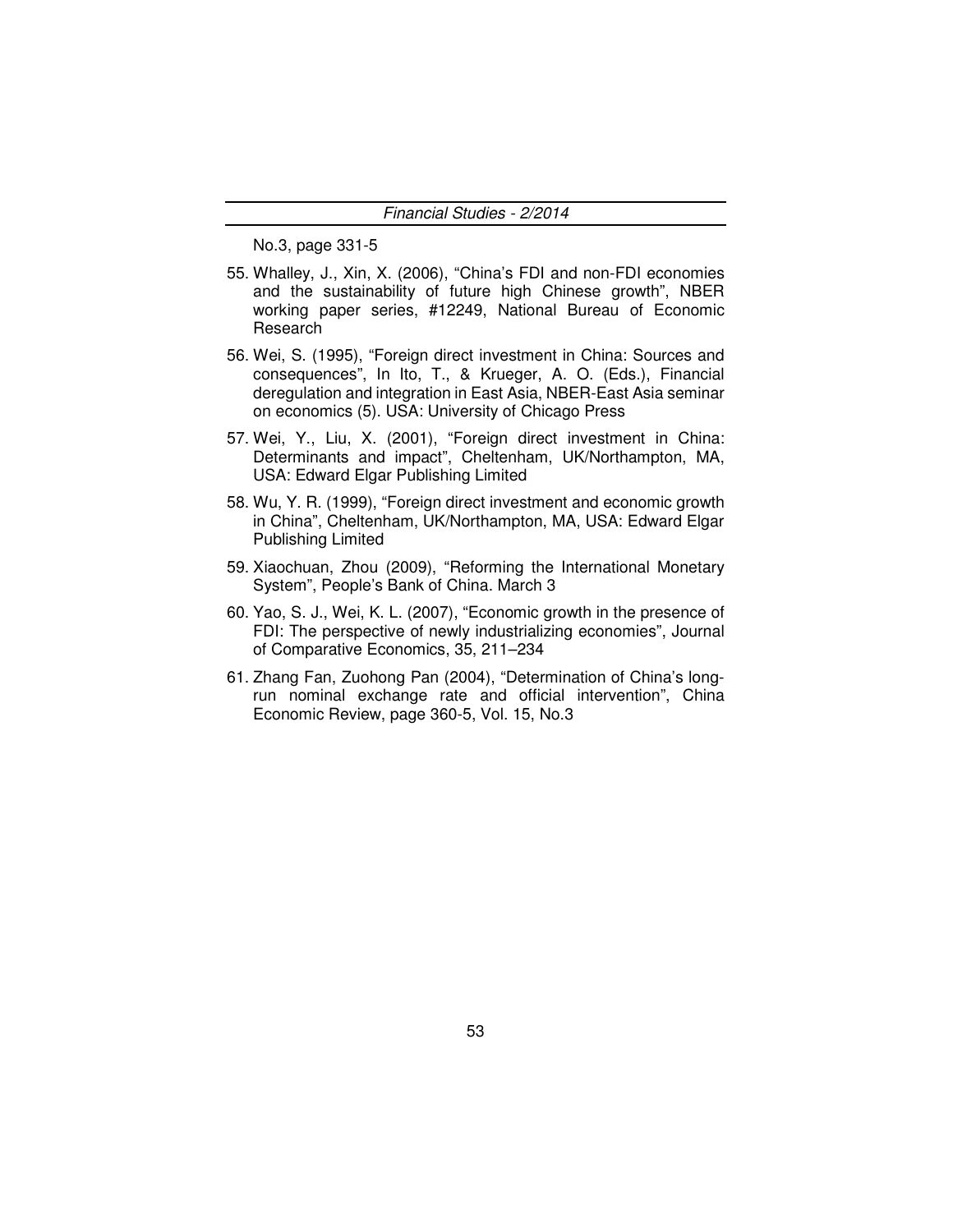### **APPENDIX**

# **Table 4.2a**

|                | Y                            | X <sub>1</sub>             | <b>X2</b>               |        | X <sub>3</sub>           | <b>X4</b>        | X <sub>5</sub>             | X <sub>6</sub>               | X7                                | X <sub>8</sub>       | <b>X9</b>              | X10                       |
|----------------|------------------------------|----------------------------|-------------------------|--------|--------------------------|------------------|----------------------------|------------------------------|-----------------------------------|----------------------|------------------------|---------------------------|
|                |                              |                            |                         |        |                          | Trade            |                            |                              |                                   |                      |                        |                           |
|                | GDP in                       | <b>RMB</b>                 | Bench-                  |        |                          | Balance of       | Annual                     | Energy                       | Foreign                           |                      | China                  | China                     |
| Year           | China<br>(Billion            | ex change rate<br>(to USD) | mark<br>Interest        |        | <b>FDI (100M</b><br>USD) | China            | Inflation rate<br>in China | Comsumption<br>(Million tons | <b>Exchange</b><br><b>Reserve</b> | China wages<br>(RMB) | External<br>Debt (100M | Consumer<br>Price Index   |
|                | USD)                         | RMB/1 USD                  | Rate (%)                |        |                          | (100M            | (% )                       | of SCE)                      | (100M USD)                        |                      | USD)                   | (CPI)                     |
|                |                              |                            |                         |        |                          | USD)             |                            |                              |                                   |                      |                        |                           |
| 1997           | 856                          | 8.2898                     | 9.75                    | 452.57 |                          | 406.80           | 2.81                       | 1359.09                      | 1398.90                           | 6500                 | 1163                   | 102.8                     |
| 1998           | 953                          | 8.2791                     | 7.50                    |        | 454.63                   | 433.61           | (0.78)                     | 1361.84                      | 1449.59                           | 6875                 | 1310                   | 99.2                      |
| 1999<br>2000   | 1019<br>1083                 | 8.2783<br>8.2784           | 6.10<br>5.85            |        | 403.19<br>407.15         | 294.11<br>241.46 | (1.40)<br>0.35             | 1405.69<br>1455.31           | 1545.75<br>1655.70                | 8200<br>9000         | 1460<br>1518           | 98.6<br>100.4             |
| 2001           | 1198                         | 8.2770                     | 5.85                    |        | 468.78                   | 227.93           | 0.73                       | 1504.06                      | 2121.65                           | 9750                 | 1457                   | 100.7                     |
| 2002           | 1325                         | 8.2770                     | 5.40                    |        | 527.43                   | 300.41           | (0.73)                     | 1594.31                      | 2864.07                           | 11250                | 2033                   | 99.2                      |
| 2003           | 1454                         | 8.2770                     | 5.30                    |        | 535.05                   | 255.16           | 1.13                       | 1837.92                      | 4032.51                           | 12500                | 2026                   | 101.2                     |
| 2004           | 1641                         | 8.2768                     | 5.40                    |        | 606.30                   | 320.55           | 3.84                       | 2134.56                      | 6099.32                           | 14000                | 2194                   | 103.9                     |
| 2005           | 1932                         | 8.1917                     | 5.60                    |        | 603.25                   | 1019.76          | 1.78                       | 2359.97                      | 8188.72                           | 16000                | 2630                   | 101.8                     |
| 2006           | 2236                         | 7.9718                     | 5.90                    |        | 630.21                   | 2003.54          | 1.65                       | 2586.76                      | 10663.40                          | 18500                | 2965                   | 101.5                     |
| 2007           | 2713                         | 7.6040                     | 6.75                    |        | 747.68                   | 2623.75          | 4.82                       | 2805.08                      | 15280.00                          | 21500                | 3386                   | 104.8                     |
| 2008           | 3494                         | 6.9451                     | 6.95                    |        | 923.95                   | 2976.16          | 5.97                       | 2914.48                      | 19460.30                          | 25000                | 3892                   | 105.9                     |
| 2009           | 4522                         | 6.8310                     | 5.35                    |        | 900.33                   | 1963.82          | (0.72)                     | 3066.47                      | 20000.00                          | 29500                | 3902                   | 99.3                      |
| 2010           | 4991                         | 6.7695                     | 5.40                    |        | 1057.35                  | 1830.44          | 3.17                       | 3249.39                      | 23500.00                          | 33000                | 4286                   | 103.3                     |
| 2011           | 5879                         | 6.4588                     | 6.30                    |        | 1160.11                  | 1552.17          | 5.53                       | 3480.02                      | 33000.00                          | 37500                | 5489                   | 105.4                     |
|                |                              | Summary of Output          |                         |        |                          |                  |                            |                              |                                   |                      |                        |                           |
|                | <b>SUMMARY OUTPUT</b>        |                            |                         |        |                          |                  |                            |                              |                                   |                      |                        |                           |
|                |                              |                            |                         |        |                          |                  |                            |                              |                                   |                      |                        |                           |
|                | <b>Regression Statistics</b> |                            |                         |        |                          |                  |                            |                              |                                   |                      |                        |                           |
| Multiple R     |                              | 0.999958541                |                         |        |                          |                  |                            |                              |                                   |                      |                        |                           |
|                |                              |                            |                         |        |                          |                  |                            |                              |                                   |                      |                        |                           |
| R Square       |                              | 0.999917084                |                         |        |                          |                  |                            |                              |                                   |                      |                        |                           |
|                | Adjusted R Square            | 0.999709794                |                         |        |                          |                  |                            |                              |                                   |                      |                        |                           |
| Standard Error |                              | 27.69988381                |                         |        |                          |                  |                            |                              |                                   |                      |                        |                           |
| Observations   |                              | 15                         |                         |        |                          |                  |                            |                              |                                   |                      |                        |                           |
|                |                              |                            |                         |        |                          |                  |                            |                              |                                   |                      |                        |                           |
| ANOVA          |                              |                            |                         |        |                          |                  |                            |                              |                                   |                      |                        |                           |
|                |                              | df                         | SS                      |        |                          | MS               | F                          | Significance F               |                                   |                      |                        |                           |
| Regression     |                              | 10                         | 37011891.91             |        |                          | 3701189.191      | 4823.75665                 | 1.03103E-07                  |                                   |                      |                        |                           |
| Residual       |                              | 4                          | 3069.134252             |        |                          | 767.2835631      |                            |                              |                                   |                      |                        |                           |
| Total          |                              | 14                         | 37014961.04             |        |                          |                  |                            |                              |                                   |                      |                        |                           |
|                |                              |                            |                         |        |                          |                  |                            |                              |                                   |                      |                        |                           |
|                |                              | Coefficients               | <b>Standard Error</b>   |        |                          | t Stat           | P-value                    | Lower 95%                    | Upper 95%                         |                      | Lower 95.0%            | Upper 95.0%               |
| Intercept      |                              | 4504.249513                | 17436.80688             |        |                          | 0.258318484      | 0.8089081                  | -43908.08761                 | 52916.58664                       |                      | -43908.0876            | 52916.58664               |
| X1             |                              | -419.222352                | 127.6878801             |        |                          | $-3.28318045$    | 0.03040968                 | -773.7407414                 |                                   | $-64.7039621$        | -773.740741            | -64.7039621               |
| <b>X2</b>      |                              | 40.48930336                | 15.1308998              |        |                          | 2.675934933      | 0.05546247                 | $-1.520809339$ 82.49941605   |                                   |                      | $-1.52080934$          | 82.49941605               |
| X <sub>3</sub> |                              | 0.379380601                | 0.313253048             |        |                          | 1.211099469      | 0.29251559                 | -0.490349292 1.249110494     |                                   |                      | $-0.49034929$          | 1.249110494               |
| X4             |                              | $-0.16959722$              | 0.03747211              |        |                          | -4.5259585       | 0.01060998                 | $-0.273636474$               |                                   | $-0.06555796$        | $-0.27363647$          | $-0.06555796$             |
| X <sub>5</sub> |                              | -34.3095639                | 173.9866801             |        |                          | $-0.1971965$     | 0.85328869                 | -517.3740301                 | 448.7549022                       |                      | $-517.37403$           | 448.7549022               |
| <b>X6</b>      |                              | 0.063115618                | 0.135060792 0.467312661 |        |                          |                  | 0.6645976                  | $-0.311873257$               | 0.438104494                       |                      |                        | $-0.31187326$ 0.438104494 |
| <b>X7</b>      |                              | 0.056108874                | 0.015791935             |        |                          | 3.553008264      | 0.02373441                 | 0.012263435                  | 0.099954313                       |                      | 0.012263435            | 0.099954313               |
| X <sub>8</sub> |                              | 0.122083463                | 0.016800778             |        |                          | 7.266536348      | 0.00190505                 | 0.075437026 0.168729901      |                                   |                      | 0.075437026            | 0.168729901               |
| <b>X9</b>      |                              | $-0.28898467$              | 0.095352768             |        |                          | -3.03068986      | 0.03875431                 | $-0.553726391$               |                                   | $-0.02424294$        | $-0.55372639$          | $-0.02424294$             |
|                |                              |                            |                         |        |                          |                  |                            |                              |                                   |                      |                        |                           |
| X10            |                              | $-11.5968058$              | 171.3037148             |        |                          | $-0.06769734$    | 0.94927541                 | $-487.2121663$               | 464.0185547                       |                      | $-487.212166$          | 464.0185547               |

# **Case1a: Y against X1, X2, X3, X4, X5, X6, X7, X8, X9, X10**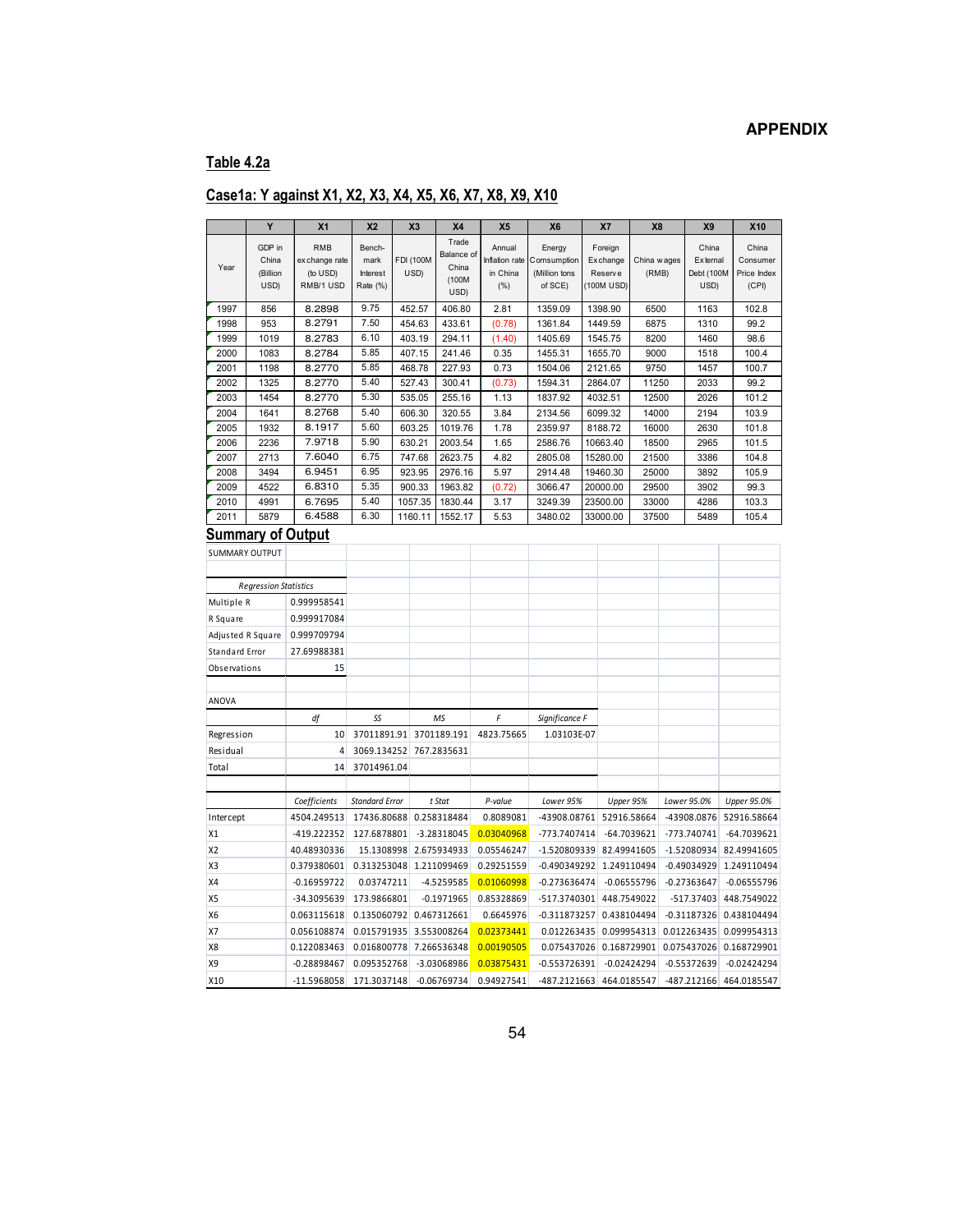### **Case 1b: Y against X1, X2, X3, X4, X5, X6, X7, X8, X9, X10**

#### **(Independent variables X3, X5, X8 lagged behind dependent variable Y by 1 year)**

| ,    |                                     |                                                             |                                        |                             | $\frac{1}{2}$                              |                                          |                                                   |                                                            |                          | .                                       |                                           |
|------|-------------------------------------|-------------------------------------------------------------|----------------------------------------|-----------------------------|--------------------------------------------|------------------------------------------|---------------------------------------------------|------------------------------------------------------------|--------------------------|-----------------------------------------|-------------------------------------------|
|      | Y                                   | X <sub>1</sub>                                              | X <sub>2</sub>                         | X <sub>3</sub>              | X <sub>4</sub>                             | X <sub>5</sub>                           | <b>X6</b>                                         | X7                                                         | <b>X8</b>                | X <sub>9</sub>                          | <b>X10</b>                                |
| Year | GDP in<br>China<br>(Billion<br>USD) | <b>RMB</b><br>ex change<br>rate (to<br>USD)<br>RMB/<br>1USD | Bench-<br>mark<br>Interest<br>Rate (%) | <b>FDI</b><br>(100M<br>USD) | Trade<br>Balance of<br>China (100M<br>USD) | Annual<br>Inflation rate in<br>China (%) | Energy<br>Comsumption<br>(Million tons of<br>SCE) | Foreign<br><b>Exchange</b><br><b>Reserve</b><br>(100M USD) | China<br>w ages<br>(RMB) | China<br>External<br>Debt (100M<br>USD) | China<br>Consumer<br>Price Index<br>(CPI) |
| 1997 | 856                                 | 8.2898                                                      | 9.75                                   | 417.26                      | 406.80                                     | 8.33                                     | 1359.09                                           | 1398.90                                                    | 6250                     | 1163                                    | 102.8                                     |
| 1998 | 953                                 | 8.2791                                                      | 7.50                                   | 452.57                      | 433.61                                     | 2.81                                     | 1361.84                                           | 1449.59                                                    | 6500                     | 1310                                    | 99.2                                      |
| 1999 | 1019                                | 8.2783                                                      | 6.10                                   | 454.63                      | 294.11                                     | (0.78)                                   | 1405.69                                           | 1545.75                                                    | 6875                     | 1460                                    | 98.6                                      |
| 2000 | 1083                                | 8.2784                                                      | 5.85                                   | 403.19                      | 241.46                                     | (1.40)                                   | 1455.31                                           | 1655.70                                                    | 8200                     | 1518                                    | 100.4                                     |
| 2001 | 1198                                | 8.2770                                                      | 5.85                                   | 407.15                      | 227.93                                     | 0.35                                     | 1504.06                                           | 2121.65                                                    | 9000                     | 1457                                    | 100.7                                     |
| 2002 | 1325                                | 8.2770                                                      | 5.40                                   | 468.78                      | 300.41                                     | 0.73                                     | 1594.31                                           | 2864.07                                                    | 9750                     | 2033                                    | 99.2                                      |
| 2003 | 1454                                | 8.2770                                                      | 5.30                                   | 527.43                      | 255.16                                     | (0.73)                                   | 1837.92                                           | 4032.51                                                    | 11250                    | 2026                                    | 101.2                                     |
| 2004 | 1641                                | 8.2768                                                      | 5.40                                   | 535.05                      | 320.55                                     | 1.13                                     | 2134.56                                           | 6099.32                                                    | 12500                    | 2194                                    | 103.9                                     |
| 2005 | 1932                                | 8.1917                                                      | 5.60                                   | 606.30                      | 1019.76                                    | 3.84                                     | 2359.97                                           | 8188.72                                                    | 14000                    | 2630                                    | 101.8                                     |
| 2006 | 2236                                | 7.9718                                                      | 5.90                                   | 603.25                      | 2003.54                                    | 1.78                                     | 2586.76                                           | 10663.40                                                   | 16000                    | 2965                                    | 101.5                                     |
| 2007 | 2713                                | 7.6040                                                      | 6.75                                   | 630.21                      | 2623.75                                    | 1.65                                     | 2805.08                                           | 15280.00                                                   | 18500                    | 3386                                    | 104.8                                     |
| 2008 | 3494                                | 6.9451                                                      | 6.95                                   | 747.68                      | 2976.16                                    | 4.82                                     | 2914.48                                           | 19460.30                                                   | 21500                    | 3892                                    | 105.9                                     |
| 2009 | 4522                                | 6.8310                                                      | 5.35                                   | 923.95                      | 1963.82                                    | 5.97                                     | 3066.47                                           | 20000.00                                                   | 25000                    | 3902                                    | 99.3                                      |
| 2010 | 4991                                | 6.7695                                                      | 5.40                                   | 900.33                      | 1830.44                                    | (0.72)                                   | 3249.39                                           | 23500.00                                                   | 29500                    | 4286                                    | 103.3                                     |
| 2011 | 5879                                | 6.4588                                                      | 6.30                                   | 1057.35                     | 1552.17                                    | 3.17                                     | 3480.02                                           | 33000.00                                                   | 33000                    | 5489                                    | 105.4                                     |

| <b>SUMMARY OUTPUT</b>        |                |                       |                |             |                |                |                |                    |
|------------------------------|----------------|-----------------------|----------------|-------------|----------------|----------------|----------------|--------------------|
|                              |                |                       |                |             |                |                |                |                    |
| <b>Regression Statistics</b> |                |                       |                |             |                |                |                |                    |
| Multiple R                   | 0.999991051    |                       |                |             |                |                |                |                    |
| R Square                     | 0.999982102    |                       |                |             |                |                |                |                    |
| Adjusted R Square            | 0.999937356    |                       |                |             |                |                |                |                    |
| Standard Error               | 12.86955423    |                       |                |             |                |                |                |                    |
| Observations                 | 15             |                       |                |             |                |                |                |                    |
|                              |                |                       |                |             |                |                |                |                    |
| <b>ANOVA</b>                 |                |                       |                |             |                |                |                |                    |
|                              | df             | SS                    | <b>MS</b>      | F           | Significance F |                |                |                    |
| Regression                   | 10             | 37014298.54           | 3701429.854    | 22348.19823 | 4.80496E-09    |                |                |                    |
| Residual                     | 4              | 662.5017044           | 165.6254261    |             |                |                |                |                    |
| Total                        | 14             | 37014961.04           |                |             |                |                |                |                    |
|                              |                |                       |                |             |                |                |                |                    |
|                              | Coefficients   | <b>Standard Error</b> | t Stat         | P-value     | Lower 95%      | Upper 95%      | Lower 95.0%    | <b>Upper 95.0%</b> |
| Intercept                    | 14015.17561    | 1254.874032           | 11.16859163    | 0.000365844 | 10531.08675    | 17499.26448    | 10531.08675    | 17499.26448        |
| X1                           | -922.7764888   | 105.3731686           | $-8.75722445$  | 0.000937226 | -1215.339307   | -630.2136705   | -1215.339307   | -630.2136705       |
| <b>X2</b>                    | 51.01954887    | 15.65520654           | 3.258950863    | 0.031111603 | 7.553727298    | 94.48537043    | 7.553727298    | 94.48537043        |
| X <sub>3</sub>               | $-1.010902195$ | 0.329722385           | -3.065919214   | 0.037441628 | -1.926358296   | $-0.095446094$ | -1.926358296   | $-0.095446094$     |
| X4                           | $-0.315133859$ | 0.047722              | $-6.603534207$ | 0.002725236 | $-0.447631372$ | $-0.182636346$ | $-0.447631372$ | $-0.182636346$     |
| X <sub>5</sub>               | 2.698985138    | 3.437292918           | 0.785206615    | 0.47623162  | $-6.844469957$ | 12.24244023    | $-6.844469957$ | 12.24244023        |
| <b>X6</b>                    | 0.66156778     | 0.156885024           | 4.21689569     | 0.013511185 | 0.225985124    | 1.097150435    | 0.225985124    | 1.097150435        |
| X7                           | 0.039487746    | 0.008313185           | 4.750014074    | 0.00897081  | 0.016406644    | 0.062568848    | 0.016406644    | 0.062568848        |
| <b>X8</b>                    | 0.084694776    | 0.010997998           | 7.700926562    | 0.001529924 | 0.054159438    | 0.115230114    | 0.054159438    | 0.115230114        |
| <b>X9</b>                    | $-0.048177145$ | 0.055655381           | $-0.865633194$ | 0.435522401 | $-0.202701256$ | 0.106346965    | $-0.202701256$ | 0.106346965        |
| X10                          | $-67.18280601$ | 5.987917098           | -11.21972882   | 0.000359389 | -83.80792913   | -50.5576829    | -83.80792913   | -50.5576829        |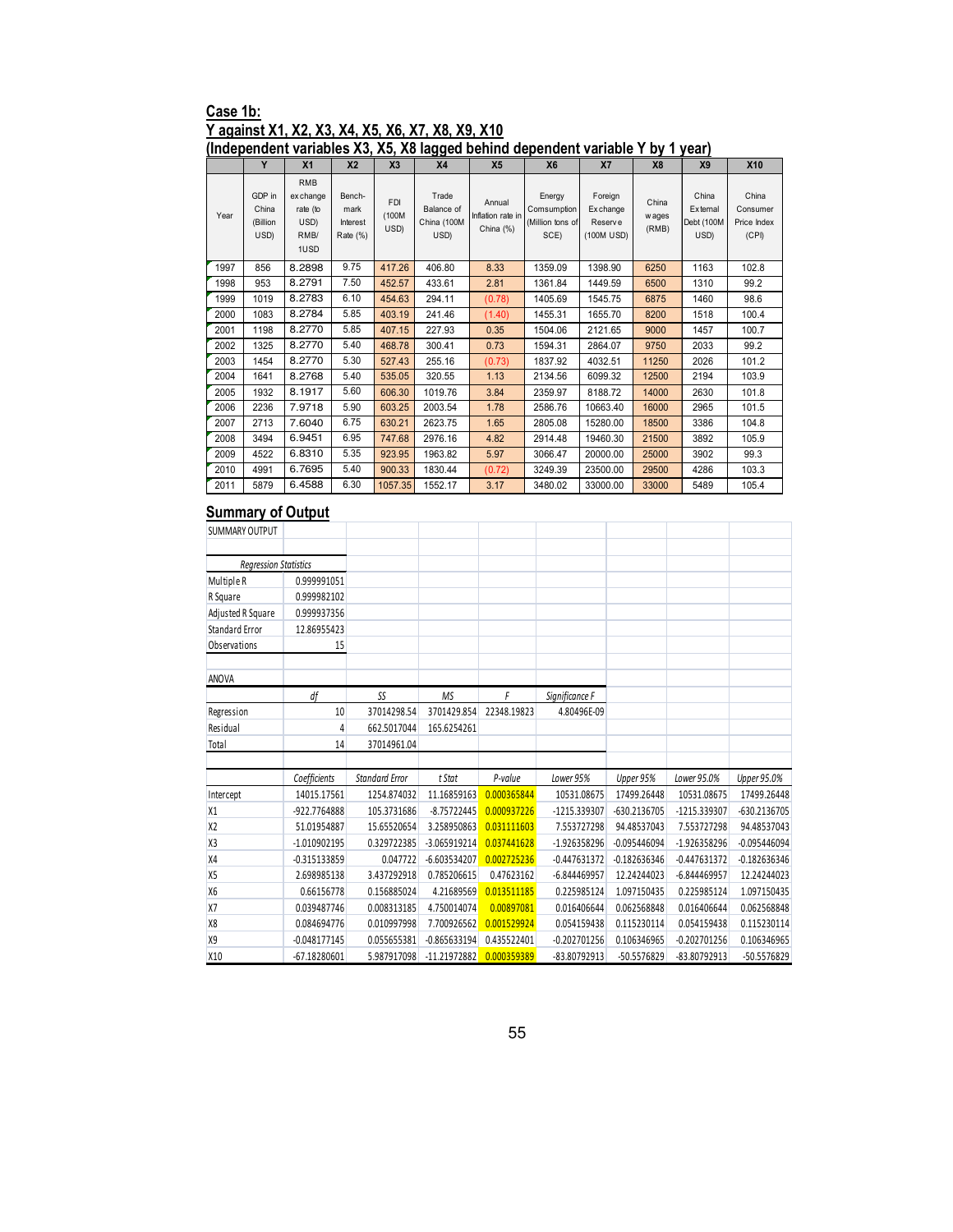#### **Table 4.3a Case 2a: Y against X1, X2, X3, X4, X5, X6, X7, X8, X10**

|                       | Y                                   | X <sub>1</sub>                                          | X <sub>2</sub>                         | X <sub>3</sub>           | <b>X4</b>                                     | X <sub>5</sub>                           | X <sub>6</sub>                                    | X7                                            | X <sub>8</sub>        | <b>X10</b>                                |
|-----------------------|-------------------------------------|---------------------------------------------------------|----------------------------------------|--------------------------|-----------------------------------------------|------------------------------------------|---------------------------------------------------|-----------------------------------------------|-----------------------|-------------------------------------------|
| Year                  | GDP in<br>China<br>(Billion<br>USD) | <b>RMB</b><br>ex change<br>rate (to<br>USD)<br>RMB/1USD | Bench-<br>mark<br>Interest<br>Rate (%) | <b>FDI (100M</b><br>USD) | Trade<br>Balance of<br>China<br>(100M<br>USD) | Annual<br>Inflation rate<br>in China (%) | Energy<br>Comsumption<br>(Million tons of<br>SCE) | Foreign<br>Ex change<br>Reserve<br>(100M USD) | China w ages<br>(RMB) | China<br>Consumer<br>Price Index<br>(CPI) |
| 1997                  | 856                                 | 8.2898                                                  | 9.75                                   | 452.57                   | 406.80                                        | 2.81                                     | 1359.09                                           | 1398.90                                       | 6500                  | 102.8                                     |
| 1998                  | 953                                 | 8.2791                                                  | 7.50                                   | 454.63                   | 433.61                                        | (0.78)                                   | 1361.84                                           | 1449.59                                       | 6875                  | 99.2                                      |
| 1999                  | 1019                                | 8.2783                                                  | 6.10                                   | 403.19                   | 294.11                                        | (1.40)                                   | 1405.69                                           | 1545.75                                       | 8200                  | 98.6                                      |
| 2000                  | 1083                                | 8.2784                                                  | 5.85                                   | 407.15                   | 241.46                                        | 0.35                                     | 1455.31                                           | 1655.70                                       | 9000                  | 100.4                                     |
| 2001                  | 1198                                | 8.2770                                                  | 5.85                                   | 468.78                   | 227.93                                        | 0.73                                     | 1504.06                                           | 2121.65                                       | 9750                  | 100.7                                     |
| 2002                  | 1325                                | 8.2770                                                  | 5.40                                   | 527.43                   | 300.41                                        | (0.73)                                   | 1594.31                                           | 2864.07                                       | 11250                 | 99.2                                      |
| 2003                  | 1454                                | 8.2770                                                  | 5.30                                   | 535.05                   | 255.16                                        | 1.13                                     | 1837.92                                           | 4032.51                                       | 12500                 | 101.2                                     |
| 2004                  | 1641                                | 8.2768                                                  | 5.40                                   | 606.30                   | 320.55                                        | 3.84                                     | 2134.56                                           | 6099.32                                       | 14000                 | 103.9                                     |
| 2005<br>2006          | 1932<br>2236                        | 8.1917                                                  | 5.60<br>5.90                           | 603.25                   | 1019.76                                       | 1.78                                     | 2359.97                                           | 8188.72                                       | 16000                 | 101.8<br>101.5                            |
| 2007                  | 2713                                | 7.9718<br>7.6040                                        | 6.75                                   | 630.21<br>747.68         | 2003.54<br>2623.75                            | 1.65<br>4.82                             | 2586.76<br>2805.08                                | 10663.40<br>15280.00                          | 18500<br>21500        | 104.8                                     |
| 2008                  | 3494                                | 6.9451                                                  | 6.95                                   | 923.95                   | 2976.16                                       | 5.97                                     | 2914.48                                           | 19460.30                                      | 25000                 | 105.9                                     |
| 2009                  | 4522                                | 6.8310                                                  | 5.35                                   | 900.33                   | 1963.82                                       | (0.72)                                   | 3066.47                                           | 20000.00                                      | 29500                 | 99.3                                      |
| 2010                  | 4991                                | 6.7695                                                  | 5.40                                   | 1057.35                  | 1830.44                                       | 3.17                                     | 3249.39                                           | 23500.00                                      | 33000                 | 103.3                                     |
| 2011                  | 5879                                | 6.4588                                                  | 6.30                                   | 1160.11                  | 1552.17                                       | 5.53                                     | 3480.02                                           | 33000.00                                      | 37500                 | 105.4                                     |
|                       | <b>Summary of Output</b>            |                                                         |                                        |                          |                                               |                                          |                                                   |                                               |                       |                                           |
| <b>SUMMARY OUTPUT</b> |                                     |                                                         |                                        |                          |                                               |                                          |                                                   |                                               |                       |                                           |
|                       |                                     |                                                         |                                        |                          |                                               |                                          |                                                   |                                               |                       |                                           |
|                       | <b>Regression Statistics</b>        |                                                         |                                        |                          |                                               |                                          |                                                   |                                               |                       |                                           |
| Multiple R            |                                     | 0.999863334                                             |                                        |                          |                                               |                                          |                                                   |                                               |                       |                                           |
| R Square              |                                     | 0.999726686                                             |                                        |                          |                                               |                                          |                                                   |                                               |                       |                                           |
| Adjusted R Square     |                                     | 0.999234722                                             |                                        |                          |                                               |                                          |                                                   |                                               |                       |                                           |
| Standard Error        |                                     | 44.9815428                                              |                                        |                          |                                               |                                          |                                                   |                                               |                       |                                           |
| Observations          |                                     | 15                                                      |                                        |                          |                                               |                                          |                                                   |                                               |                       |                                           |
|                       |                                     |                                                         |                                        |                          |                                               |                                          |                                                   |                                               |                       |                                           |
| ANOVA                 |                                     |                                                         |                                        |                          |                                               |                                          |                                                   |                                               |                       |                                           |
|                       |                                     | df                                                      | SS                                     |                          | MS                                            | F                                        | Significance F                                    |                                               |                       |                                           |
| Regression            |                                     | 9                                                       | 37004844.35                            |                          | 4111649.372                                   | 2032.110773                              | 2.29863E-08                                       |                                               |                       |                                           |
| Residual              |                                     | 5                                                       | 10116.69597                            |                          | 2023.339193                                   |                                          |                                                   |                                               |                       |                                           |
| Total                 |                                     | 14                                                      | 37014961.04                            |                          |                                               |                                          |                                                   |                                               |                       |                                           |
|                       |                                     |                                                         |                                        |                          |                                               |                                          |                                                   |                                               |                       |                                           |
|                       |                                     | Coefficients                                            | <b>Standard Error</b>                  |                          | t Stat                                        | P-value                                  | Lower 95%                                         | Upper 95%                                     | Lower 95.0%           | Upper 95.0%                               |
| Intercept             |                                     | -13271.50013                                            | 26665.48203                            |                          | $-0.497703365$                                | 0.639806078                              | -81817.30385                                      | 55274.30359                                   | -81817.30385          | 55274.30359                               |
| X1                    |                                     | -590.3476239                                            | 185.9760615                            |                          | -3.174320496                                  | 0.024694948                              | $-1068.414309$                                    | -112.2809384                                  | -1068.414309          | $-112.2809384$                            |
| X <sub>2</sub>        |                                     | 68.35363773                                             | 19.51462555                            |                          | 3.502687641                                   | 0.017234822                              | 18.18969578                                       | 118.5175797                                   | 18.18969578           | 118.5175797                               |
| X3                    |                                     | 0.002097338                                             | 0.466794897                            |                          | 0.004493062                                   | 0.996588821                              | $-1.197837145$                                    | 1.202031822                                   | $-1.197837145$        | 1.202031822                               |
| X4                    |                                     | $-0.214290977$                                          | 0.055940175                            |                          | -3.830716985                                  | 0.012238743                              | $-0.358089774$                                    | $-0.07049218$                                 | $-0.358089774$        | $-0.07049218$                             |
| X5                    |                                     | -219.1954361                                            | 264.5983342                            |                          | $-0.828408224$                                | 0.445168603                              | -899.3671076                                      | 460.9762354                                   | -899.3671076          | 460.9762354                               |
| <b>X6</b>             |                                     | 0.103879534                                             | 0.218233463                            |                          | 0.476001859                                   | 0.654144569                              | $-0.457107442$                                    | 0.66486651                                    | $-0.457107442$        | 0.66486651                                |
| X7                    |                                     | 0.022463                                                | 0.018238017                            |                          | 1.231658012                                   | 0.272840091                              | $-0.024419315$                                    | 0.069345315                                   | $-0.024419315$        | 0.069345315                               |
| X8                    |                                     | 0.116676375                                             | 0.027128336                            |                          | 4.300904235                                   | 0.007708832                              | 0.046940768                                       | 0.186411983                                   | 0.046940768           | 0.186411983                               |
| X10                   |                                     | 176.4835688                                             | 259.2822417                            |                          | 0.680661998                                   | 0.526321706                              | -490.0226518                                      | 842.9897894                                   | -490.0226518          | 842.9897894                               |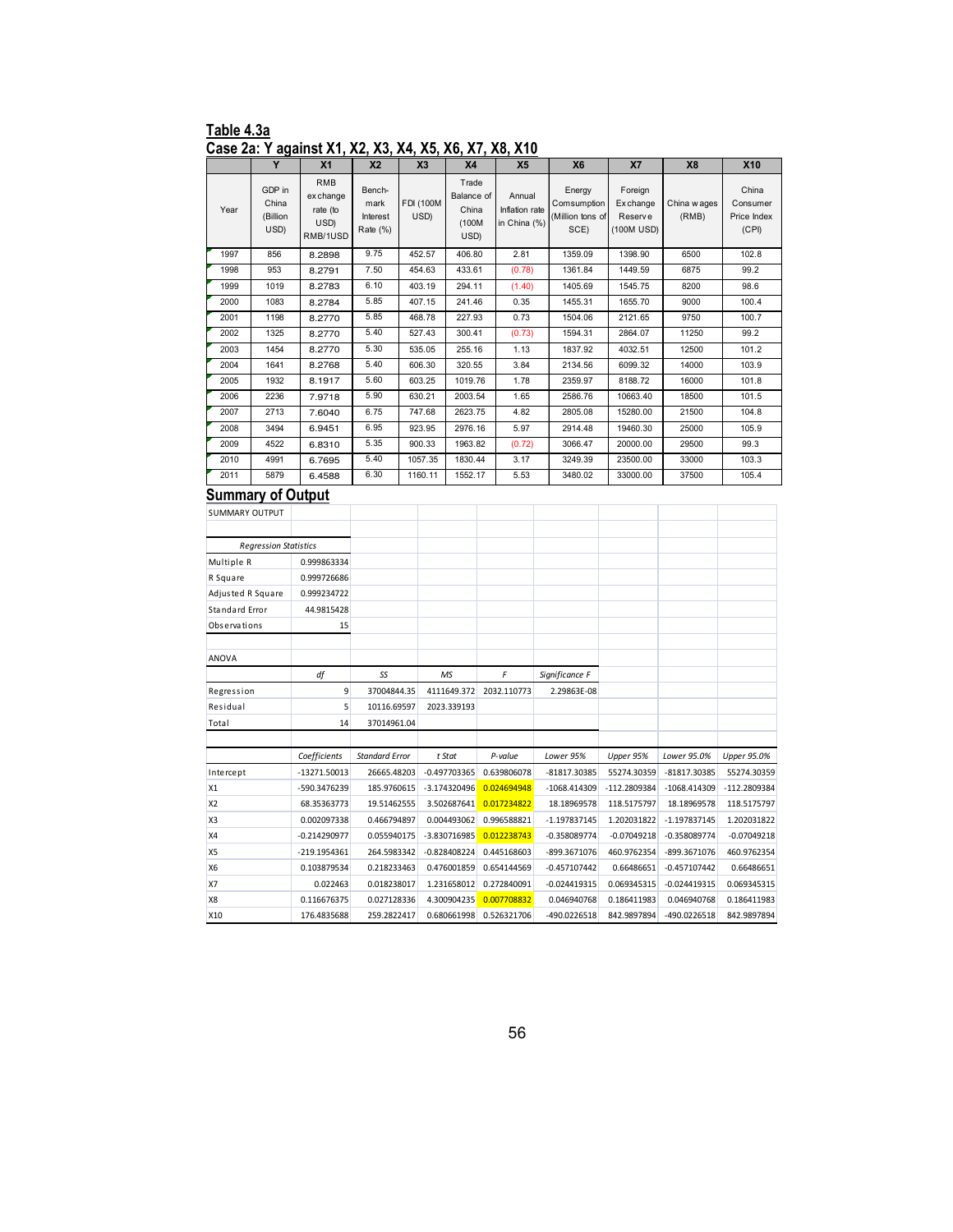### **Table 4.3b Case 2b: Y against X1, X2, X3, X4, X5, X6, X7, X8, X10**

|      | (independent variables X1, X5, X8 lagged behind dependent variable Y by 1 year) |                                                        |                                        |                           |                                               |                                              |                                                   |                                                  |                          |                                           |  |  |  |
|------|---------------------------------------------------------------------------------|--------------------------------------------------------|----------------------------------------|---------------------------|-----------------------------------------------|----------------------------------------------|---------------------------------------------------|--------------------------------------------------|--------------------------|-------------------------------------------|--|--|--|
|      | Y                                                                               | X <sub>1</sub>                                         | X <sub>2</sub>                         | X <sub>3</sub>            | X <sub>4</sub>                                | X <sub>5</sub>                               | <b>X6</b>                                         | X7                                               | <b>X8</b>                | <b>X10</b>                                |  |  |  |
| Year | GDP in<br>China<br>(Billion<br>USD)                                             | <b>RMB</b><br>ex change<br>rate (to<br>USD)<br>RMB/USD | Bench-<br>mark<br>Interest<br>Rate (%) | <b>FDI (100M)</b><br>USD) | Trade<br>Balance of<br>China<br>(100M<br>USD) | Annual<br>Inflation rate<br>in China<br>(% ) | Energy<br>Comsumption<br>(Million tons of<br>SCE) | Foreign<br>Exchange<br>Reserve<br>(100M)<br>USD) | China<br>w ages<br>(RMB) | China<br>Consumer<br>Price Index<br>(CPI) |  |  |  |
| 1997 | 856                                                                             | 8.2898                                                 | 9.75                                   | 417.26                    | 406.80                                        | 8.33                                         | 1359.09                                           | 1398.90                                          | 6250                     | 102.8                                     |  |  |  |
| 1998 | 953                                                                             | 8.2791                                                 | 7.50                                   | 452.57                    | 433.61                                        | 2.81                                         | 1361.84                                           | 1449.59                                          | 6500                     | 99.2                                      |  |  |  |
| 1999 | 1019                                                                            | 8.2783                                                 | 6.10                                   | 454.63                    | 294.11                                        | (0.78)                                       | 1405.69                                           | 1545.75                                          | 6875                     | 98.6                                      |  |  |  |
| 2000 | 1083                                                                            | 8.2784                                                 | 5.85                                   | 403.19                    | 241.46                                        | (1.40)                                       | 1455.31                                           | 1655.70                                          | 8200                     | 100.4                                     |  |  |  |
| 2001 | 1198                                                                            | 8.2770                                                 | 5.85                                   | 407.15                    | 227.93                                        | 0.35                                         | 1504.06                                           | 2121.65                                          | 9000                     | 100.7                                     |  |  |  |
| 2002 | 1325                                                                            | 8.2770                                                 | 5.40                                   | 468.78                    | 300.41                                        | 0.73                                         | 1594.31                                           | 2864.07                                          | 9750                     | 99.2                                      |  |  |  |
| 2003 | 1454                                                                            | 8.2770                                                 | 5.30                                   | 527.43                    | 255.16                                        | (0.73)                                       | 1837.92                                           | 4032.51                                          | 11250                    | 101.2                                     |  |  |  |
| 2004 | 1641                                                                            | 8.2768                                                 | 5.40                                   | 535.05                    | 320.55                                        | 1.13                                         | 2134.56                                           | 6099.32                                          | 12500                    | 103.9                                     |  |  |  |
| 2005 | 1932                                                                            | 8.1917                                                 | 5.60                                   | 606.30                    | 1019.76                                       | 3.84                                         | 2359.97                                           | 8188.72                                          | 14000                    | 101.8                                     |  |  |  |
| 2006 | 2236                                                                            | 7.9718                                                 | 5.90                                   | 603.25                    | 2003.54                                       | 1.78                                         | 2586.76                                           | 10663.40                                         | 16000                    | 101.5                                     |  |  |  |
| 2007 | 2713                                                                            | 7.6040                                                 | 6.75                                   | 630.21                    | 2623.75                                       | 1.65                                         | 2805.08                                           | 15280.00                                         | 18500                    | 104.8                                     |  |  |  |
| 2008 | 3494                                                                            | 6.9451                                                 | 6.95                                   | 747.68                    | 2976.16                                       | 4.82                                         | 2914.48                                           | 19460.30                                         | 21500                    | 105.9                                     |  |  |  |
| 2009 | 4522                                                                            | 6.8310                                                 | 5.35                                   | 923.95                    | 1963.82                                       | 5.97                                         | 3066.47                                           | 20000.00                                         | 25000                    | 99.3                                      |  |  |  |
| 2010 | 4991                                                                            | 6.7695                                                 | 5.40                                   | 900.33                    | 1830.44                                       | (0.72)                                       | 3249.39                                           | 23500.00                                         | 29500                    | 103.3                                     |  |  |  |
| 2011 | 5879                                                                            | 6.4588                                                 | 6.30                                   | 1057.35                   | 1552.17                                       | 3.17                                         | 3480.02                                           | 33000.00                                         | 33000                    | 105.4                                     |  |  |  |

| <b>SUMMARY OUTPUT</b>        |                |                       |                |             |                |                |                |                |
|------------------------------|----------------|-----------------------|----------------|-------------|----------------|----------------|----------------|----------------|
|                              |                |                       |                |             |                |                |                |                |
| <b>Regression Statistics</b> |                |                       |                |             |                |                |                |                |
| Multiple R                   | 0.999989374    |                       |                |             |                |                |                |                |
| R Square                     | 0.999978749    |                       |                |             |                |                |                |                |
| Adjusted R Square            | 0.999940497    |                       |                |             |                |                |                |                |
| Standard Error               | 12.54279303    |                       |                |             |                |                |                |                |
| Observations                 | 15             |                       |                |             |                |                |                |                |
| <b>ANOVA</b>                 |                |                       |                |             |                |                |                |                |
|                              | df             | SS                    | MS             | F           | Significance F |                |                |                |
| Regression                   | 9              | 37014174.44           | 4112686.048    | 26141.89378 | 3.87741E-11    |                |                |                |
| Residual                     | 5              | 786.6082854           | 157.3216571    |             |                |                |                |                |
| Total                        | 14             | 37014961.04           |                |             |                |                |                |                |
|                              |                |                       |                |             |                |                |                |                |
|                              | Coefficients   | <b>Standard Error</b> | t Stat         | P-value     | Lower 95%      | Upper 95%      | Lower 95.0%    | Upper 95.0%    |
| Intercept                    | 14780.914      | 867.4536922           | 17.03942716    | 1.2739E-05  | 12551.0533     | 17010.77471    | 12551.0533     | 17010.77471    |
| X1                           | -994.8787189   | 62.90258326           | $-15.81618222$ | 1.83811E-05 | -1156.574957   | $-833.182481$  | -1156.574957   | -833.182481    |
| X <sub>2</sub>               | 62.42452175    | 8.240905371           | 7.574959175    | 0.000636129 | 41.2406001     | 83.6084434     | 41.2406001     | 83.6084434     |
| X <sub>3</sub>               | -1.186364827   | 0.253455001           | -4.680771023   | 0.005429827 | -1.837891649   | $-0.534838004$ | -1.837891649   | $-0.534838004$ |
| X4                           | $-0.346870831$ | 0.029772558           | -11.65068962   | 8.18205E-05 | $-0.423403627$ | -0.270338034   | $-0.423403627$ | $-0.270338034$ |
| X <sub>5</sub>               | 1.010365178    | 2.758269587           | 0.366303998    | 0.729127308 | -6.079992517   | 8.100722874    | -6.079992517   | 8.100722874    |
| <b>X6</b>                    | 0.757614892    | 0.108096912           | 7.008663571    | 0.000911544 | 0.479742932    | 1.035486851    | 0.479742932    | 1.035486851    |
| X7                           | 0.033218716    | 0.003978099           | 8.350399243    | 0.000402948 | 0.022992687    | 0.043444745    | 0.022992687    | 0.043444745    |
| X <sub>8</sub>               | 0.078684365    | 0.008312546           | 9.465735371    | 0.000222307 | 0.057316284    | 0.100052446    | 0.057316284    | 0.100052446    |
| X10                          | -70.26788375   | 4.689622821           | -14.98369622   | 2.3972E-05  | -82.32294298   | -58.21282452   | -82.32294298   | -58.21282452   |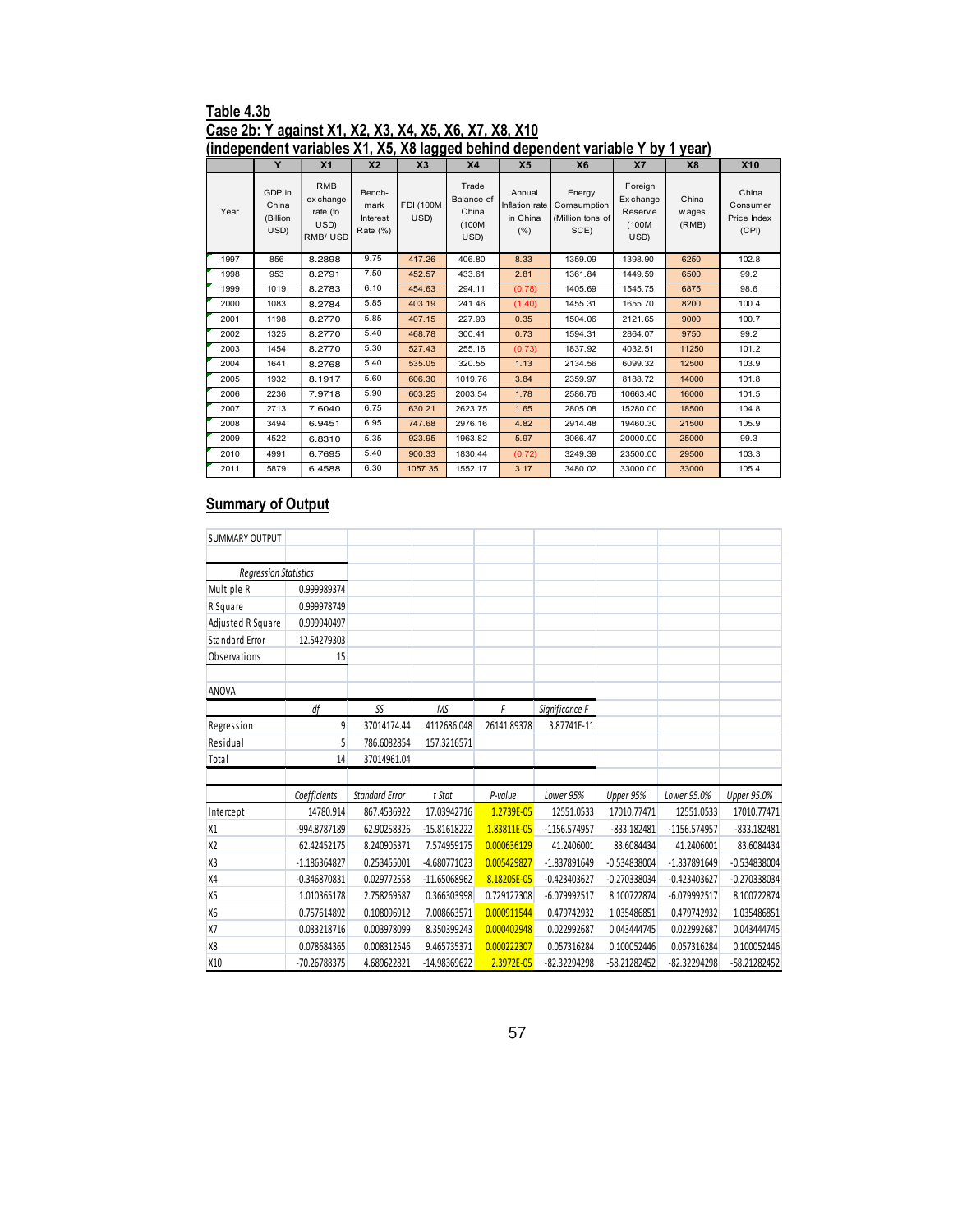#### **Table 4.4a Case 3a: Y against X1, X2, X3, X4, X7, X8, X9, X10**

|      | Y                             | X <sub>1</sub>                                        | X <sub>2</sub>                      | X <sub>3</sub>           | X4                                         | <b>X7</b>                                     | X8                   | X9                                   | <b>X10</b>                                |
|------|-------------------------------|-------------------------------------------------------|-------------------------------------|--------------------------|--------------------------------------------|-----------------------------------------------|----------------------|--------------------------------------|-------------------------------------------|
| Year | GDP in China<br>(Billion USD) | <b>RMB</b><br>ex change rate<br>(to USD)<br>RMB/1 USD | Bench-mark<br>Interest Rate<br>(% ) | <b>FDI (100M</b><br>USD) | Trade<br>Balance of<br>China (100M<br>USD) | Foreign<br>Ex change<br>Reserve<br>(100M USD) | China wages<br>(RMB) | China<br>External Debt<br>(100M USD) | China<br>Consumer<br>Price Index<br>(CPI) |
| 1997 | 856                           | 8.2898                                                | 9.75                                | 452.57                   | 406.80                                     | 1398.90                                       | 6500                 | 1163                                 | 102.8                                     |
| 1998 | 953                           | 8.2791                                                | 7.50                                | 454.63                   | 433.61                                     | 1449.59                                       | 6875                 | 1310                                 | 99.2                                      |
| 1999 | 1019                          | 8.2783                                                | 6.10                                | 403.19                   | 294.11                                     | 1545.75                                       | 8200                 | 1460                                 | 98.6                                      |
| 2000 | 1083                          | 8.2784                                                | 5.85                                | 407.15                   | 241.46                                     | 1655.70                                       | 9000                 | 1518                                 | 100.4                                     |
| 2001 | 1198                          | 8.2770                                                | 5.85                                | 468.78                   | 227.93                                     | 2121.65                                       | 9750                 | 1457                                 | 100.7                                     |
| 2002 | 1325                          | 8.2770                                                | 5.40                                | 527.43                   | 300.41                                     | 2864.07                                       | 11250                | 2033                                 | 99.2                                      |
| 2003 | 1454                          | 8.2770                                                | 5.30                                | 535.05                   | 255.16                                     | 4032.51                                       | 12500                | 2026                                 | 101.2                                     |
| 2004 | 1641                          | 8.2768                                                | 5.40                                | 606.30                   | 320.55                                     | 6099.32                                       | 14000                | 2194                                 | 103.9                                     |
| 2005 | 1932                          | 8.1917                                                | 5.60                                | 603.25                   | 1019.76                                    | 8188.72                                       | 16000                | 2630                                 | 101.8                                     |
| 2006 | 2236                          | 7.9718                                                | 5.90                                | 630.21                   | 2003.54                                    | 10663.40                                      | 18500                | 2965                                 | 101.5                                     |
| 2007 | 2713                          | 7.6040                                                | 6.75                                | 747.68                   | 2623.75                                    | 15280.00                                      | 21500                | 3386                                 | 104.8                                     |
| 2008 | 3494                          | 6.9451                                                | 6.95                                | 923.95                   | 2976.16                                    | 19460.30                                      | 25000                | 3892                                 | 105.9                                     |
| 2009 | 4522                          | 6.8310                                                | 5.35                                | 900.33                   | 1963.82                                    | 20000.00                                      | 29500                | 3902                                 | 99.3                                      |
| 2010 | 4991                          | 6.7695                                                | 5.40                                | 1057.35                  | 1830.44                                    | 23500.00                                      | 33000                | 4286                                 | 103.3                                     |
| 2011 | 5879                          | 6.4588                                                | 6.30                                | 1160.11                  | 1552.17                                    | 33000.00                                      | 37500                | 5489                                 | 105.4                                     |

| <b>SUMMARY OUTPUT</b>        |                 |                       |                |             |                |                |                |                |
|------------------------------|-----------------|-----------------------|----------------|-------------|----------------|----------------|----------------|----------------|
|                              |                 |                       |                |             |                |                |                |                |
| <b>Regression Statistics</b> |                 |                       |                |             |                |                |                |                |
| Multiple R                   | 0,999954974     |                       |                |             |                |                |                |                |
| R Square                     | 0.999909949     |                       |                |             |                |                |                |                |
| Adjusted R Square            | 0,999789882     |                       |                |             |                |                |                |                |
| Standard Error               | 23,56983626     |                       |                |             |                |                |                |                |
| Observations                 | 15              |                       |                |             |                |                |                |                |
| ANOVA                        |                 |                       |                |             |                |                |                |                |
|                              | df              | SS                    | <b>MS</b>      | F           | Significance F |                |                |                |
| Regression                   | 8               | 37011627,82           | 4626453,478    | 8327,89169  | 1,46017E-11    |                |                |                |
| Residual                     | $6\overline{6}$ | 3333,223089           | 555,5371815    |             |                |                |                |                |
| Total                        | 14              | 37014961,04           |                |             |                |                |                |                |
|                              |                 |                       |                |             |                |                |                |                |
|                              | Coefficients    | <b>Standard Error</b> | t Stat         | P-value     | Lower 95%      | Upper 95%      | Lower 95.0%    | Upper 95.0%    |
| Intercept                    | 7517,154173     | 478,1402595           | 15,72165076    | 4,19724E-06 | 6347,187108    | 8687,121238    | 6347,187108    | 8687,121238    |
| X1                           | $-376,66655$    | 70,49016846           | $-5,343533123$ | 0,001755373 | -549,1497783   | -204,1833217   | -549,1497783   | -204,1833217   |
| X <sub>2</sub>               | 40,07111108     | 12,68756997           | 3,158296756    | 0,019607312 | 9,025745812    | 71,11647635    | 9,025745812    | 71,11647635    |
| X3                           | 0.402996368     | 0,264199574           | 1.525348288    | 0,178017325 | $-0.243476699$ | 1.049469434    | $-0.243476699$ | 1.049469434    |
| X4                           | $-0,155406829$  | 0,016305347           | -9,531034684   | 7,61183E-05 | $-0,195304576$ | $-0,115509082$ | $-0,195304576$ | $-0,115509082$ |
| X7                           | 0,056477931     | 0,013017189           | 4,338719531    | 0,004882103 | 0,024626018    | 0,088329844    | 0,024626018    | 0,088329844    |
| X8                           | 0.129763497     | 0,008775509           | 14,78700573    | 6,01382E-06 | 0.108290601    | 0.151236393    | 0.108290601    | 0,151236393    |
| X9                           | $-0,306925849$  | 0,073947779           | $-4,150575605$ | 0,006007229 | $-0,487869546$ | $-0,125982152$ | $-0,487869546$ | $-0,125982152$ |
| X10                          | -44,84893703    | 6,075613735           | -7,381795319   | 0,000317022 | -59,71542825   | -29,98244581   | -59,71542825   | -29,98244581   |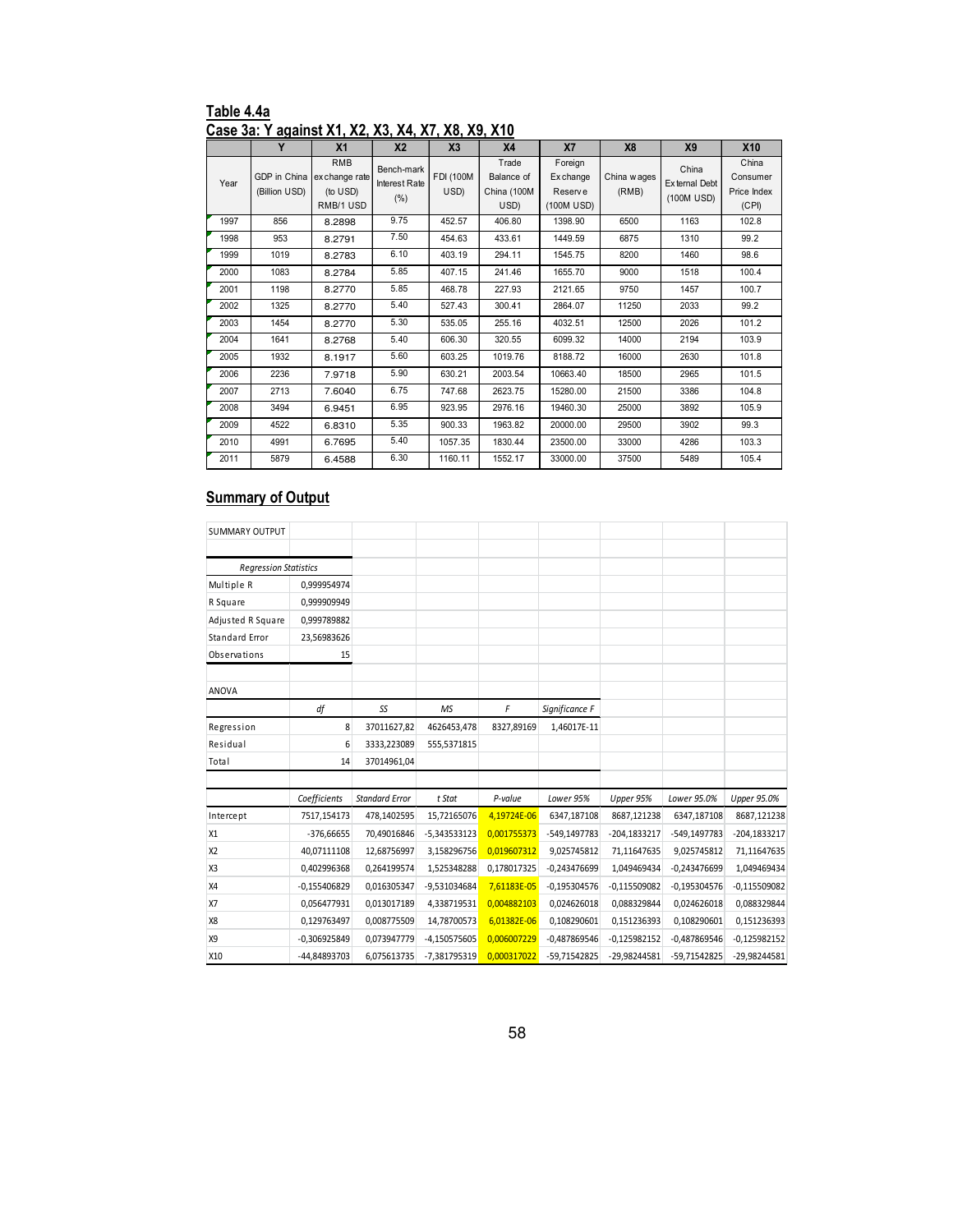# **Table 4.4b Case 3b: Y against X1, X2, X3, X4, X7, X8, X9, X10**

#### **(Independent variables X3, X8 lagged behind dependent varible Y by 1 year) Y** | X1 | X2 | X3 | X4 | X7 | X8 | X9 | X10 Year GDP in China (Billion USD) RMB ex change rate (to USD) RMB/1 USD Bench-mark Interest Rate (%) FDI (100M USD) **Trade** Balance of China (100M  $\frac{\text{USD}}{406.80}$ Foreign Ex change Reserv e (100M USD) China wages (RMB) China Ex ternal Deb (100M USD) China Consumer Price Index (CPI) 1997 856 8.2898 9.75 417.26 406.80 1398.90 6250 1163 102.8 1998 953 8.2791 7.50 452.57 433.61 1449.59 6500 1310 99.2 1999 1019 8.2783 6.10 454.63 294.11 1545.75 6875 1460 98.6 2000 1083 8.2784 5.85 403.19 241.46 1655.70 8200 1518 100.4 2001 1198 8.2770 5.85 407.15 227.93 2121.65 9000 1457 100.7 2002 1325 8.2770 5.40 468.78 300.41 2864.07 9750 2033 99.2 2003 1454 8.2770 5.30 527.43 255.16 4032.51 11250 2026 101.2 2004 1641 8.2768 5.40 535.05 320.55 6099.32 12500 2194 103.9 2005 1932 8.1917 5.60 606.30 1019.76 8188.72 14000 2630 101.8 2006 2236 7.9718 5.90 603.25 2003.54 10663.40 16000 2965 101.5 2007 2713 7.6040 6.75 630.21 2623.75 15280.00 18500 3386 104.8 2008 3494 6.9451 6.95 747.68 2976.16 19460.30 21500 3892 105.9 2009 4522 6.8310 5.35 923.95 1963.82 20000.00 25000 3902 99.3 2010 4991 6.7695 5.40 900.33 1830.44 23500.00 29500 4286 103.3

2011 5879 6.4588 6.30 <mark>1057.35</mark> 1552.17 33000.00 33000 5489 105.4

| <b>SUMMARY OUTPUT</b>        |                |                       |              |             |                |              |                |                    |
|------------------------------|----------------|-----------------------|--------------|-------------|----------------|--------------|----------------|--------------------|
|                              |                |                       |              |             |                |              |                |                    |
| <b>Regression Statistics</b> |                |                       |              |             |                |              |                |                    |
| Multiple R                   | 0.999912626    |                       |              |             |                |              |                |                    |
| R Square                     | 0.999825259    |                       |              |             |                |              |                |                    |
| Adjusted R Square            | 0.99959227     |                       |              |             |                |              |                |                    |
| <b>Standard Error</b>        | 32.83301443    |                       |              |             |                |              |                |                    |
| Observations                 | 15             |                       |              |             |                |              |                |                    |
| <b>ANOVA</b>                 |                |                       |              |             |                |              |                |                    |
|                              | df             | SS                    | <b>MS</b>    | F           | Significance F |              |                |                    |
|                              | 8              | 37008493              | 4626061.625  | 4291.310101 | 1.06671E-10    |              |                |                    |
| Regression<br>Residual       | 6              | 6468.041018           | 1078.006836  |             |                |              |                |                    |
| Total                        | 14             | 37014961.04           |              |             |                |              |                |                    |
|                              |                |                       |              |             |                |              |                |                    |
|                              | Coefficients   | <b>Standard Error</b> | t Stat       | P-value     | Lower 95%      | Upper 95%    | Lower 95.0%    | <b>Upper 95.0%</b> |
| Intercept                    | 8272.816088    | 816.5252444           | 10.1317334   | 5.37521E-05 | 6274.850795    | 10270.78138  | 6274.850795    | 10270.78138        |
| X1                           | -502.7662538   | 77.46979557           | -6.489835814 | 0.000636526 | -692.3280143   | -313.2044933 | -692.3280143   | -313.2044933       |
| X <sub>2</sub>               | 20.23319767    | 16.84021231           | 1.201481151  | 0.2748336   | -20.97331733   | 61.43971268  | -20.97331733   | 61.43971268        |
| X <sub>3</sub>               | 0.660914298    | 0.304537675           | 2.170221789  | 0.073039601 | $-0.084262547$ | 1.406091142  | $-0.084262547$ | 1.406091142        |
| <b>X4</b>                    | $-0.109355687$ | 0.02063247            | -5.300174316 | 0.001829516 | $-0.159841523$ | -0.058869852 | $-0.159841523$ | $-0.058869852$     |
| X7                           | 0.044997562    | 0.016604531           | 2.70995673   | 0.035108094 | 0.004367737    | 0.085627386  | 0.004367737    | 0.085627386        |
| X <sub>8</sub>               | 0.124385961    | 0.010486223           | 11.86184621  | 2.1715E-05  | 0.098727099    | 0.150044824  | 0.098727099    | 0.150044824        |
| <b>X9</b>                    | $-0.172977591$ | 0.09714565            | -1.780600472 | 0.125272475 | $-0.410684433$ | 0.064729252  | $-0.410684433$ | 0.064729252        |
| X10                          | -42.12944879   | 7.70186374            | -5.470032996 | 0.001557867 | $-60.97523041$ | -23.28366716 | -60.97523041   | -23.28366716       |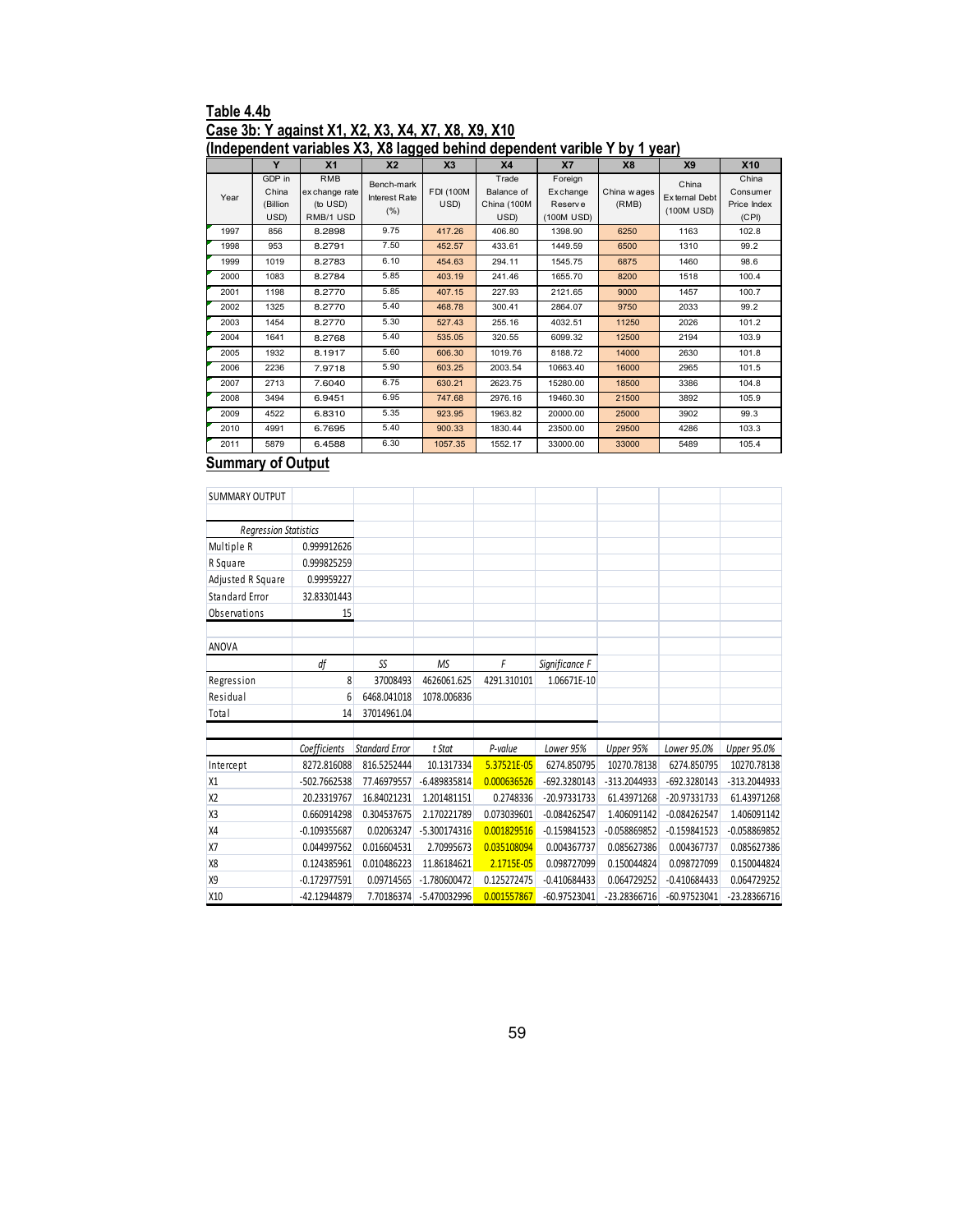| Table 4.5a                                     |  |  |
|------------------------------------------------|--|--|
| Case 4a: Y against X1, X2, X3, X4, X7, X8, X10 |  |  |

|      | Y                             | X <sub>1</sub>                                        | X <sub>2</sub>                      | X <sub>3</sub>    | X <sub>4</sub>                             | <b>X7</b>                                    | X <sub>8</sub>       | X10                                       |
|------|-------------------------------|-------------------------------------------------------|-------------------------------------|-------------------|--------------------------------------------|----------------------------------------------|----------------------|-------------------------------------------|
| Year | GDP in China<br>(Billion USD) | <b>RMB</b><br>ex change rate<br>(to USD)<br>RMB/1 USD | Bench-mark<br>Interest Rate<br>(% ) | FDI (100M<br>USD) | Trade<br>Balance of<br>China (100M<br>USD) | Foreign<br>Exchange<br>Reserve<br>(100M USD) | China wages<br>(RMB) | China<br>Consumer<br>Price Index<br>(CPI) |
| 1997 | 856                           | 8.2898                                                | 9.75                                | 452.57            | 406.80                                     | 1398.90                                      | 6500                 | 102.8                                     |
| 1998 | 953                           | 8.2791                                                | 7.50                                | 454.63            | 433.61                                     | 1449.59                                      | 6875                 | 99.2                                      |
| 1999 | 1019                          | 8.2783                                                | 6.10                                | 403.19            | 294.11                                     | 1545.75                                      | 8200                 | 98.6                                      |
| 2000 | 1083                          | 8.2784                                                | 5.85                                | 407.15            | 241.46                                     | 1655.70                                      | 9000                 | 100.4                                     |
| 2001 | 1198                          | 8.2770                                                | 5.85                                | 468.78            | 227.93                                     | 2121.65                                      | 9750                 | 100.7                                     |
| 2002 | 1325                          | 8.2770                                                | 5.40                                | 527.43            | 300.41                                     | 2864.07                                      | 11250                | 99.2                                      |
| 2003 | 1454                          | 8.2770                                                | 5.30                                | 535.05            | 255.16                                     | 4032.51                                      | 12500                | 101.2                                     |
| 2004 | 1641                          | 8.2768                                                | 5.40                                | 606.30            | 320.55                                     | 6099.32                                      | 14000                | 103.9                                     |
| 2005 | 1932                          | 8.1917                                                | 5.60                                | 603.25            | 1019.76                                    | 8188.72                                      | 16000                | 101.8                                     |
| 2006 | 2236                          | 7.9718                                                | 5.90                                | 630.21            | 2003.54                                    | 10663.40                                     | 18500                | 101.5                                     |
| 2007 | 2713                          | 7.6040                                                | 6.75                                | 747.68            | 2623.75                                    | 15280.00                                     | 21500                | 104.8                                     |
| 2008 | 3494                          | 6.9451                                                | 6.95                                | 923.95            | 2976.16                                    | 19460.30                                     | 25000                | 105.9                                     |
| 2009 | 4522                          | 6.8310                                                | 5.35                                | 900.33            | 1963.82                                    | 20000.00                                     | 29500                | 99.3                                      |
| 2010 | 4991                          | 6.7695                                                | 5.40                                | 1057.35           | 1830.44                                    | 23500.00                                     | 33000                | 103.3                                     |
| 2011 | 5879                          | 6.4588                                                | 6.30                                | 1160.11           | 1552.17                                    | 33000.00                                     | 37500                | 105.4                                     |

| <b>SUMMARY OUTPUT</b>        |                |                       |                |             |                |                |                |                |
|------------------------------|----------------|-----------------------|----------------|-------------|----------------|----------------|----------------|----------------|
|                              |                |                       |                |             |                |                |                |                |
| <b>Regression Statistics</b> |                |                       |                |             |                |                |                |                |
| Multiple R                   | 0.999825682    |                       |                |             |                |                |                |                |
| R Square                     | 0.999651395    |                       |                |             |                |                |                |                |
| Adjusted R Square            | 0.999302789    |                       |                |             |                |                |                |                |
| Standard Error               | 42.93452901    |                       |                |             |                |                |                |                |
| Observations                 | 15             |                       |                |             |                |                |                |                |
| ANOVA                        |                |                       |                |             |                |                |                |                |
|                              | df             | SS                    | MS             | F           | Significance F |                |                |                |
| Regression                   | 7              | 37002057.43           | 5286008.204    | 2867.57263  | 1.47227E-11    |                |                |                |
| Residual                     | 7              | 12903.61647           | 1843.373782    |             |                |                |                |                |
| Total                        | 14             | 37014961.04           |                |             |                |                |                |                |
|                              |                |                       |                |             |                |                |                |                |
|                              | Coefficients   | <b>Standard Error</b> | t Stat         | P-value     | Lower 95%      | Upper 95%      | Lower 95.0%    | Upper 95.0%    |
| Intercept                    | 7810.299827    | 861.4201144           | 9.066772062    | 4.06537E-05 | 5773.364934    | 9847.23472     | 5773.364934    | 9847.23472     |
| X1                           | -569.9100867   | 96.40990826           | -5.911322778   | 0.000592673 | -797.8832938   | -341.9368796   | -797.8832938   | -341.9368796   |
| X <sub>2</sub>               | 72.34375344    | 18.26287243           | 3.961247263    | 0.005452964 | 29.15892239    | 115.5285845    | 29.15892239    | 115.5285845    |
| X3                           | $-0.039383131$ | 0.440363165           | $-0.089433301$ | 0.931242619 | $-1.08067655$  | 1.001910288    | $-1.08067655$  | 1.001910288    |
| <b>X4</b>                    | $-0.20373048$  | 0.020794311           | $-9.797414161$ | 2.44806E-05 | $-0.252901213$ | $-0.154559747$ | $-0.252901213$ | $-0.154559747$ |
| X7                           | 0.010376525    | 0.012364892           | 0.839192464    | 0.429085808 | $-0.0188618$   | 0.039614849    | $-0.0188618$   | 0.039614849    |
| X8                           | 0.136991416    | 0.015667455           | 8.743692842    | 5.14558E-05 | 0.099943772    | 0.174039061    | 0.099943772    | 0.174039061    |
| X10                          | $-36.1605777$  | 10.38963526           | $-3.480447271$ | 0.010260065 | $-60.7281612$  | -11.59299419   | $-60.7281612$  | -11.59299419   |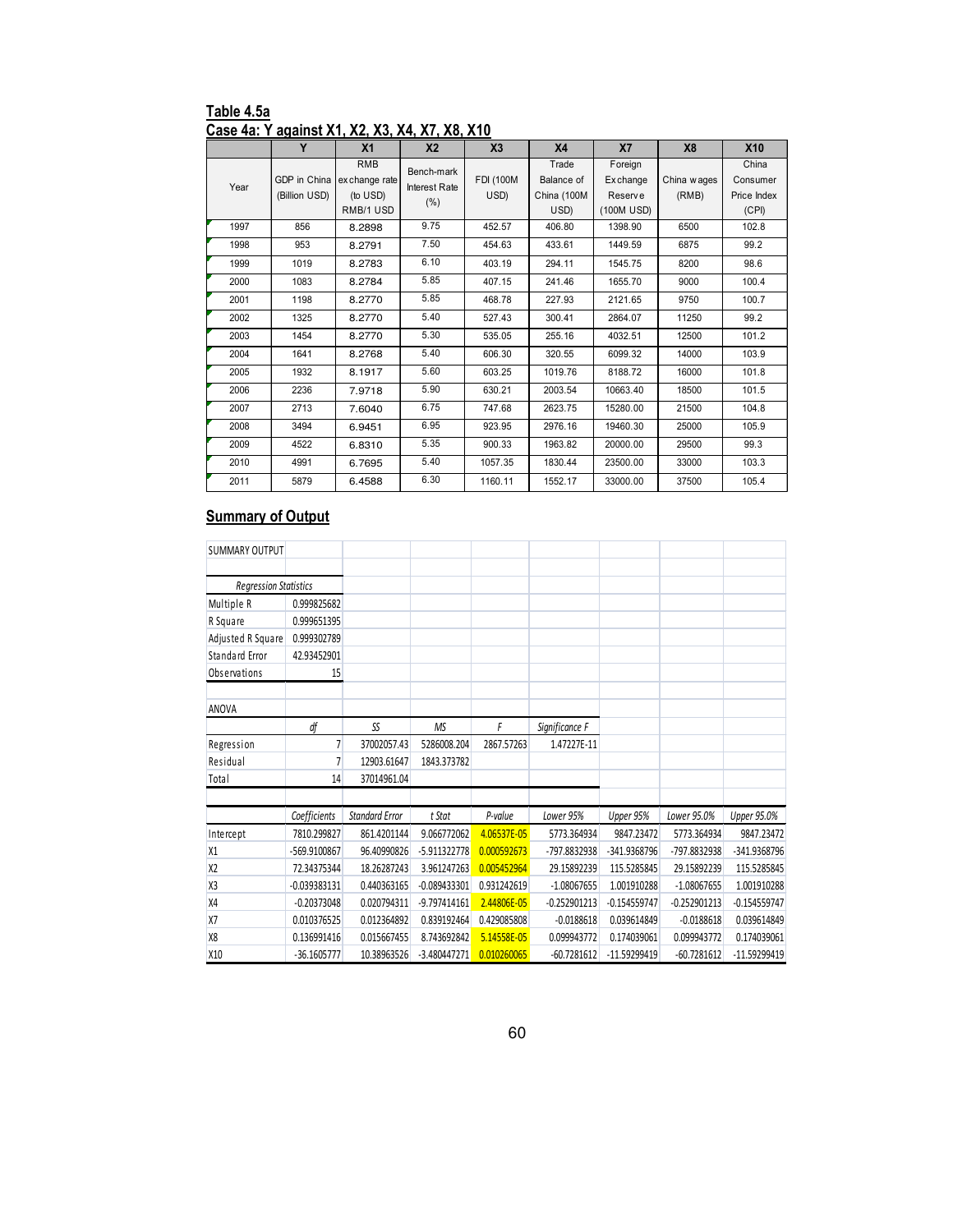# **Table 4.5b**

### **Case 4b: Y against X1, X2, X3, X4, X7, X8, X10**

|--|

|      | Y                             | X <sub>1</sub>                                        | X <sub>2</sub>                             | X <sub>3</sub>           | X <sub>4</sub>                             | X7                                            | <b>X8</b>             | X10                                       |
|------|-------------------------------|-------------------------------------------------------|--------------------------------------------|--------------------------|--------------------------------------------|-----------------------------------------------|-----------------------|-------------------------------------------|
| Year | GDP in China<br>(Billion USD) | <b>RMB</b><br>ex change rate<br>(to USD)<br>RMB/1 USD | Bench-mark<br><b>Interest Rate</b><br>(% ) | <b>FDI (100M</b><br>USD) | Trade<br>Balance of<br>China (100M<br>USD) | Foreign<br>Ex change<br>Reserve<br>(100M USD) | China w ages<br>(RMB) | China<br>Consumer<br>Price Index<br>(CPI) |
| 1997 | 856                           | 8.2898                                                | 9.75                                       | 417.26                   | 406.80                                     | 1398.90                                       | 6250                  | 102.8                                     |
| 1998 | 953                           | 8.2791                                                | 7.50                                       | 452.57                   | 433.61                                     | 1449.59                                       | 6500                  | 99.2                                      |
| 1999 | 1019                          | 8.2783                                                | 6.10                                       | 454.63                   | 294.11                                     | 1545.75                                       | 6875                  | 98.6                                      |
| 2000 | 1083                          | 8.2784                                                | 5.85                                       | 403.19                   | 241.46                                     | 1655.70                                       | 8200                  | 100.4                                     |
| 2001 | 1198                          | 8.2770                                                | 5.85                                       | 407.15                   | 227.93                                     | 2121.65                                       | 9000                  | 100.7                                     |
| 2002 | 1325                          | 8.2770                                                | 5.40                                       | 468.78                   | 300.41                                     | 2864.07                                       | 9750                  | 99.2                                      |
| 2003 | 1454                          | 8.2770                                                | 5.30                                       | 527.43                   | 255.16                                     | 4032.51                                       | 11250                 | 101.2                                     |
| 2004 | 1641                          | 8.2768                                                | 5.40                                       | 535.05                   | 320.55                                     | 6099.32                                       | 12500                 | 103.9                                     |
| 2005 | 1932                          | 8.1917                                                | 5.60                                       | 606.30                   | 1019.76                                    | 8188.72                                       | 14000                 | 101.8                                     |
| 2006 | 2236                          | 7.9718                                                | 5.90                                       | 603.25                   | 2003.54                                    | 10663.40                                      | 16000                 | 101.5                                     |
| 2007 | 2713                          | 7.6040                                                | 6.75                                       | 630.21                   | 2623.75                                    | 15280.00                                      | 18500                 | 104.8                                     |
| 2008 | 3494                          | 6.9451                                                | 6.95                                       | 747.68                   | 2976.16                                    | 19460.30                                      | 21500                 | 105.9                                     |
| 2009 | 4522                          | 6.8310                                                | 5.35                                       | 923.95                   | 1963.82                                    | 20000.00                                      | 25000                 | 99.3                                      |
| 2010 | 4991                          | 6.7695                                                | 5.40                                       | 900.33                   | 1830.44                                    | 23500.00                                      | 29500                 | 103.3                                     |
| 2011 | 5879                          | 6.4588                                                | 6.30                                       | 1057.35                  | 1552.17                                    | 33000.00                                      | 33000                 | 105.4                                     |

| <b>Regression Statistics</b> |                |                       |              |             |                |                |                |                    |
|------------------------------|----------------|-----------------------|--------------|-------------|----------------|----------------|----------------|--------------------|
| Multiple R                   | 0.999866452    |                       |              |             |                |                |                |                    |
| R Square                     | 0.999732921    |                       |              |             |                |                |                |                    |
| Adjusted R Square            | 0.999465843    |                       |              |             |                |                |                |                    |
| Standard Error               | 37.58020509    |                       |              |             |                |                |                |                    |
| Observations                 | 15             |                       |              |             |                |                |                |                    |
| ANOVA                        |                |                       |              |             |                |                |                |                    |
|                              | df             | SS                    | <b>MS</b>    | F           | Significance F |                |                |                    |
| Regression                   | 7              | 37005075.14           | 5286439.306  | 3743.216604 | 5.79593E-12    |                |                |                    |
| Residual                     | 7              | 9885.902701           | 1412.271814  |             |                |                |                |                    |
| <b>Total</b>                 | 14             | 37014961.04           |              |             |                |                |                |                    |
|                              | Coefficients   | <b>Standard Error</b> | t Stat       | P-value     | Lower 95%      | Upper 95%      | Lower 95.0%    | <b>Upper 95.0%</b> |
| Intercept                    | 8690.097514    | 895.2638546           | 9.706744519  | 2.60233E-05 | 6573.134892    | 10807.06014    | 6573.134892    | 10807.06014        |
| X1                           | -580.4743362   | 73.26233457           | -7.923230124 | 9.69326E-05 | -753.7122292   | -407.2364432   | -753.7122292   | -407.2364432       |
| X <sub>2</sub>               | 39.97470217    | 14.50833584           | 2.755292034  | 0.028287294 | 5.667939402    | 74.28146494    | 5.667939402    | 74.28146494        |
| X <sub>3</sub>               | 0.527429911    | 0.33784349            | 1.561166417  | 0.162453259 | $-0.271442999$ | 1.326302822    | $-0.271442999$ | 1.326302822        |
| X4                           | $-0.134262502$ | 0.017359946           | -7.734039191 | 0.00011304  | $-0.175312251$ | $-0.093212753$ | $-0.175312251$ | $-0.093212753$     |
| <b>X7</b>                    | 0.020305856    | 0.010453706           | 1.942455297  | 0.093197425 | $-0.00441323$  | 0.045024943    | $-0.00441323$  | 0.045024943        |
| X <sub>8</sub>               | 0.126961291    | 0.01188767            | 10.68008236  | 1.3843E-05  | 0.098851419    | 0.155071163    | 0.098851419    | 0.155071163        |
| X10                          | -42.85123827   | 8.803226247           | -4.867674313 | 0.001819092 | -63.66756054   | $-22.034916$   | -63.66756054   | $-22.034916$       |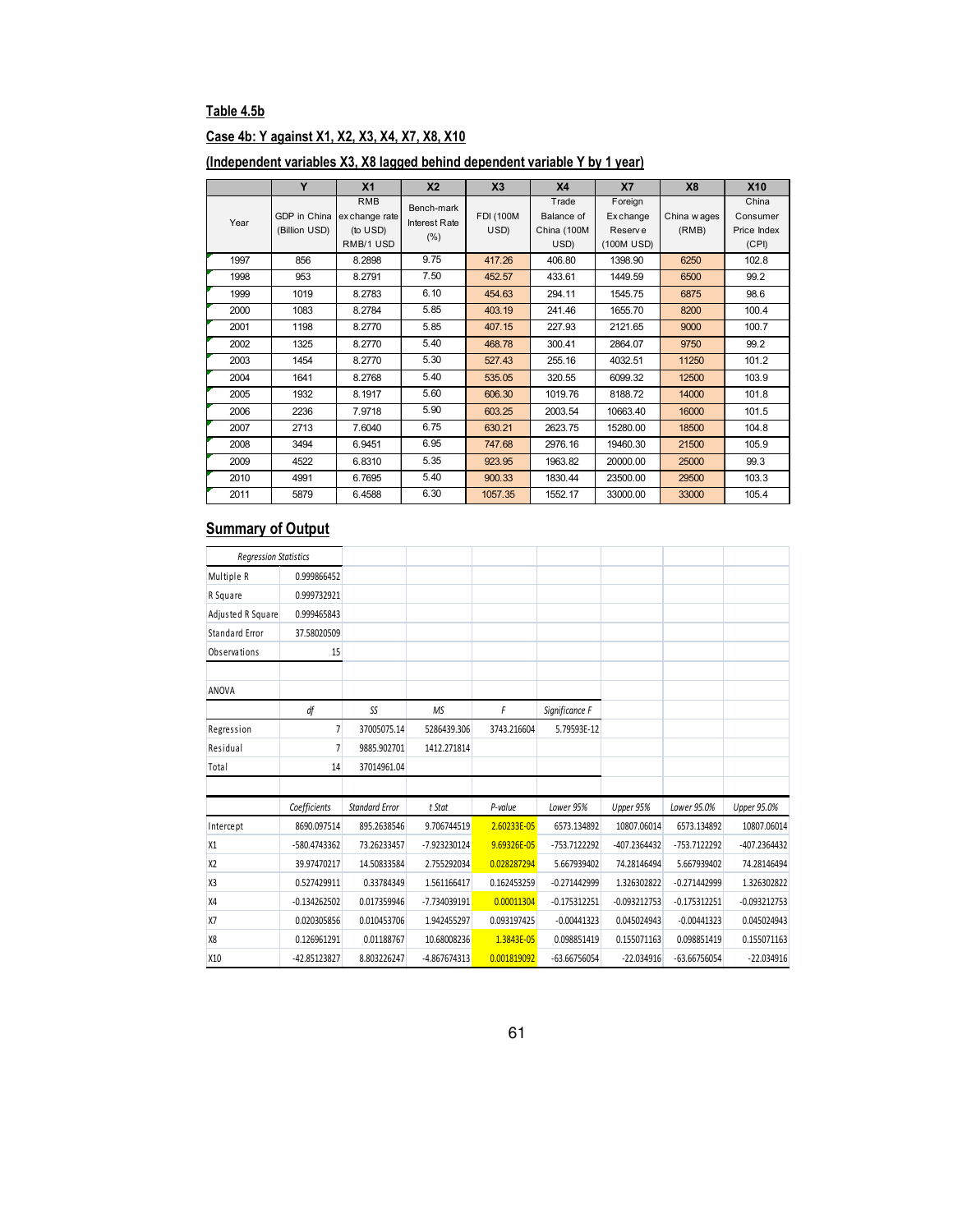### **Table 4.6a**

# **Case 5a: Y against X1, X2, X3, X4, X6, X7, X10**

|      | Y                             | X <sub>1</sub>                                        | X <sub>2</sub>                             | X3                | X <sub>4</sub>                             | <b>X6</b>                                         | X <sub>7</sub>                                | <b>X10</b>                                |
|------|-------------------------------|-------------------------------------------------------|--------------------------------------------|-------------------|--------------------------------------------|---------------------------------------------------|-----------------------------------------------|-------------------------------------------|
| Year | GDP in China<br>(Billion USD) | <b>RMB</b><br>ex change rate<br>(to USD)<br>RMB/1 USD | Bench-mark<br><b>Interest Rate</b><br>(% ) | FDI (100M<br>USD) | Trade<br>Balance of<br>China (100M<br>USD) | Energy<br>Comsunption<br>(Million tons of<br>SCE) | Foreign<br>Ex change<br>Reserve<br>(100M USD) | China<br>Consumer<br>Price Index<br>(CPI) |
| 1997 | 856                           | 8.2898                                                | 9.75                                       | 452.57            | 406.80                                     | 1359.09                                           | 1398.90                                       | 102.8                                     |
| 1998 | 953                           | 8.2791                                                | 7.50                                       | 454.63            | 433.61                                     | 1361.84                                           | 1449.59                                       | 99.2                                      |
| 1999 | 1019                          | 8.2783                                                | 6.10                                       | 403.19            | 294.11                                     | 1405.69                                           | 1545.75                                       | 98.6                                      |
| 2000 | 1083                          | 8.2784                                                | 5.85                                       | 407.15            | 241.46                                     | 1455.31                                           | 1655.70                                       | 100.4                                     |
| 2001 | 1198                          | 8.2770                                                | 5.85                                       | 468.78            | 227.93                                     | 1504.06                                           | 2121.65                                       | 100.7                                     |
| 2002 | 1325                          | 8.2770                                                | 5.40                                       | 527.43            | 300.41                                     | 1594.31                                           | 2864.07                                       | 99.2                                      |
| 2003 | 1454                          | 8.2770                                                | 5.30                                       | 535.05            | 255.16                                     | 1837.92                                           | 4032.51                                       | 101.2                                     |
| 2004 | 1641                          | 8.2768                                                | 5.40                                       | 606.30            | 320.55                                     | 2134.56                                           | 6099.32                                       | 103.9                                     |
| 2005 | 1932                          | 8.1917                                                | 5.60                                       | 603.25            | 1019.76                                    | 2359.97                                           | 8188.72                                       | 101.8                                     |
| 2006 | 2236                          | 7.9718                                                | 5.90                                       | 630.21            | 2003.54                                    | 2586.76                                           | 10663.40                                      | 101.5                                     |
| 2007 | 2713                          | 7.6040                                                | 6.75                                       | 747.68            | 2623.75                                    | 2805.08                                           | 15280.00                                      | 104.8                                     |
| 2008 | 3494                          | 6.9451                                                | 6.95                                       | 923.95            | 2976.16                                    | 2914.48                                           | 19460.30                                      | 105.9                                     |
| 2009 | 4522                          | 6.8310                                                | 5.35                                       | 900.33            | 1963.82                                    | 3066.47                                           | 20000.00                                      | 99.3                                      |
| 2010 | 4991                          | 6.7695                                                | 5.40                                       | 1057.35           | 1830.44                                    | 3249.39                                           | 23500.00                                      | 103.3                                     |
| 2011 | 5879                          | 6.4588                                                | 6.30                                       | 1160.11           | 1552.17                                    | 3480.02                                           | 33000.00                                      | 105.4                                     |

| Multiple R        | 0.999309683    |                       |                |             |                |                |                |                    |
|-------------------|----------------|-----------------------|----------------|-------------|----------------|----------------|----------------|--------------------|
| R Square          | 0.998619843    |                       |                |             |                |                |                |                    |
| Adjusted R Square | 0.997239686    |                       |                |             |                |                |                |                    |
| Standard Error    | 85.42871927    |                       |                |             |                |                |                |                    |
| Observations      | 15             |                       |                |             |                |                |                |                    |
| ANOVA             |                |                       |                |             |                |                |                |                    |
|                   | df             | SS                    | <b>MS</b>      | F           | Significance F |                |                |                    |
| Regression        | 7              | 36963874.58           | 5280553.512    | 723.5551798 | 1.81424E-09    |                |                |                    |
| Residual          | 7              | 51086.46253           | 7298.066076    |             |                |                |                |                    |
| Total             | 14             | 37014961.04           |                |             |                |                |                |                    |
|                   |                |                       |                |             |                |                |                |                    |
|                   | Coefficients   | <b>Standard Error</b> | t Stat         | P-value     | Lower 95%      | Upper 95%      | Lower 95.0%    | <b>Upper 95.0%</b> |
| Intercept         | 14178.35644    | 1589.13816            | 8.922041395    | 4.51388E-05 | 10420.64181    | 17936.07107    | 10420.64181    | 17936.07107        |
| X1                | $-1075.14245$  | 245.5413636           | -4.378661235   | 0.003239737 | $-1655.755513$ | -494.5293873   | $-1655.755513$ | -494.5293873       |
| X <sub>2</sub>    | 21.11060486    | 30.67227624           | 0.688263391    | 0.513442016 | -51.41780337   | 93.63901309    | -51.41780337   | 93.63901309        |
| X <sub>3</sub>    | 0.608423002    | 0.829389749           | 0.73357912     | 0.487041537 | $-1.352772112$ | 2.569618117    | $-1.352772112$ | 2.569618117        |
| X4                | $-0.366651045$ | 0.071528316           | $-5.125956604$ | 0.001359732 | $-0.535788637$ | $-0.197513454$ | $-0.535788637$ | $-0.197513454$     |
| <b>X6</b>         | 0.883106855    | 0.235359878           | 3.752155484    | 0.007147938 | 0.326569181    | 1.439644529    | 0.326569181    | 1.439644529        |
| X7                | 0.045907002    | 0.020135221           | 2.279935268    | 0.056641672 | $-0.001705231$ | 0.093519234    | $-0.001705231$ | 0.093519234        |
| X10               | -58.71761977   | 19.20643408           | $-3.057184874$ | 0.018396173 | $-104.1336196$ | $-13.30161996$ | -104.1336196   | $-13.30161996$     |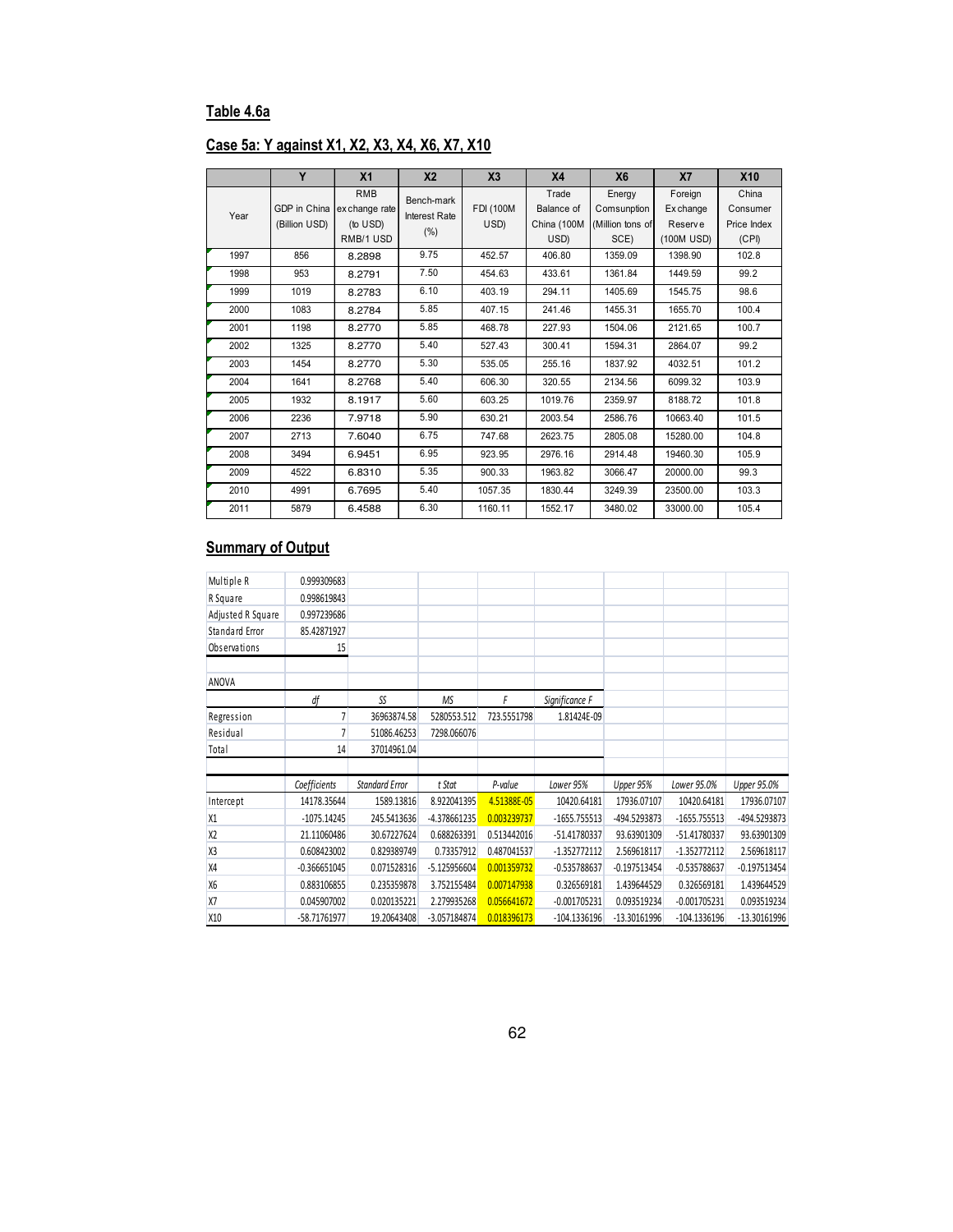# **Table 4.6b**

# **Case 5b: Y against X1, X2, X3, X4, X6, X7, X10**

# **(Independent variables X3 lagged behind dependent variable Y by 1 year)**

|      | Y                             | X <sub>1</sub>                                        | X <sub>2</sub>                             | X <sub>3</sub>    | X <sub>4</sub>                             | X <sub>6</sub>                                    | X7                                           | <b>X10</b>                                |
|------|-------------------------------|-------------------------------------------------------|--------------------------------------------|-------------------|--------------------------------------------|---------------------------------------------------|----------------------------------------------|-------------------------------------------|
| Year | GDP in China<br>(Billion USD) | <b>RMB</b><br>ex change rate<br>(to USD)<br>RMB/1 USD | Bench-mark<br><b>Interest Rate</b><br>(% ) | FDI (100M<br>USD) | Trade<br>Balance of<br>China (100M<br>USD) | Energy<br>Comsunption<br>(Million tons<br>of SCE) | Foreign<br>Exchange<br>Reserve<br>(100M USD) | China<br>Consumer<br>Price Index<br>(CPI) |
| 1997 | 856                           | 8.2898                                                | 9.75                                       | 417.26            | 406.80                                     | 1359.09                                           | 1398.90                                      | 102.8                                     |
| 1998 | 953                           | 8.2791                                                | 7.50                                       | 452.57            | 433.61                                     | 1361.84                                           | 1449.59                                      | 99.2                                      |
| 1999 | 1019                          | 8.2783                                                | 6.10                                       | 454.63            | 294.11                                     | 1405.69                                           | 1545.75                                      | 98.6                                      |
| 2000 | 1083                          | 8.2784                                                | 5.85                                       | 403.19            | 241.46                                     | 1455.31                                           | 1655.70                                      | 100.4                                     |
| 2001 | 1198                          | 8.2770                                                | 5.85                                       | 407.15            | 227.93                                     | 1504.06                                           | 2121.65                                      | 100.7                                     |
| 2002 | 1325                          | 8.2770                                                | 5.40                                       | 468.78            | 300.41                                     | 1594.31                                           | 2864.07                                      | 99.2                                      |
| 2003 | 1454                          | 8.2770                                                | 5.30                                       | 527.43            | 255.16                                     | 1837.92                                           | 4032.51                                      | 101.2                                     |
| 2004 | 1641                          | 8.2768                                                | 5.40                                       | 535.05            | 320.55                                     | 2134.56                                           | 6099.32                                      | 103.9                                     |
| 2005 | 1932                          | 8.1917                                                | 5.60                                       | 606.30            | 1019.76                                    | 2359.97                                           | 8188.72                                      | 101.8                                     |
| 2006 | 2236                          | 7.9718                                                | 5.90                                       | 603.25            | 2003.54                                    | 2586.76                                           | 10663.40                                     | 101.5                                     |
| 2007 | 2713                          | 7.6040                                                | 6.75                                       | 630.21            | 2623.75                                    | 2805.08                                           | 15280.00                                     | 104.8                                     |
| 2008 | 3494                          | 6.9451                                                | 6.95                                       | 747.68            | 2976.16                                    | 2914.48                                           | 19460.30                                     | 105.9                                     |
| 2009 | 4522                          | 6.8310                                                | 5.35                                       | 923.95            | 1963.82                                    | 3066.47                                           | 20000.00                                     | 99.3                                      |
| 2010 | 4991                          | 6.7695                                                | 5.40                                       | 900.33            | 1830.44                                    | 3249.39                                           | 23500.00                                     | 103.3                                     |
| 2011 | 5879                          | 6.4588                                                | 6.30                                       | 1057.35           | 1552.17                                    | 3480.02                                           | 33000.00                                     | 105.4                                     |

| <b>SUMMARY OUTPUT</b>        |                |                       |               |             |                |                |                |                |
|------------------------------|----------------|-----------------------|---------------|-------------|----------------|----------------|----------------|----------------|
|                              |                |                       |               |             |                |                |                |                |
| <b>Regression Statistics</b> |                |                       |               |             |                |                |                |                |
| Multiple R                   | 0.99976983     |                       |               |             |                |                |                |                |
| R Square                     | 0.999539714    |                       |               |             |                |                |                |                |
| Adjusted R Square            | 0.999079427    |                       |               |             |                |                |                |                |
| Standard Error               | 49.33483413    |                       |               |             |                |                |                |                |
| Observations                 | 15             |                       |               |             |                |                |                |                |
|                              |                |                       |               |             |                |                |                |                |
| ANOVA                        |                |                       |               |             |                |                |                |                |
|                              | df             | SS                    | <b>MS</b>     | F           | Significance F |                |                |                |
| Regression                   | $\overline{7}$ | 36997923.56           | 5285417.652   | 2171.560663 | 3.89333E-11    |                |                |                |
| Residual                     | $\overline{7}$ | 17037.48101           | 2433.925858   |             |                |                |                |                |
| Total                        | 14             | 37014961.04           |               |             |                |                |                |                |
|                              |                |                       |               |             |                |                |                |                |
|                              | Coefficients   | <b>Standard Error</b> | t Stat        | P-value     | Lower 95%      | Upper 95%      | Lower 95.0%    | Upper 95.0%    |
| Intercept                    | 21840.36772    | 2017.098724           | 10.82761466   | 1.2637E-05  | 17070.68716    | 26610.04828    | 17070.68716    | 26610.04828    |
| <b>X1</b>                    | -1515.583499   | 130.4044245           | $-11.6221785$ | 7.87882E-06 | -1823.940964   | -1207.226035   | -1823.940964   | $-1207.226035$ |
| X <sub>2</sub>               | 74.97261695    | 22.55126919           | 3.324540907   | 0.012685718 | 21.64733892    | 128.297895     | 21.64733892    | 128.297895     |
| X <sub>3</sub>               | $-2.8828483$   | 0.729825189           | -3.950053171  | 0.005531635 | $-4.60861064$  | $-1.15708596$  | $-4.60861064$  | $-1.15708596$  |
| X4                           | $-0.595694947$ | 0.062000485           | -9.607907878  | 2.78318E-05 | $-0.742302798$ | $-0.449087097$ | $-0.742302798$ | $-0.449087097$ |
| <b>X6</b>                    | 1.651901779    | 0.207713607           | 7.952785596   | 9.46584E-05 | 1.160737148    | 2.143066411    | 1.160737148    | 2.143066411    |
| <b>X7</b>                    | 0.057193107    | 0.011912403           | 4.801139182   | 0.001963703 | 0.029024749    | 0.085361465    | 0.029024749    | 0.085361465    |
| X <sub>10</sub>              | -97.64419299   | 15.0430907            | $-6.49096618$ | 0.000336986 | -133.2154501   | -62.07293591   | -133.2154501   | -62.07293591   |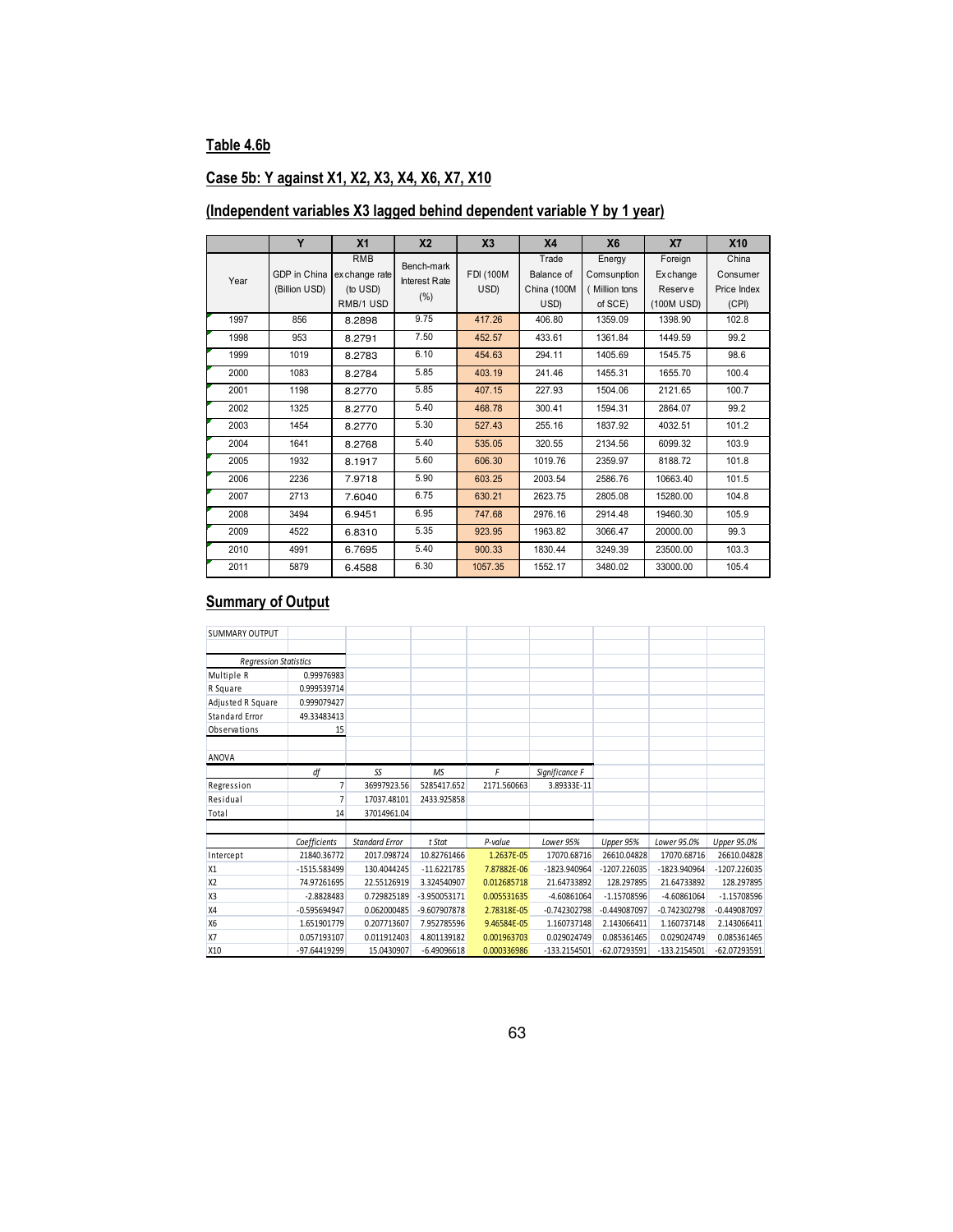# **Table 4.7a**

# **Case 6a: Y against X1, X2, X3**

|      | Y                             | X <sub>1</sub>                                        | X <sub>2</sub>                     | X <sub>3</sub>           |
|------|-------------------------------|-------------------------------------------------------|------------------------------------|--------------------------|
| Year | GDP in China<br>(Billion USD) | <b>RMB</b><br>ex change rate<br>(to USD)<br>RMB/1 USD | Bench-mark<br>Interest Rate<br>(%) | <b>FDI (100M</b><br>USD) |
| 1997 | 856                           | 8.2898                                                | 9.75                               | 452.57                   |
| 1998 | 953                           | 8.2791                                                | 7.50                               | 454.63                   |
| 1999 | 1019                          | 8.2783                                                | 6.10                               | 403.19                   |
| 2000 | 1083                          | 8.2784                                                | 5.85                               | 407.15                   |
| 2001 | 1198                          | 8.2770                                                | 5.85                               | 468.78                   |
| 2002 | 1325                          | 8.2770                                                | 5.40                               | 527.43                   |
| 2003 | 1454                          | 8.2770                                                | 5.30                               | 535.05                   |
| 2004 | 1641                          | 8.2768                                                | 5.40                               | 606.30                   |
| 2005 | 1932                          | 8.1917                                                | 5.60                               | 603.25                   |
| 2006 | 2236                          | 7.9718                                                | 5.90                               | 630.21                   |
| 2007 | 2713                          | 7.6040                                                | 6.75                               | 747.68                   |
| 2008 | 3494                          | 6.9451                                                | 6.95                               | 923.95                   |
| 2009 | 4522                          | 6.8310                                                | 5.35                               | 900.33                   |
| 2010 | 4991                          | 6.7695                                                | 5.40                               | 1057.35                  |
| 2011 | 5879                          | 6.4588                                                | 6.30                               | 1160.11                  |

| <b>SUMMARY OUTPUT</b>        |              |                       |                |             |                |              |              |              |
|------------------------------|--------------|-----------------------|----------------|-------------|----------------|--------------|--------------|--------------|
|                              |              |                       |                |             |                |              |              |              |
| <b>Regression Statistics</b> |              |                       |                |             |                |              |              |              |
| Multiple R                   | 0.991174787  |                       |                |             |                |              |              |              |
| R Square                     | 0.982427459  |                       |                |             |                |              |              |              |
| Adjusted R Square            | 0.977634948  |                       |                |             |                |              |              |              |
| Standard Error               | 243.16977    |                       |                |             |                |              |              |              |
| Observations                 | 15           |                       |                |             |                |              |              |              |
|                              |              |                       |                |             |                |              |              |              |
| ANOVA                        |              |                       |                |             |                |              |              |              |
|                              |              |                       |                |             |                |              |              |              |
|                              | df           | SS                    | MS             | F           | Significance F |              |              |              |
| Regression                   | 3            | 36364514.14           | 12121504.71    | 204.9922142 | 6.22164E-10    |              |              |              |
| Residual                     | 11           | 650446.9076           | 59131.53705    |             |                |              |              |              |
| Total                        | 14           | 37014961.04           |                |             |                |              |              |              |
|                              |              |                       |                |             |                |              |              |              |
|                              | Coefficients | <b>Standard Error</b> | t Stat         | P-value     | Lower 95%      | Upper 95%    | Lower 95.0%  | Upper 95.0%  |
| Intercept                    | 9850.511532  | 3794.282146           | 2.596146294    | 0.024864262 | 1499.35284     | 18201.67022  | 1499.35284   | 18201.67022  |
| X1                           | -1147.009704 | 382.2623662           | $-3.000582337$ | 0.012067273 | -1988.363499   | -305.6559093 | -1988.363499 | -305.6559093 |
| X <sub>2</sub>               | -118.5900847 | 58.37653038           | $-2.031468536$ | 0.067081283 | -247.0759617   | 9.895792251  | -247.0759617 | 9.895792251  |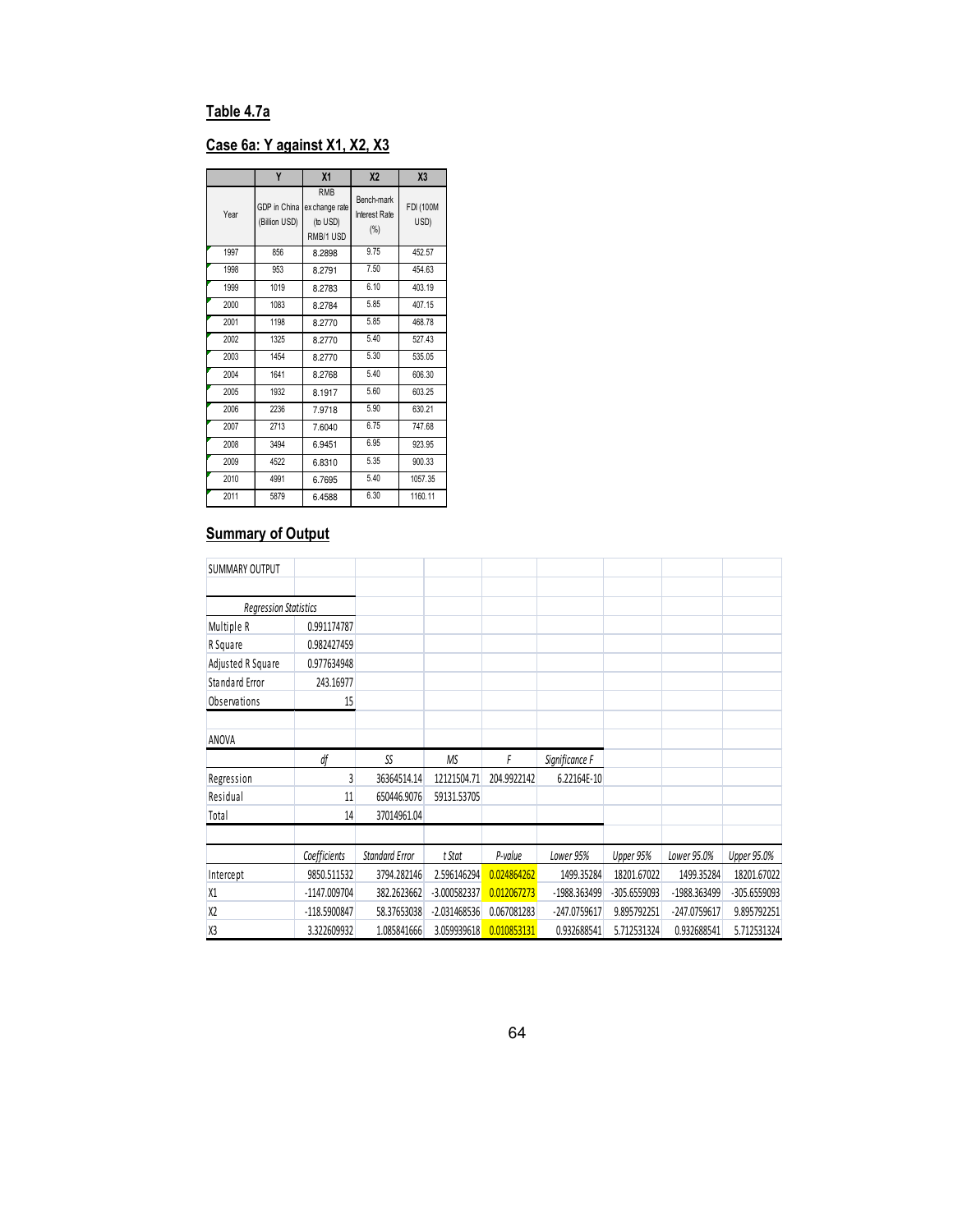# **Table 4.7b**

# **Case 6b: Y against X1, X2, X3**

# **(Independent variable X3 lagged behind dependent variable Y by 1 year)**

|      | Y                             | X <sub>1</sub>                                        | X <sub>2</sub>                     | X <sub>3</sub>           |
|------|-------------------------------|-------------------------------------------------------|------------------------------------|--------------------------|
| Year | GDP in China<br>(Billion USD) | <b>RMB</b><br>ex change rate<br>(to USD)<br>RMB/1 USD | Bench-mark<br>Interest Rate<br>(%) | <b>FDI (100M</b><br>USD) |
| 1997 | 856                           | 8.2898                                                | 9.75                               | 417.26                   |
| 1998 | 953                           | 8.2791                                                | 7.50                               | 452.57                   |
| 1999 | 1019                          | 8.2783                                                | 6.10                               | 454.63                   |
| 2000 | 1083                          | 8.2784                                                | 5.85                               | 403.19                   |
| 2001 | 1198                          | 8.2770                                                | 5.85                               | 407.15                   |
| 2002 | 1325                          | 8.2770                                                | 5.40                               | 468.78                   |
| 2003 | 1454                          | 8.2770                                                | 5.30                               | 527.43                   |
| 2004 | 1641                          | 8.2768                                                | 5.40                               | 535.05                   |
| 2005 | 1932                          | 8.1917                                                | 5.60                               | 606.30                   |
| 2006 | 2236                          | 7.9718                                                | 5.90                               | 603.25                   |
| 2007 | 2713                          | 7.6040                                                | 6.75                               | 630.21                   |
| 2008 | 3494                          | 6.9451                                                | 6.95                               | 747.68                   |
| 2009 | 4522                          | 6.8310                                                | 5.35                               | 923.95                   |
| 2010 | 4991                          | 6.7695                                                | 5.40                               | 900.33                   |
| 2011 | 5879                          | 6.4588                                                | 6.30                               | 1057.35                  |

| <b>SUMMARY OUTPUT</b>        |              |                       |                |             |                |              |              |                    |
|------------------------------|--------------|-----------------------|----------------|-------------|----------------|--------------|--------------|--------------------|
|                              |              |                       |                |             |                |              |              |                    |
| <b>Regression Statistics</b> |              |                       |                |             |                |              |              |                    |
| Multiple R                   | 0.994715597  |                       |                |             |                |              |              |                    |
| R Square                     | 0.989459119  |                       |                |             |                |              |              |                    |
| Adjusted R Square            | 0.986584333  |                       |                |             |                |              |              |                    |
| Standard Error               | 188.3348817  |                       |                |             |                |              |              |                    |
| Observations                 | 15           |                       |                |             |                |              |              |                    |
|                              |              |                       |                |             |                |              |              |                    |
| ANOVA                        |              |                       |                |             |                |              |              |                    |
|                              |              |                       |                |             |                |              |              |                    |
|                              | df           | SS                    | ΜS             | F           | Significance F |              |              |                    |
| Regression                   | 3            | 36624790.74           | 12208263.58    | 344.1853414 | 3.75358E-11    |              |              |                    |
| Residual                     | 11           | 390170.3042           | 35470.02766    |             |                |              |              |                    |
| Total                        | 14           | 37014961.04           |                |             |                |              |              |                    |
|                              |              |                       |                |             |                |              |              |                    |
|                              | Coefficients | <b>Standard Error</b> | t Stat         | P-value     | Lower 95%      | Upper 95%    | Lower 95.0%  | <b>Upper 95.0%</b> |
| Intercept                    | 7826.099768  | 2859.309197           | 2.737059628    | 0.019332807 | 1532.802661    | 14119.39687  | 1532.802661  | 14119.39687        |
| X1                           | -999.2937467 | 277.3107227           | $-3.603516434$ | 0.004144328 | -1609.650532   | -388.9369616 | -1609.650532 | -388.9369616       |
| X <sub>2</sub>               | -66.03488178 | 48.49017017           | $-1.361819964$ | 0.20049269  | -172.7610267   | 40.6912631   | -172.7610267 | 40.6912631         |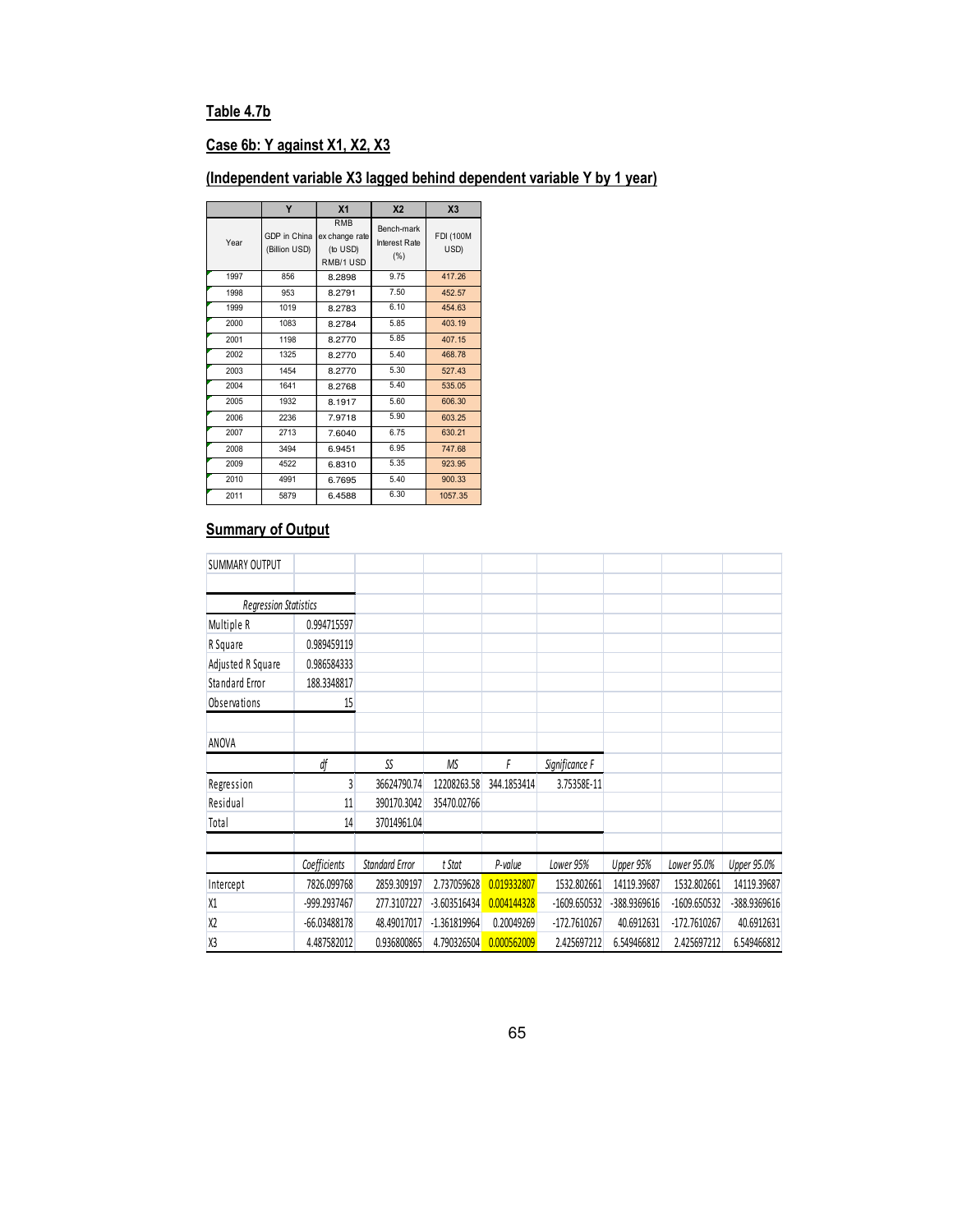| Cases                                                    | <b>Multiple Regression Equation</b>                                                                                                                                            |
|----------------------------------------------------------|--------------------------------------------------------------------------------------------------------------------------------------------------------------------------------|
| Case 1a                                                  | $Y = \beta_0 + \beta_1 X_1 + \beta_2 X_2 + \beta_3 X_3 + \beta_4 X_4 + \beta_5 X_5 + \beta_6 X_6 + \beta_7 X_7 + \beta_8 X_8 + \beta_9 X_9 +$<br>$\beta_{10}X_{10} + \epsilon$ |
| <b>Case 1b</b> ( $X_3$ , $X_5$ , $X_8$ lagged by 1 year) | Y= β0+ β1X1 + β2X2 + β3X3 + β4X4 + β5X5 + β6X6 + β7X7 + β8X8 + β9X9 +<br>$\beta_{10}X_{10} + \varepsilon$                                                                      |
| Case 2a                                                  | Y= β0 + β1X1 + β2X2 + β3X3 + β4X4 + β5X5 + β6X6 + β7X7 + β8X8 + β10X10<br>+ ይ                                                                                                  |
| <b>Case 2b</b> ( $X_3$ , $X_5$ , $X_8$ lagged by 1 year) | $Y = \beta_0 + \beta_1 X_1 + \beta_2 X_2 + \beta_3 X_3 + \beta_4 X_4 + \beta_5 X_5 + \beta_6 X_6 + \beta_7 X_7 + \beta_8 X_8 + \beta_{10} X_{10}$<br>+ 8                       |
| Case 3a                                                  | $Y = \beta_0 + \beta_1 X_1 + \beta_2 X_2 + \beta_3 X_3 + \beta_4 X_4 + \beta_7 X_7 + \beta_8 X_8 + \beta_9 X_9 + \beta_{10} X_{10} + \epsilon$                                 |
| <b>Case 3b</b> ( $X_3$ , $X_8$ lagged by 1 year)         | $Y = \beta_0 + \beta_1 X_1 + \beta_2 X_2 + \beta_3 X_3 + \beta_4 X_4 + \beta_7 X_7 + \beta_8 X_8 + \beta_9 X_9 + \beta_{10} X_{10} + \epsilon$                                 |
| Case 4a                                                  | Y= β0 + β1X1 + β2X2 + β3X3 + β4X4 + β7X7 + β8X8 + β10X10 + E                                                                                                                   |
| <b>Case 4b</b> $(X_3, X_8)$ lagged by 1 year)            | $Y = \beta_0 + \beta_1 X_1 + \beta_2 X_2 + \beta_3 X_3 + \beta_4 X_4 + \beta_7 X_7 + \beta_8 X_8 + \beta_{10} X_{10} + \epsilon$                                               |
| Case 5a                                                  | $Y = \beta_0 + \beta_1 X_1 + \beta_2 X_2 + \beta_3 X_3 + \beta_4 X_4 + \beta_6 X_6 + \beta_7 X_7 + \beta_{10} X_{10} + \epsilon$                                               |
| <b>Case 5b</b> ( $X_3$ lagged by 1 year)                 | $Y = \beta_0 + \beta_1 X_1 + \beta_2 X_2 + \beta_3 X_3 + \beta_4 X_4 + \beta_6 X_6 + \beta_7 X_7 + \beta_{10} X_{10} + \epsilon$                                               |
| Case 6a                                                  | $Y = \beta_0 + \beta_1 X_1 + \beta_2 X_2 + \beta_3 X_3 + \epsilon$                                                                                                             |
| <b>Case 6b (X<sub>3</sub></b> lagged by 1 year)          | $Y = B_0 + B_1X_1 + B_2X_2 + B_3X_3 + E$                                                                                                                                       |

**Table 4.8 - Summary of Multiple Regression Models for 12 Different Cases** 

# **Table 4.9 - Summary of Output for RMB Exchange Rate (X1)**

| <b>Cases</b> | t-value for X1 | P-value for X1 | <b>Adjusted R square</b> | F-value     |
|--------------|----------------|----------------|--------------------------|-------------|
| Case 1a      | $-3.283180451$ | 0.030409682    | 0.999709794              | 4823.756652 |
| Case 1b      | $-8.75722445$  | 0.000937226    | 0.999937356              | 22348.19823 |
| Case 2a      | $-3.174320496$ | 0.024694948    | 0.999234722              | 2032.110773 |
| Case 2b      | $-15.81618222$ | 1.83811E-05    | 0.999940497              | 26141.89378 |
| Case 3a      | $-5.343533123$ | 0.001755373    | 0.999789882              | 8327.89169  |
| Case 3b      | $-6.489835814$ | 0.000636526    | 0.99959227               | 4291.310101 |
| Case 4a      | $-5.911322778$ | 0.000592673    | 0.999302789              | 2867.57263  |
| Case 4b      | -7.923230124   | 9.69326E-05    | 0.999465843              | 3743.216604 |
| Case 5a      | -4.378661235   | 0.003239737    | 0.997239686              | 723.5551798 |
| Case 5b      | $-11.6221785$  | 7.87882E-06    | 0.999079427              | 2171.560663 |
| Case 6a      | $-3.000582337$ | 0.012067273    | 0.977634948              | 204.9922142 |
| Case 6b      | $-3.603516434$ | 0.004144328    | 0.986584333              | 344.1853414 |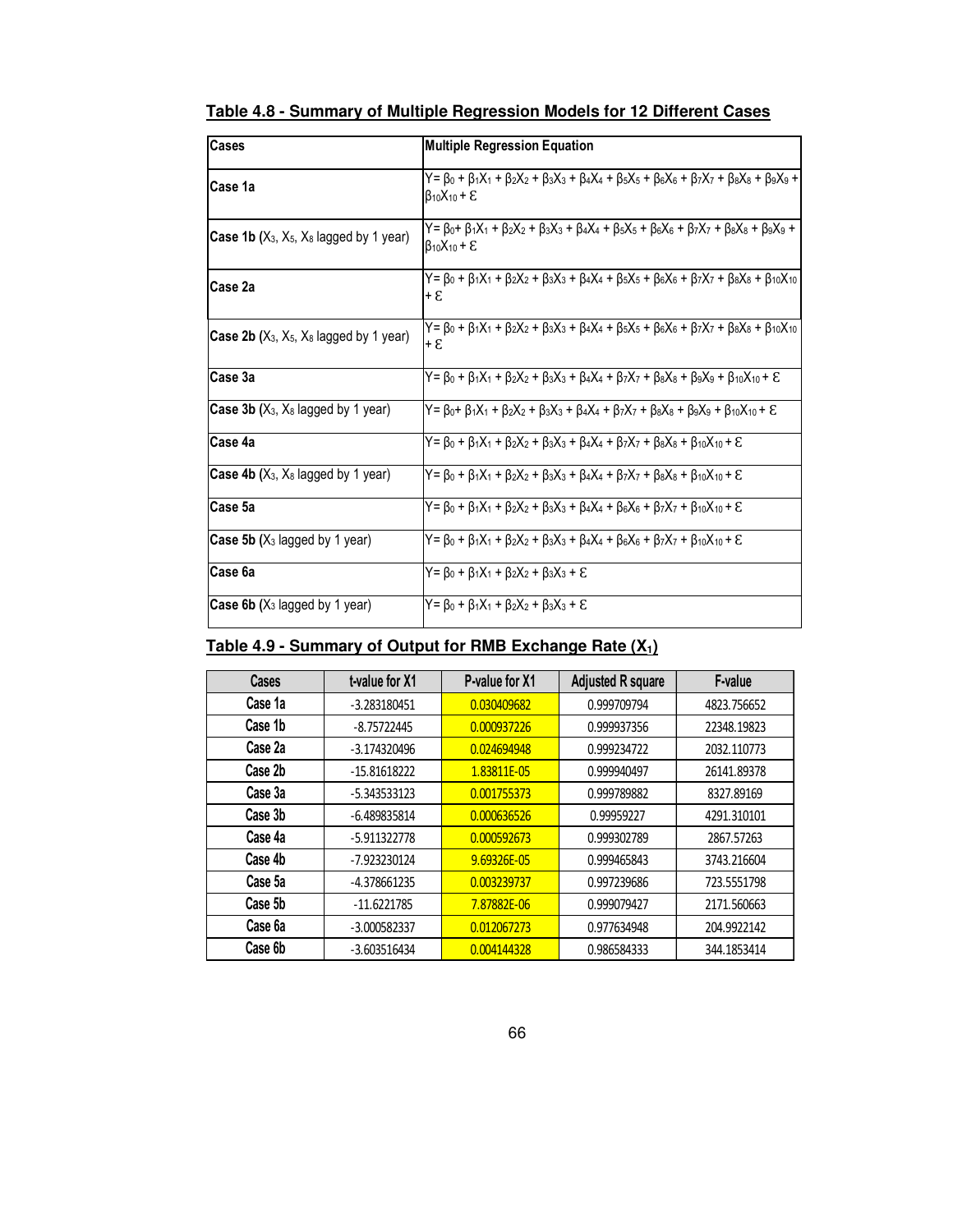| Model   | Output                   | Intercept      | Х1            | X2                      | X3            | X4             | X5                         | Х6               | X7            | X8          | X9             | X10               |
|---------|--------------------------|----------------|---------------|-------------------------|---------------|----------------|----------------------------|------------------|---------------|-------------|----------------|-------------------|
|         |                          |                | <b>RMB</b>    | Benchmark               |               | Trade Balance  | Annual Inflation           | Energy           | Foreign       |             | China External |                   |
|         |                          |                | exchange rate | Interest Rate           | FDI (100      | of China (100  | rate in China              | Comsumption      | Exchange      | China wages | Debt (100M     | China Consumer    |
|         |                          |                | (to USD)      | (%)                     | Million USD)  | Million USD)   | (%)                        | (Million tons of | Reserve       | (RMB)       | USD)           | Price Index (CPI) |
|         |                          |                |               |                         |               |                |                            | SCE)             | (Million USD) |             |                |                   |
|         |                          |                |               |                         |               |                |                            |                  |               |             |                |                   |
| Case 1a | P-value                  | 0.8089081      | 0.030409682   | 0.055462468 0.292515586 |               | 0.010609982    | 0.85328869                 | 0.664597604      | 0.023734405   | 0.001905048 | 0.038754311    | 0.949275414       |
|         | t-stat                   | 0.258318484    | 3.283180451   | 2.675934933             | 1.211099469   | -4.525958496   | $-0.197196498$             | 0.467312661      | 3.553008264   | 7.266536348 | -3.030689863   | $-0.06769734$     |
|         | Coefficient              | 4504.249513    | 419.2223517   | 40.48930336             | 0.379380601   | $-0.169597216$ | -34.30956394               | 0.063115618      | 0.056108874   | 0.122083463 | $-0.288984666$ | -11.59680577      |
|         | Adj. R square            |                |               |                         |               |                | 0.999709794                |                  |               |             |                |                   |
|         | F-value                  |                |               |                         |               |                | 4823.756652                |                  |               |             |                |                   |
|         |                          |                |               |                         |               |                |                            |                  |               |             |                |                   |
| Case 1b | P-value                  | 0.000365844    | 0.000937226   | 0.031111603             | 0.037441628   | 0.002725236    | 0.47623162                 | 0.013511185      | 0.00897081    | 0.001529924 | 0.435522401    | 0.000359389       |
|         | t-stat                   | 11.16859163    | $-8.75722445$ | 3.258950863             | $-3.06591921$ | $-6.603534207$ | 0.785206615                | 4.21689569       | 4.750014074   | 7.700926562 | $-0.865633194$ | -11.21972882      |
|         | Coefficient              | 14015.17561    | -922.7764888  | 51.01954887             | $-1.01090219$ | $-0.315133859$ | 2.698985138                | 0.66156778       | 0.039487746   | 0.084694776 | $-0.048177145$ | $-67.18280601$    |
|         | Adj. R square            |                |               |                         |               |                | 0.999937356                |                  |               |             |                |                   |
|         | F-value                  |                |               |                         |               |                | 22348.19823                |                  |               |             |                |                   |
|         |                          |                |               |                         |               |                |                            |                  |               |             |                |                   |
| Case 2a | P-value                  | 0.639806078    | 0.024694948   | 0.017234822             | 0.996588821   | 0.012238743    | 0.445168603                | 0.654144569      | 0.272840091   | 0.007708832 |                | 0.526321706       |
|         | t-stat                   | $-0.497703365$ | -3.174320496  | 3.502687641             | 0.004493062   | -3.830716985   | $-0.828408224$             | 0.476001859      | 1.231658012   | 4.300904235 |                | 0.680661998       |
|         | Coefficient              | -13271.50013   | -590.3476239  | 68.35363773             | 0.002097338   | $-0.214290977$ | -219.1954361               | 0.103879534      | 0.022463      | 0.116676375 |                | 176.4835688       |
|         | Adj. R square            |                |               |                         |               |                | 0.999234722                |                  |               |             |                |                   |
|         | F-value                  |                |               |                         |               |                | 2032.110773                |                  |               |             |                |                   |
|         |                          |                |               |                         |               |                |                            |                  |               |             |                |                   |
| Case 2b | P-value<br>t-stat        | 1.2739E-05     | 1.83811E-05   | 0.000636129             | 0.005429827   | 8.18205E-05    | 0.729127308                | 0.000911544      | 0.000402948   | 0.000222307 |                | 2.3972E-05        |
|         | Coefficient              | 17.03942716    | -15.81618222  | 7.574959175             | $-4.68077102$ | -11.65068962   | 0.366303998                | 7.008663571      | 8.350399243   | 9.465735371 |                | -14.98369622      |
|         |                          | 14780.914      | 994.8787189   | 62.42452175             | $-1.18636483$ | $-0.346870831$ | 1.010365178<br>0.999940497 | 0.757614892      | 0.033218716   | 0.078684365 |                | -70.26788375      |
|         | Adj. R square<br>F-value |                |               |                         |               |                | 26141.89378                |                  |               |             |                |                   |
|         |                          |                |               |                         |               |                |                            |                  |               |             |                |                   |
| Case 3a | P-value                  | 4.19724E-06    | 0.001755373   | 0.019607312             | 0.178017325   | 7.61183E-05    |                            |                  | 0.004882103   | 6.01382E-06 | 0.006007229    | 0.000317022       |
|         | t-stat                   | 15.72165076    | -5.343533123  | 3.158296756             | 1.525348288   | -9.531034684   |                            |                  | 4.338719531   | 14.78700573 | -4.150575605   | -7.381795319      |
|         | Coefficient              | 7517.154173    | $-376.66655$  | 40.07111108             | 0.402996368   | $-0.155406829$ |                            |                  | 0.056477931   | 0.129763497 | $-0.306925849$ | -44.84893703      |
|         | Adj. R square            |                |               |                         |               |                | 0.999789882                |                  |               |             |                |                   |
|         | F-value                  |                |               |                         |               |                | 8327.89169                 |                  |               |             |                |                   |
|         |                          |                |               |                         |               |                |                            |                  |               |             |                |                   |
| Case 3b | P-value                  | 5.37521E-05    | 0.000636526   | 0.2748336               | 0.073039601   | 0.001829516    |                            |                  | 0.035108094   | 2.1715E-05  | 0.125272475    | 0.001557867       |
|         | t-stat                   | 10.1317334     | -6.489835814  | 1.201481151             | 2.170221789   | $-5.300174316$ |                            |                  | 2.70995673    | 11.86184621 | $-1.780600472$ | -5.470032996      |
|         | Coefficient              | 8272.816088    | -502.7662538  | 20.23319767             | 0.660914298   | $-0.109355687$ |                            |                  | 0.044997562   | 0.124385961 | -0.172977591   | -42.12944879      |
|         | Adj. R square            |                |               |                         |               |                | 0.99959227                 |                  |               |             |                |                   |
|         | F-value                  |                |               |                         |               |                | 4291.310101                |                  |               |             |                |                   |
|         |                          |                |               |                         |               |                |                            |                  |               |             |                |                   |

# **Table 4.10 - Summary of Output for Case 1a-b, 2a-b, 3a-b**